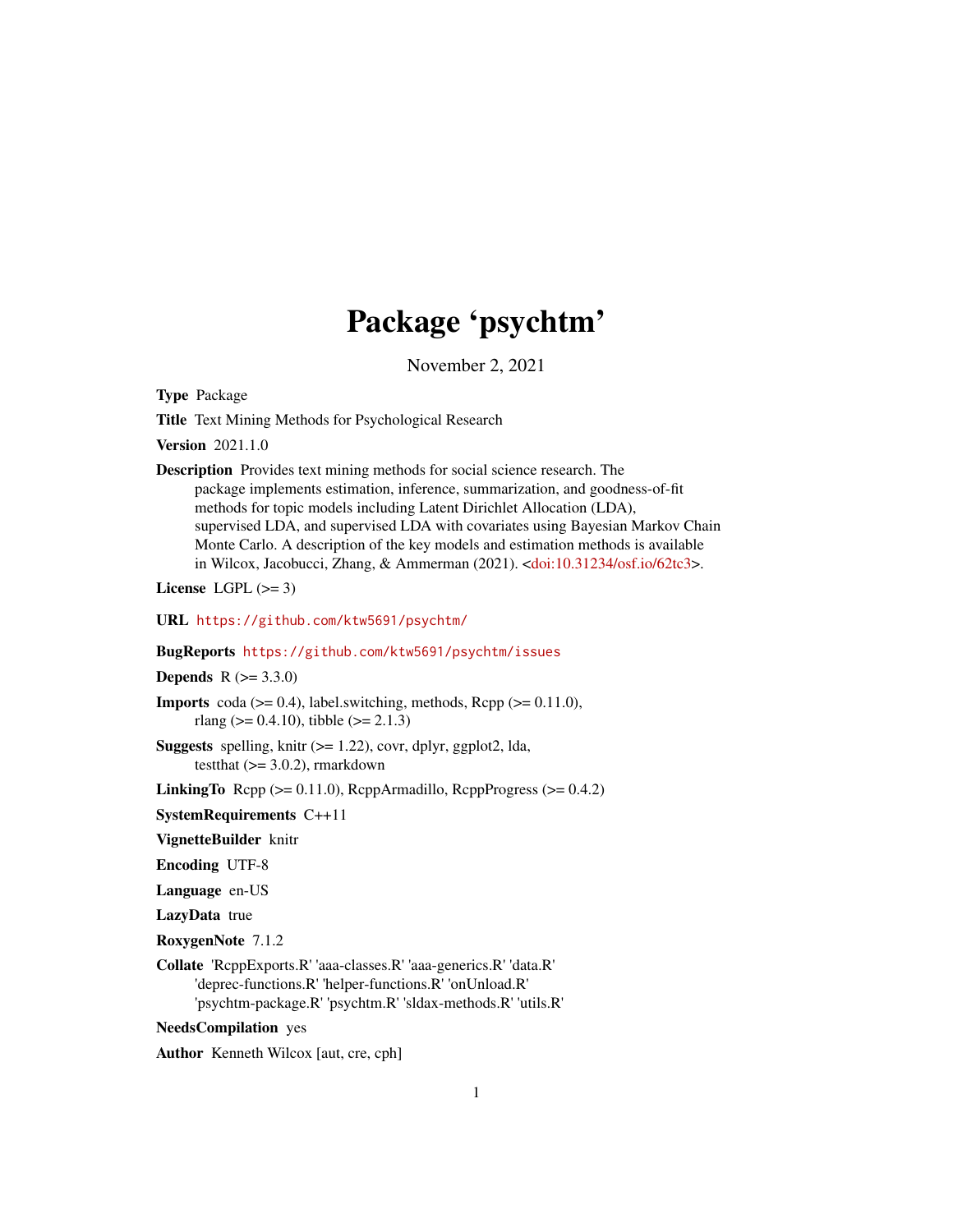Maintainer Kenneth Wilcox <kwilcox3@nd.edu> **Repository CRAN** Date/Publication 2021-11-02 09:20:05 UTC

# R topics documented:

|                     | 3                |
|---------------------|------------------|
| a0<                 | $\overline{4}$   |
|                     | $\overline{4}$   |
|                     | 5                |
| b0                  | 6                |
| $b0<-$              | 6                |
|                     | $\overline{7}$   |
| beta $\leq$         | $\overline{7}$   |
|                     | 8                |
|                     | 8                |
|                     | $\boldsymbol{Q}$ |
|                     | 9                |
|                     | 10               |
|                     | 10               |
|                     | 11               |
|                     | 12               |
|                     | 12               |
|                     | 14               |
|                     | 15               |
|                     | 18               |
|                     | 19               |
|                     | 19               |
|                     | 20               |
|                     | 20               |
|                     | 21               |
|                     | 21               |
| Mlr-class           | 22               |
|                     | 23               |
|                     | 26               |
|                     | 27               |
|                     | 27               |
|                     | 28               |
|                     | 28               |
|                     | 29               |
|                     | 29               |
| ntopics<-           | 30               |
|                     | 30               |
| $nvocab \leftarrow$ | 31               |
|                     | 32               |
|                     | 33               |
|                     | 33               |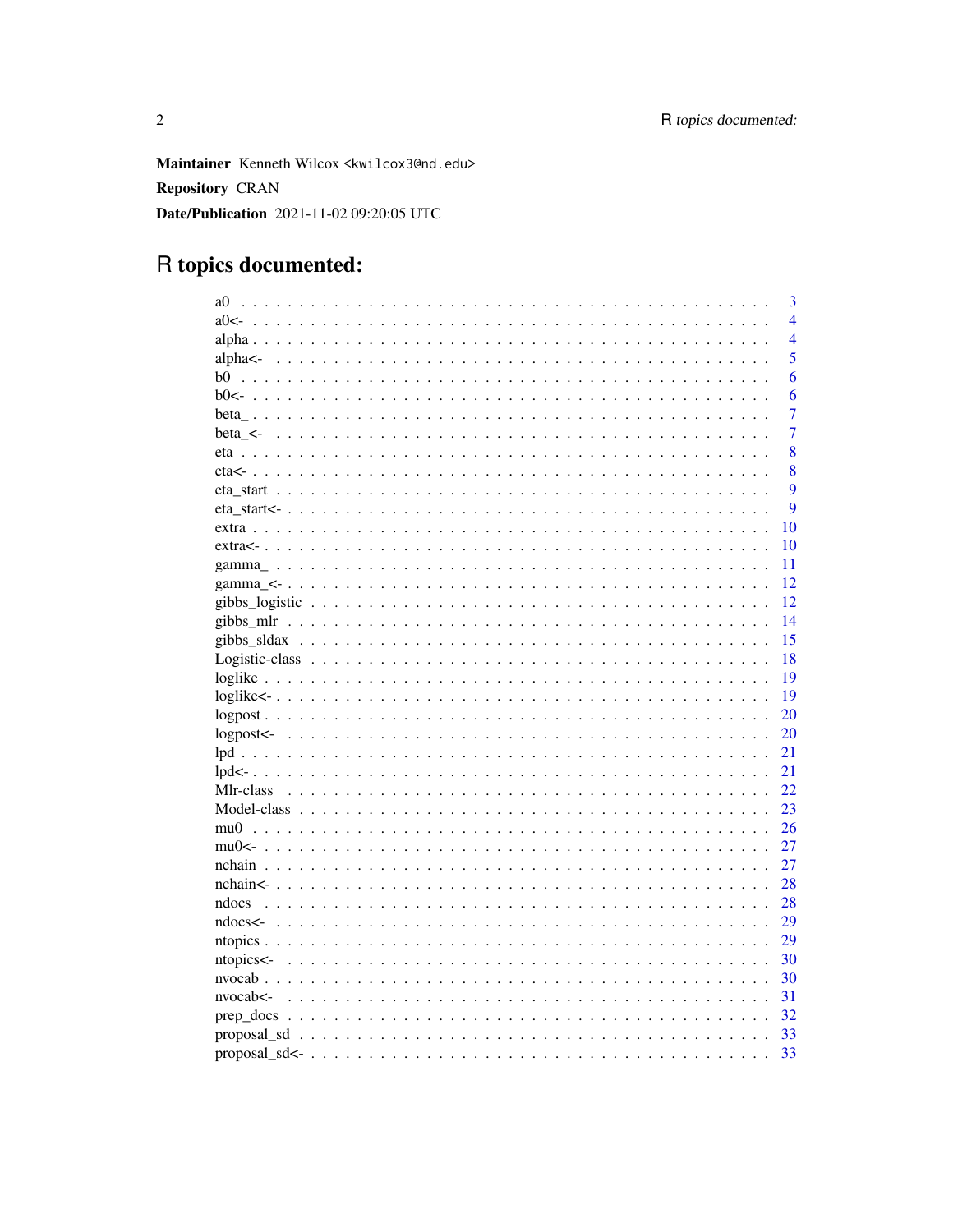<span id="page-2-0"></span>

|                 | -34 |
|-----------------|-----|
|                 | 34  |
| $p$ eff $\lt$ - | 35  |
|                 | 35  |
|                 | 36  |
|                 | 36  |
|                 | 37  |
|                 | 37  |
|                 | 38  |
|                 | 38  |
|                 | 41  |
|                 | 45  |
|                 | 45  |
|                 | 46  |
|                 | 47  |
|                 | 47  |
|                 | 48  |
|                 | 48  |
|                 | 49  |
|                 | 50  |
|                 | 50  |
|                 | -51 |
|                 |     |
|                 | 52  |

## **Index**

 $a\theta$ 

## Create generic a0 function for class

## **Description**

Create generic a0 function for class

## **Usage**

 $a\theta(x)$ 

## **Arguments**

An M1r object.  $\mathsf X$ 

## **Value**

Double value of shape prior parameter for residual variance.

## **Examples**

 $ml \leftarrow Mlr(ndocs = 1)$  $a\emptyset(m1)$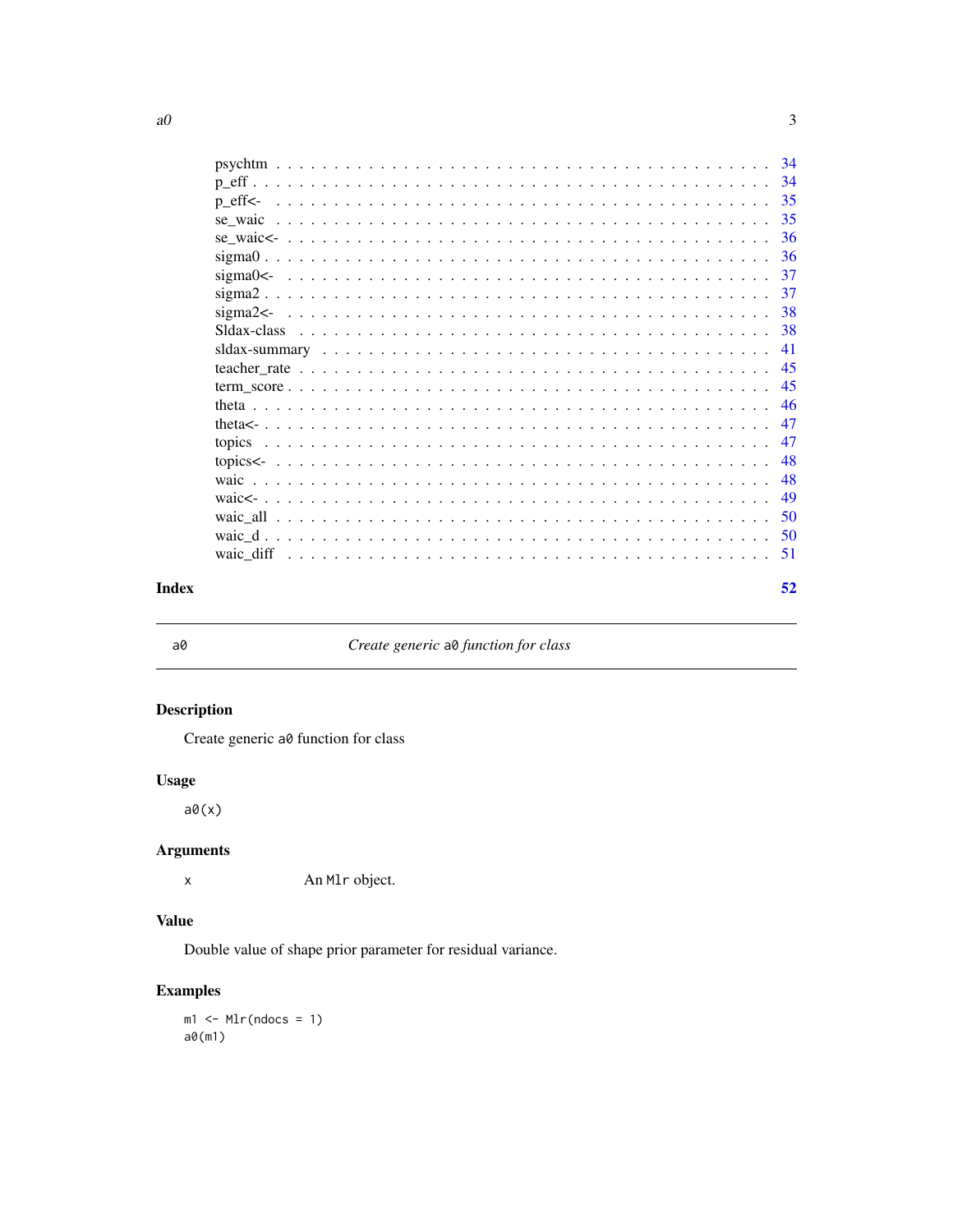<span id="page-3-0"></span>

Create generic a0<- function for class

## Usage

 $a\emptyset(x)$  <- value

## Arguments

|       | An M <sub>l</sub> object.                                              |
|-------|------------------------------------------------------------------------|
| value | Numeric shape parameter for residual variance prior to assign to slot. |

## Value

None.

## Examples

 $ml \leftarrow Mlr(ndocs = 1)$  $a0(m1)$  <- 1.0

## alpha *Create generic* alpha *function for class*

## Description

Create generic alpha function for class

#### Usage

alpha(x)

## Arguments

x An Sldax object.

#### Value

Double value of parameter for symmetric Dirichlet distribution prior on the topic proportions.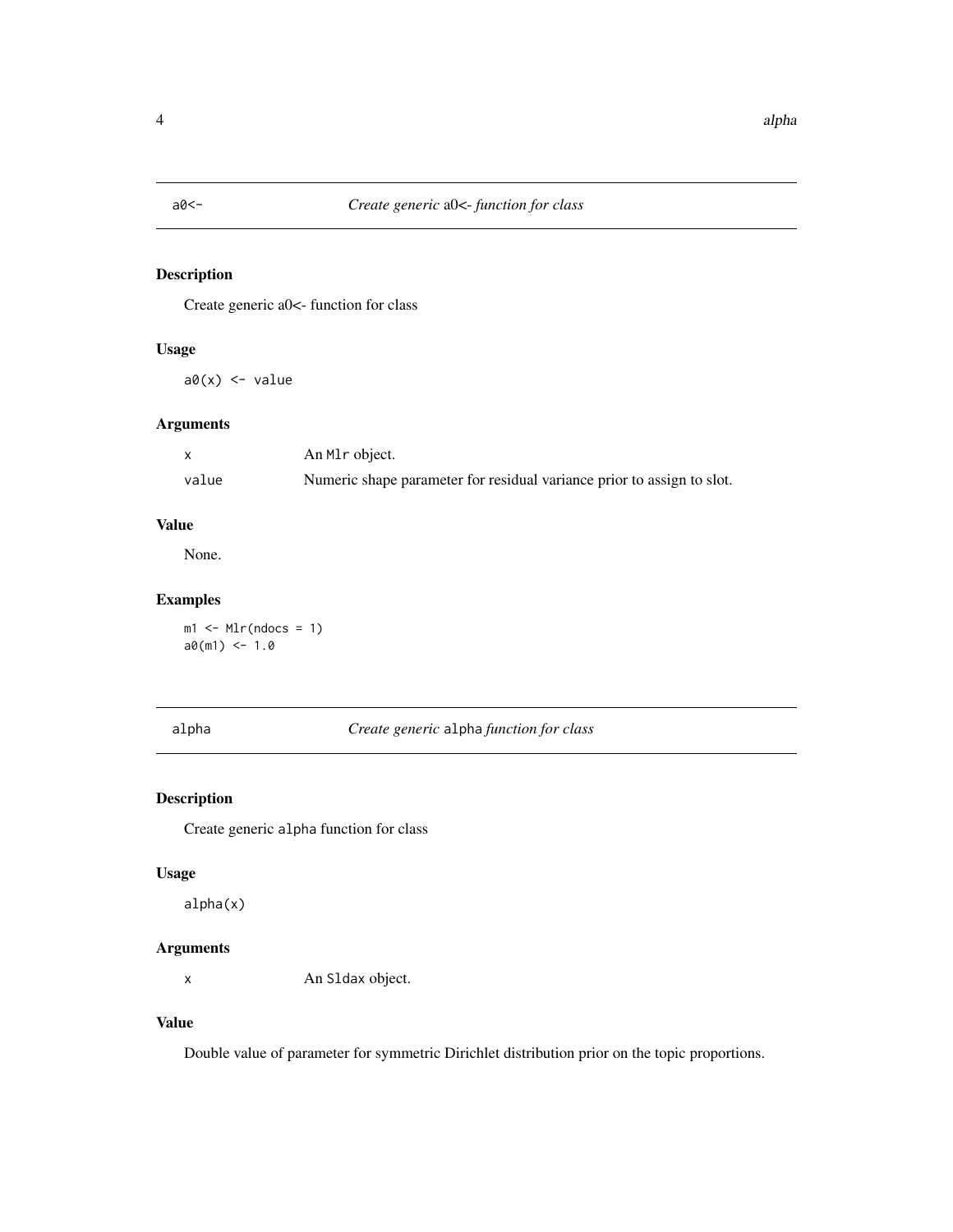<span id="page-4-0"></span>alpha<- 5

## Examples

```
ml \leftarrow Sldax(ndocs = 1, nvocab = 2,
            topics = array(c(1, 2, 2, 1), dim = c(1, 4, 1)),theta = array(c(0.5, 0.5), dim = c(1, 2, 1)),beta = array(c(0.5, 0.5, 0.5, 0.5), dim = c(2, 2, 1)))
alpha(m1)
```
#### alpha<- *Create generic* alpha<- *function for class*

## Description

Create generic alpha<- function for class

## Usage

 $alpha(x)$  <- value

## Arguments

|       | An S1 dax object.                                                                          |
|-------|--------------------------------------------------------------------------------------------|
| value | Numeric parameter for symmetric Dirichlet prior on topic proportions to assign<br>to slot. |

## Value

None.

## Examples

```
ml \leq SLdax(ndocs = 1, nvocab = 2,topics = array(c(1, 2, 2, 1), dim = c(1, 4, 1)),theta = array(c(0.5, 0.5), dim = c(1, 2, 1)),beta = array(c(0.5, 0.5, 0.5, 0.5), dim = c(2, 2, 1)))
alpha(m1) < -1.0
```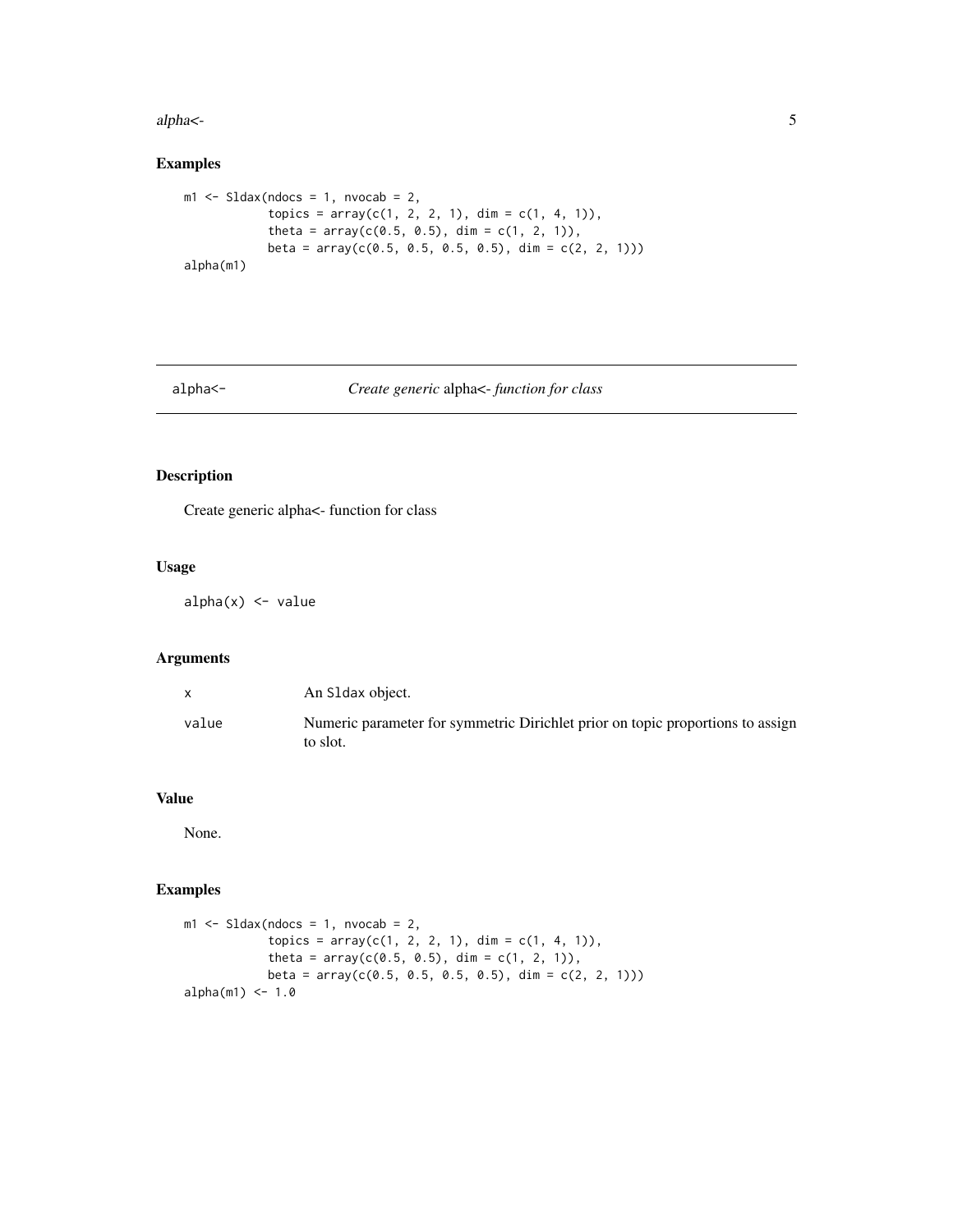## <span id="page-5-0"></span>b0 *Create generic* b0 *function for class*

## Description

Create generic b0 function for class

## Usage

 $b\theta(x)$ 

## Arguments

x An Mlr object.

#### Value

Double value of rate prior parameter for residual variance.

## Examples

 $ml < - Mlr(ndocs = 1)$ b0(m1)

b0<- *Create generic* b0<- *function for class*

## Description

Create generic b0<- function for class

## Usage

 $b\emptyset(x)$  <- value

## Arguments

|       | An M <sub>l</sub> object.                                                      |
|-------|--------------------------------------------------------------------------------|
| value | Numeric value of rate parameter for residual variance prior to assign to slot. |

## Value

None.

## Examples

 $ml < - Mlr(ndocs = 1)$  $b0(m1) < -1.0$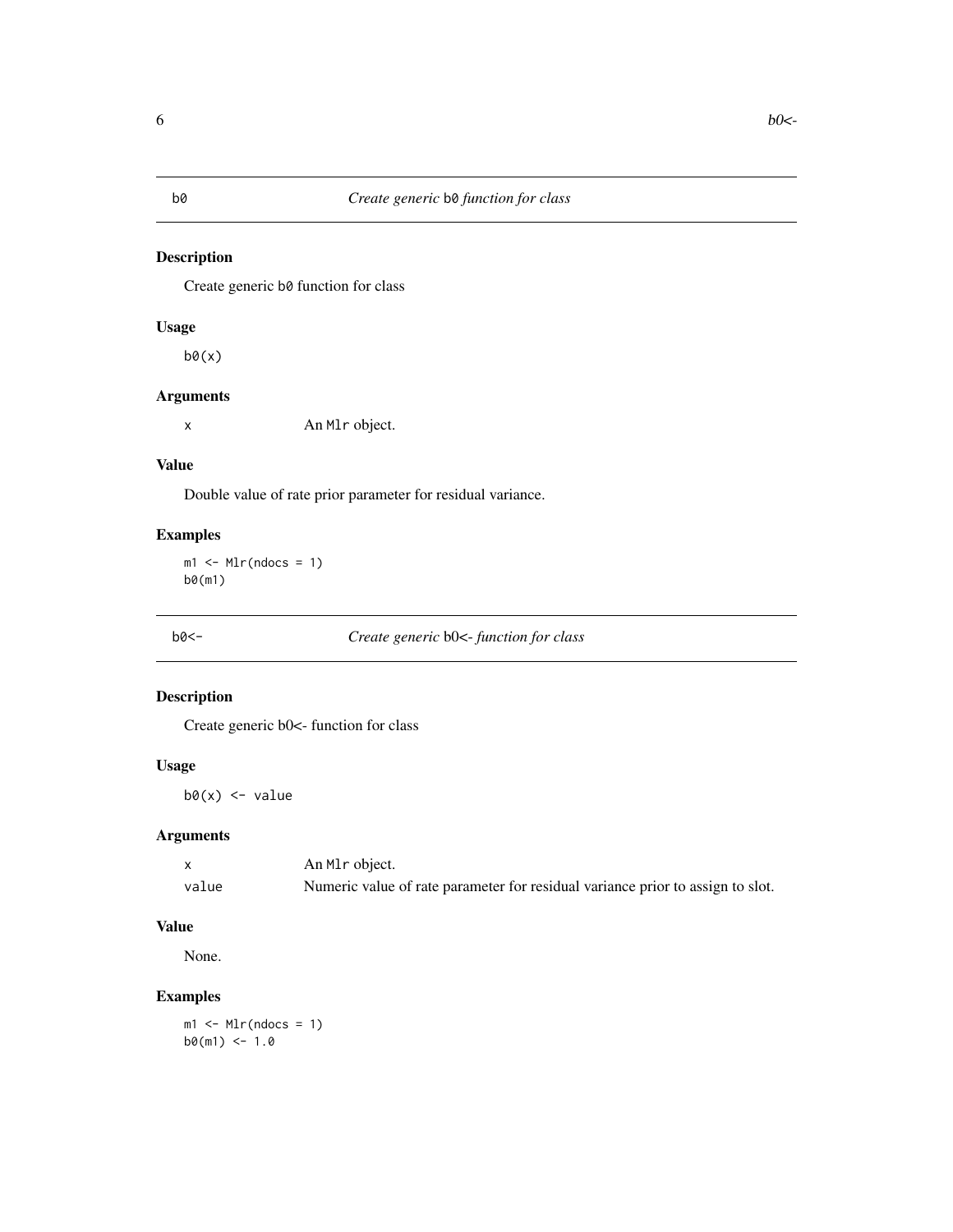<span id="page-6-0"></span>

Create generic beta\_ function for class

#### Usage

beta\_(x)

#### Arguments

x An Sldax object.

#### Value

A numeric array of topic-word probability distributions across sampler iterations.

## Examples

```
ml \leq SLdax(ndocs = 1, nvocab = 2,topics = array(c(1, 2, 2, 1), dim = c(1, 4, 1)),theta = array(c(0.5, 0.5), dim = c(1, 2, 1)),beta = array(c(0.5, 0.5, 0.5, 0.5), dim = c(2, 2, 1)))beta_(m1)
```
beta\_<- *Create generic* beta\_<- *function for class*

## Description

Create generic beta\_<- function for class

#### Usage

 $beta_{x}$  <- value

#### Arguments

|       | An S1 dax object.                                            |
|-------|--------------------------------------------------------------|
| value | Numeric array of topic-word probabilities to assign to slot. |

#### Value

None.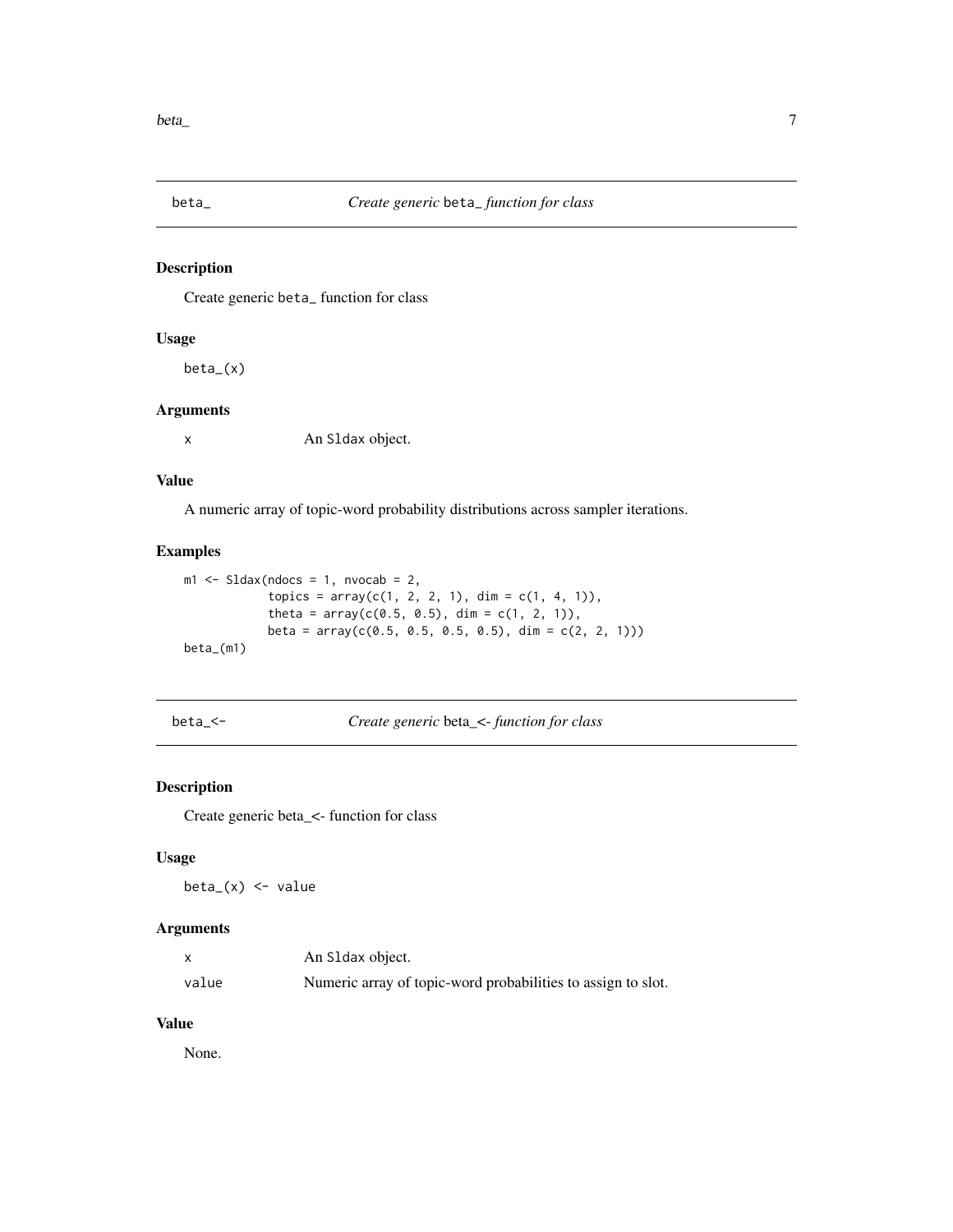#### Examples

```
ml \leq SLdax(ndocs = 1, nvocab = 2,topics = array(c(1, 2, 2, 1), dim = c(1, 4, 1)),theta = array(c(0.5, 0.5), dim = c(1, 2, 1)),beta = array(c(0.5, 0.5, 0.5, 0.5), dim = c(2, 2, 1)))
beta_(m1) <- array(c(0.5, 0.5, 0.5, 0.5), dim = c(2, 2, 1))
```
#### eta *Create generic* eta *function for class*

## Description

Create generic eta function for class

#### Usage

eta(x)

## Arguments

x An Model object.

#### Value

A numeric matrix of posterior draws of regression coefficients.

#### Examples

 $ml \leq Model(ndocs = 1)$ eta(m1)

eta<- *Create generic* eta<- *function for class*

## Description

Create generic eta<- function for class

#### Usage

 $eta(x)$  <- value

|       | An Model object.                                             |
|-------|--------------------------------------------------------------|
| value | Numeric vector of regression coefficients to assign to slot. |

<span id="page-7-0"></span>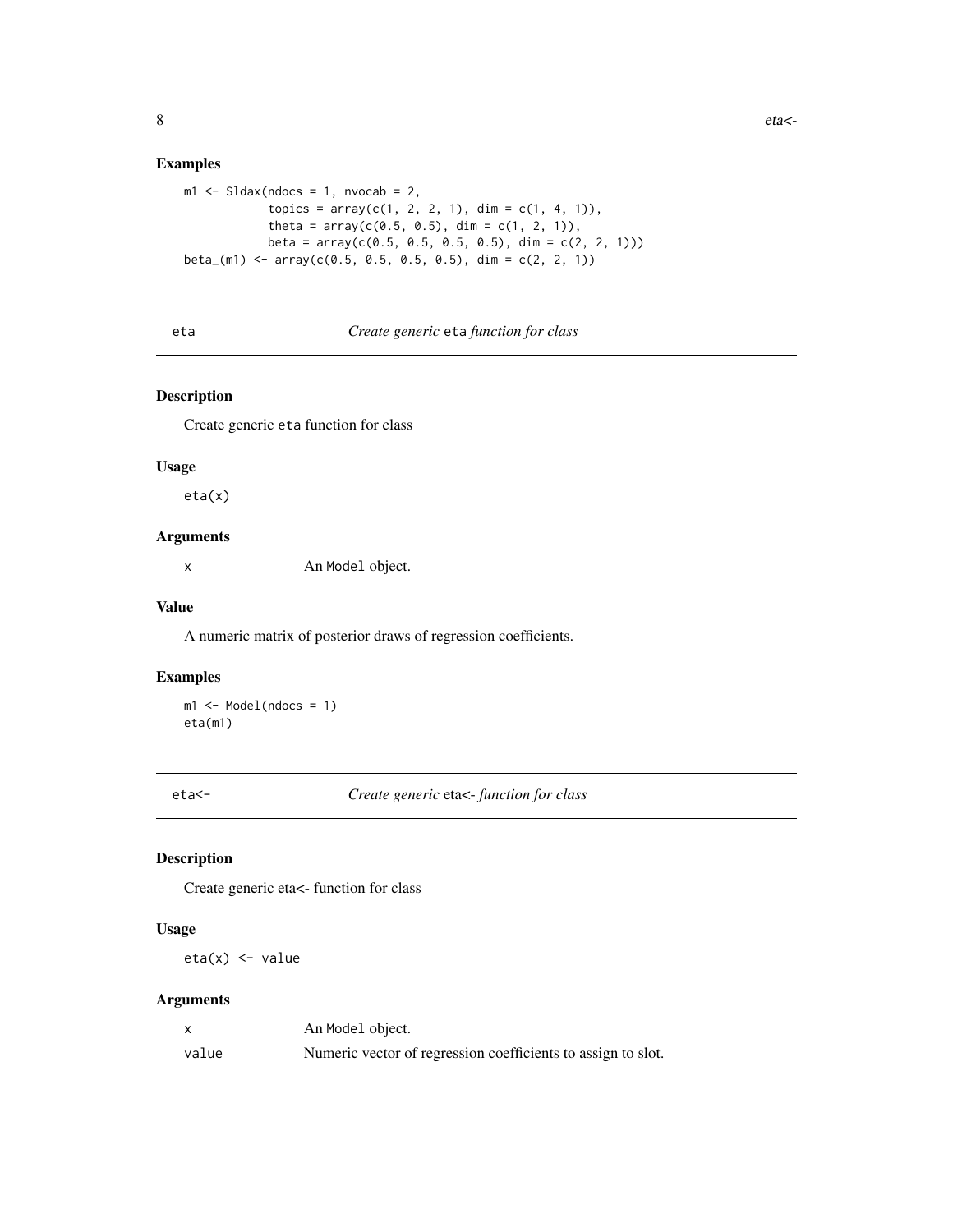#### <span id="page-8-0"></span>eta\_start 9

## Value

None.

## Examples

```
m1 <- Model(ndocs = 1)
eta(m1) <- matrix(c(-1.0, 1.0), nrow = 1, ncol = 2)
```
eta\_start *Create generic* eta\_start *function for class*

## Description

Create generic eta\_start function for class

#### Usage

eta\_start(x)

## Arguments

x An Model object.

#### Value

Numeric vector of starting values for regression coefficients.

## Examples

m1 <- Model(ndocs = 1) eta\_start(m1)

eta\_start<- *Create generic* eta\_start<- *function for class*

## Description

Create generic eta\_start<- function for class

## Usage

eta\_start(x) <- value

|       | An Model object.                                                                 |
|-------|----------------------------------------------------------------------------------|
| value | Numeric vector of starting values for regression coefficients to assign to slot. |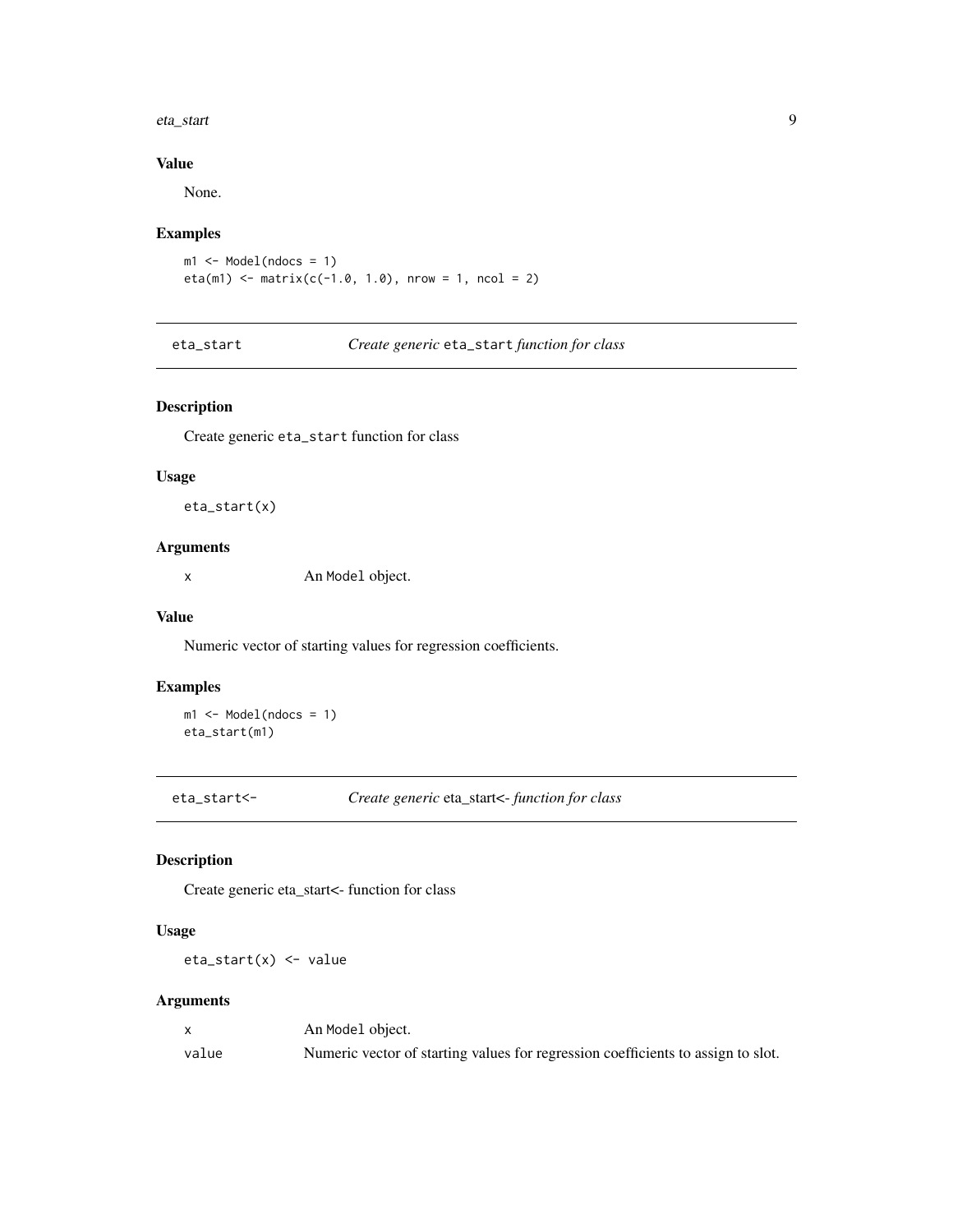## <span id="page-9-0"></span>Value

None.

## Examples

 $ml \leftarrow Model(ndocs = 1)$  $eta_{\text{start}(m1)} \leftarrow \text{rep}(0.0, \text{ times} = 2)$ 

## extra *Create generic* extra *function for class*

## Description

Create generic extra function for class

#### Usage

extra(x)

## Arguments

x An Model object.

#### Value

A list of model fitting information including time elapsed, label switching correction status, and the original function call.

## Examples

m1 <- Model(ndocs = 1) extra(m1)

extra<- *Create generic* extra<- *function for class*

#### Description

Create generic extra<- function for class

#### Usage

 $extra(x) < - value$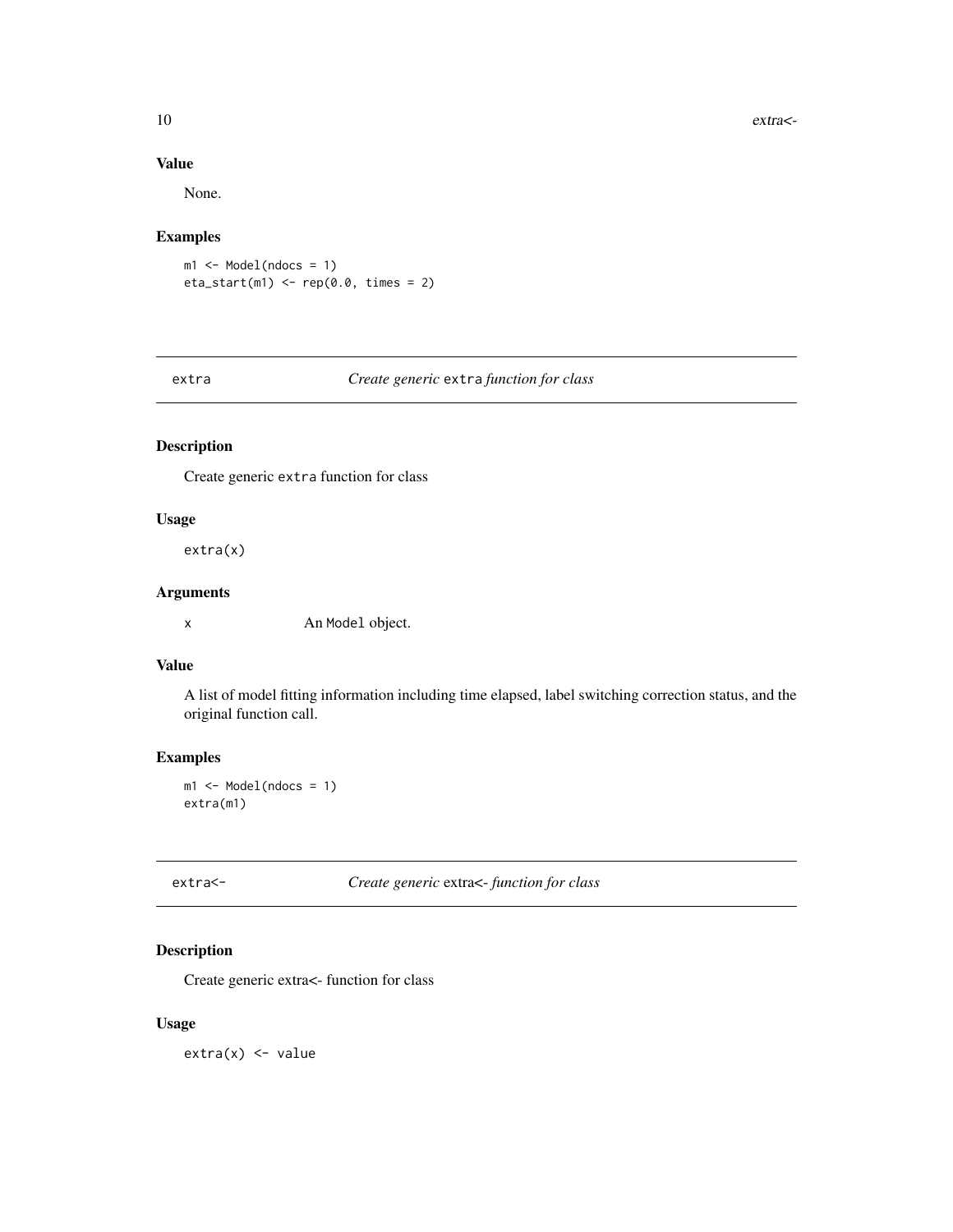#### <span id="page-10-0"></span>gamma\_ 11

#### Arguments

| X     | An Model object.                                                |
|-------|-----------------------------------------------------------------|
| value | List of additional model fitting information to assign to slot. |

## Value

None.

## gamma\_ *Create generic* gamma\_ *function for class*

## Description

Create generic gamma\_ function for class

## Usage

gamma\_(x)

## Arguments

x An Sldax object.

## Value

Double value of parameter for symmetric Dirichlet distribution prior on the topic-word probabilities.

## Examples

```
ml \leq SLdax(ndocs = 1, nvocab = 2,topics = array(c(1, 2, 2, 1), dim = c(1, 4, 1)),theta = array(c(0.5, 0.5), dim = c(1, 2, 1)),beta = array(c(0.5, 0.5, 0.5, 0.5), dim = c(2, 2, 1)))
gamma_(m1)
```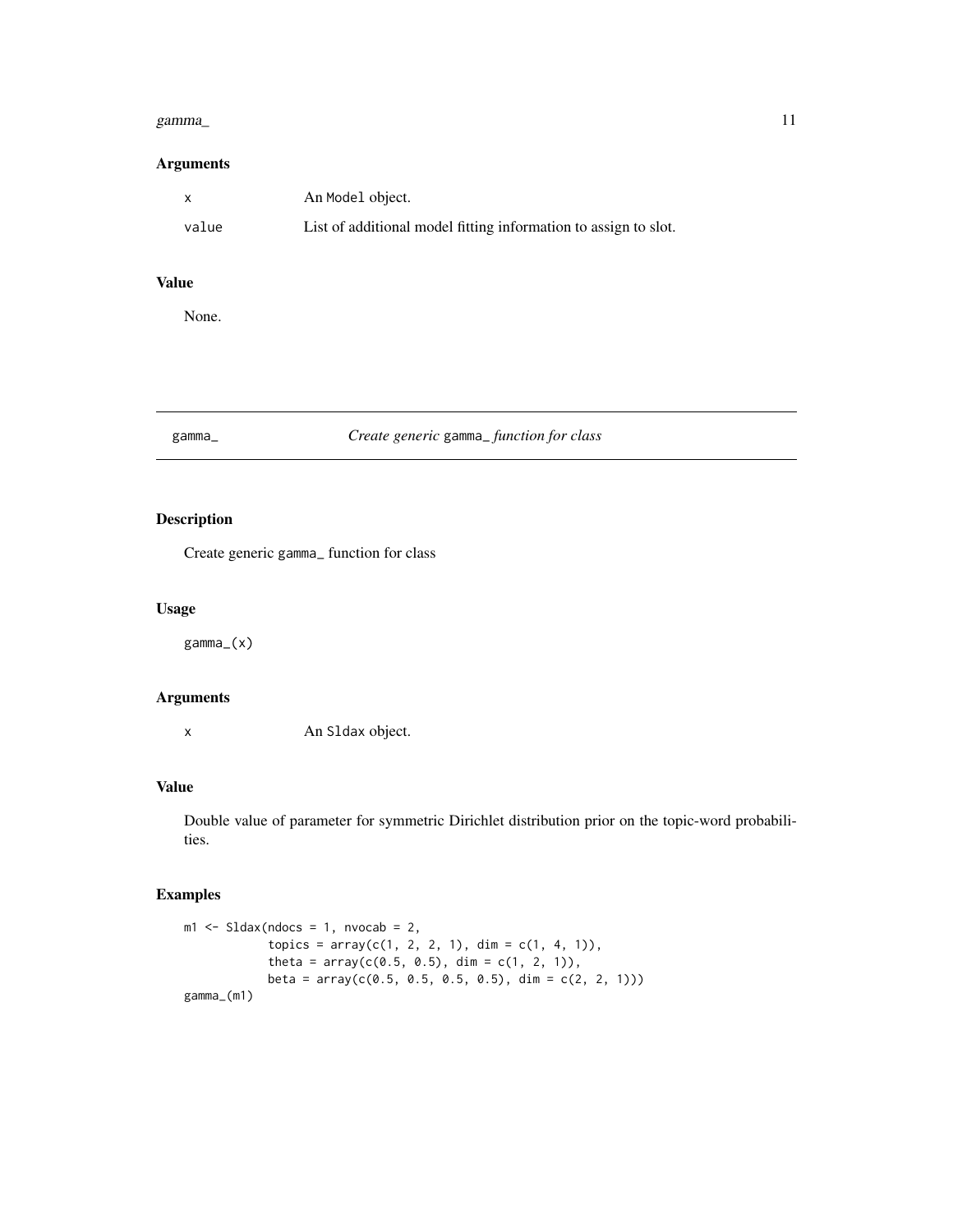<span id="page-11-0"></span>

Create generic gamma\_<- function for class

#### Usage

gamma\_(x) <- value

## Arguments

|       | An S1 dax object.                                                              |
|-------|--------------------------------------------------------------------------------|
| value | Numeric parameter for symmetric Dirichlet prior on topic-word probabilities to |
|       | assign to slot.                                                                |

#### Value

None.

#### Examples

```
m1 \leq - Sldax(ndocs = 1, nvocab = 2,
            topics = array(c(1, 2, 2, 1), dim = c(1, 4, 1)),theta = array(c(0.5, 0.5), dim = c(1, 2, 1)),beta = array(c(0.5, 0.5, 0.5, 0.5), dim = c(2, 2, 1)))
gamma<sub>_</sub>(m1) <- 1.0
```
<span id="page-11-1"></span>gibbs\_logistic *Fit logistic regression model*

#### Description

gibbs\_logistic() is used to fit a Bayesian logistic regression model using Gibbs sampling.

## Usage

```
gibbs_logistic(
  formula,
  data,
 m = 100,
 burn = \theta,
  thin = 1,
  mu0 = NULL,signa0 = NULL,
```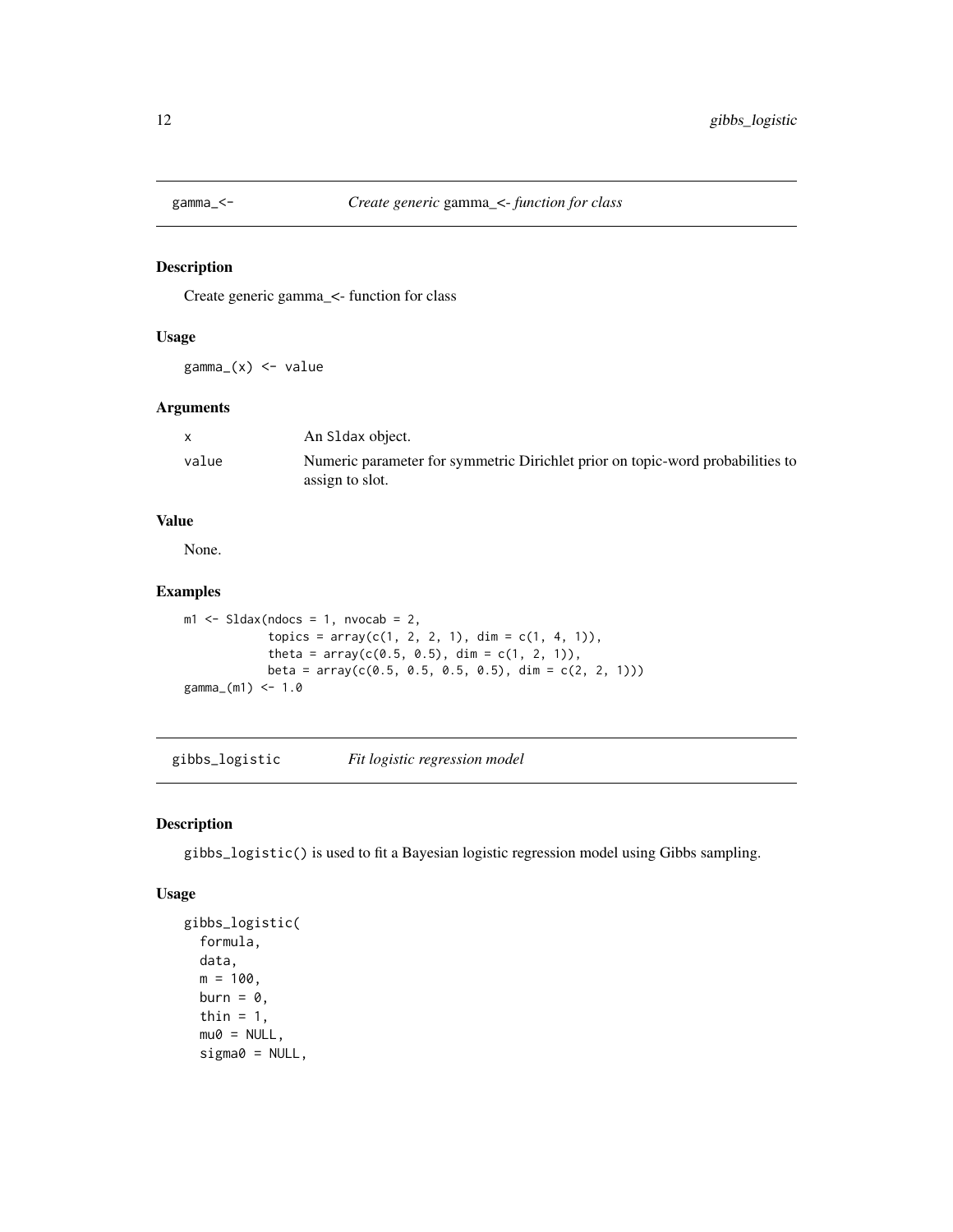## <span id="page-12-0"></span>gibbs\_logistic 13

```
eta_start = NULL,
 proposal_sd = NULL,
 verbose = FALSE,
 display_progress = FALSE
)
```
## Arguments

| formula          | An object of class formula: a symbolic description of the model to be fitted.                                                                              |  |
|------------------|------------------------------------------------------------------------------------------------------------------------------------------------------------|--|
| data             | An optional data frame containing the variables in the model.                                                                                              |  |
| m                | The number of iterations to run the Gibbs sampler (default: 100).                                                                                          |  |
| burn             | The number of iterations to discard as the burn-in period (default: 0).                                                                                    |  |
| thin             | The period of iterations to keep after the burn-in period (default: 1).                                                                                    |  |
| mu0              | An optional p x 1 mean vector for the prior on the regression coefficients. See<br>'Details'.                                                              |  |
| sigma0           | A p x p variance-covariance matrix for the prior on the regression coefficients.<br>See 'Details'.                                                         |  |
| eta_start        | $A$ p x 1 vector of starting values for the regression coefficients.                                                                                       |  |
| proposal_sd      | The proposal standard deviations for drawing the regression coefficients, $N(0, 1)$<br>proposal_sd(j)), $j = 1, , p$ (default: 2.38 for all coefficients). |  |
| verbose          | Should parameter draws be output during sampling? (default: FALSE).                                                                                        |  |
| display_progress |                                                                                                                                                            |  |
|                  | Show progress bar? (default: FALSE). Do not use with verbose = TRUE.                                                                                       |  |

## Details

For mu0, by default, we use a vector of  $p$  0s for  $p$  regression coefficients.

For sigma0, by default, we use a  $p \times p$  diagonal matrix with diagonal elements (variances) of 6.25.

#### Value

An object of class [Logistic.](#page-17-1)

#### See Also

Other Gibbs sampler: [gibbs\\_mlr\(](#page-13-1)), [gibbs\\_sldax\(](#page-14-1))

## Examples

```
data(mtcars)
m1 <- gibbs_logistic(vs ~ hp, data = mtcars)
```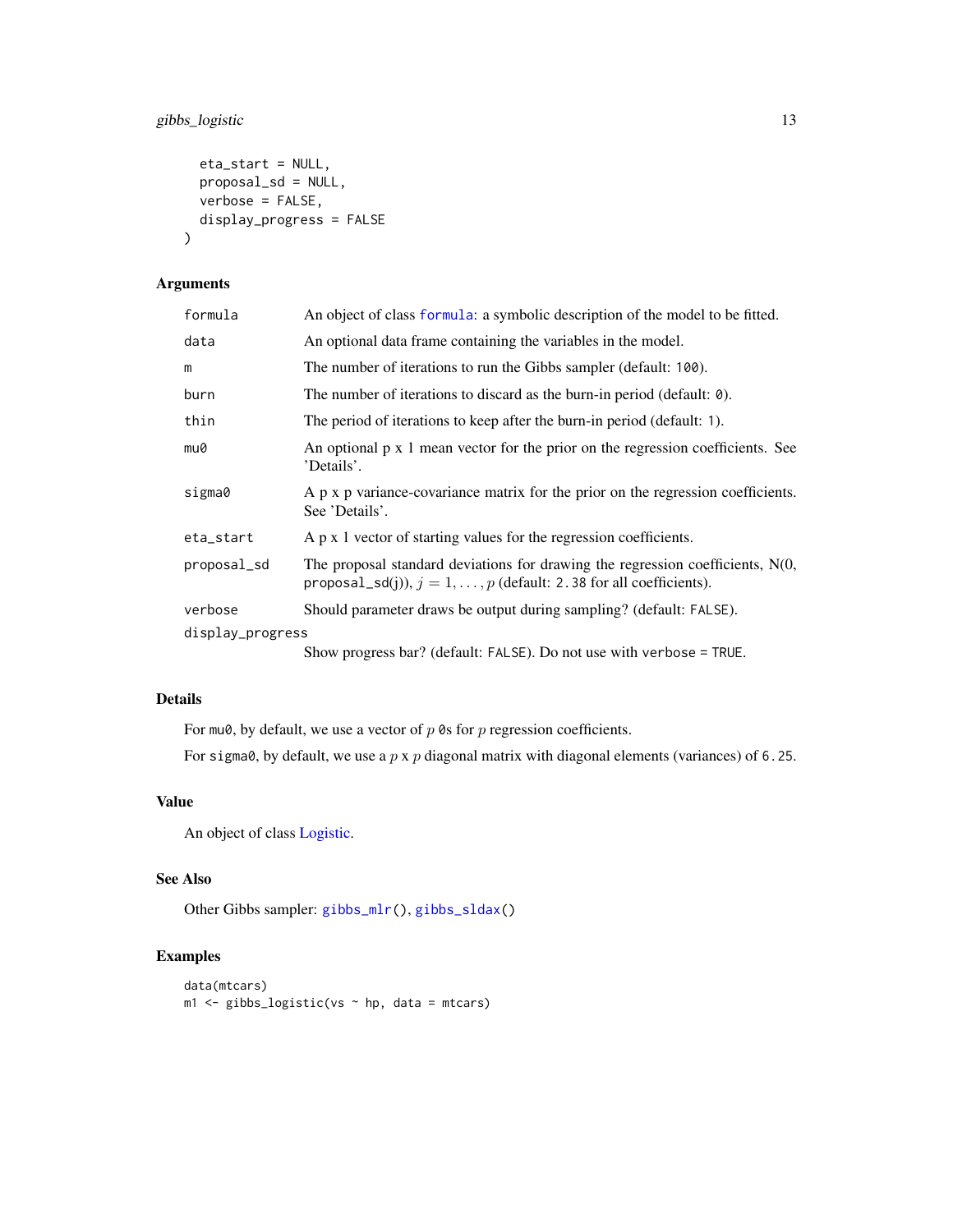<span id="page-13-1"></span><span id="page-13-0"></span>

gibbs\_mlr() is used to fit a Bayesian linear regression model using Gibbs sampling.

## Usage

```
gibbs_mlr(
  formula,
  data,
  m = 100,
  burn = \theta,
  thin = 1,
  mu@ = NULL,signa0 = NULL,a0 = NULL,b0 = NULL,eta_start = NULL,
  verbose = FALSE,
  display_progress = FALSE
)
```
## Arguments

| formula          | An object of class formula: a symbolic description of the model to be fitted.                      |  |
|------------------|----------------------------------------------------------------------------------------------------|--|
| data             | An optional data frame containing the variables in the model.                                      |  |
| m                | The number of iterations to run the Gibbs sampler (default: 100).                                  |  |
| burn             | The number of iterations to discard as the burn-in period (default: 0).                            |  |
| thin             | The period of iterations to keep after the burn-in period (default: 1).                            |  |
| mu0              | An optional p x 1 mean vector for the prior on the regression coefficients. See<br>'Details'.      |  |
| sigma0           | A p x p variance-covariance matrix for the prior on the regression coefficients.<br>See 'Details'. |  |
| a0               | The shape parameter for the prior on sigma2 (default: $0.001$ ).                                   |  |
| b0               | The scale parameter for the prior on sigma2 (default: 0.001).                                      |  |
| eta_start        | A p x 1 vector of starting values for the regression coefficients.                                 |  |
| verbose          | Should parameter draws be output during sampling? (default: FALSE).                                |  |
| display_progress |                                                                                                    |  |
|                  | $Chow$ meaning $hom(1 + EM C)$ $D$ matrice with $vanbase = TDI$                                    |  |

Show progress bar? (default: FALSE). Do not use with verbose = TRUE.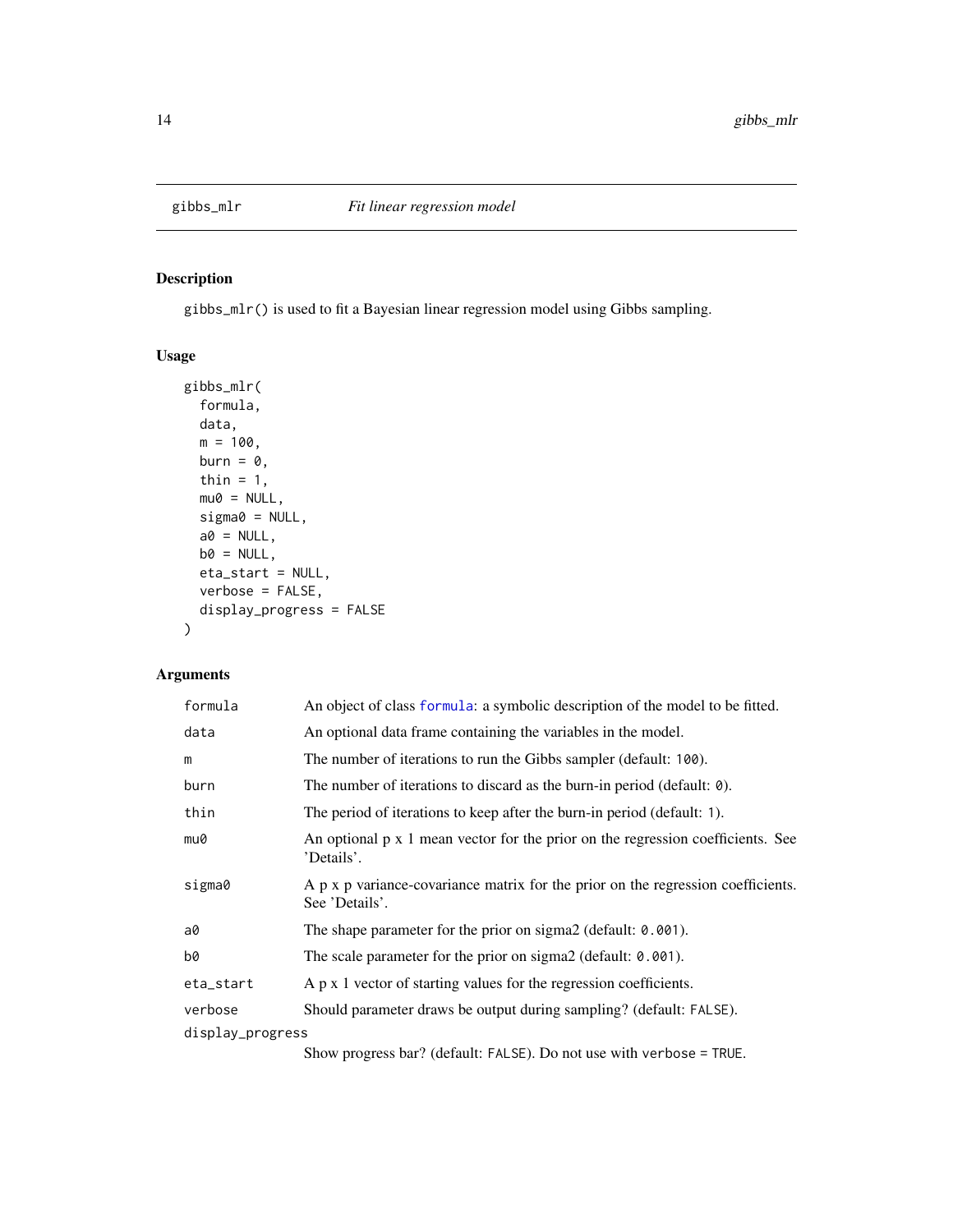## <span id="page-14-0"></span>gibbs\_sldax 15

#### Details

For mu0, by default, we use a vector of  $p$  0s for  $p$  regression coefficients. For sigma0, by default, we use a  $p \times p$  identity matrix.

#### Value

An object of class [Mlr.](#page-21-1)

#### See Also

Other Gibbs sampler: [gibbs\\_logistic\(](#page-11-1)), [gibbs\\_sldax\(](#page-14-1))

#### Examples

```
data(mtcars)
m1 <- gibbs_mlr(mpg ~ hp, data = mtcars)
```
<span id="page-14-1"></span>gibbs\_sldax *Fit supervised or unsupervised topic models (SLDAX or LDA)*

#### Description

gibbs\_sldax() is used to fit both supervised and unsupervised topic models.

#### Usage

```
gibbs_sldax(
 formula,
  data,
 m = 100,
 burn = \theta,
  thin = 1,
  docs,
  V,
 K = 2L,
 model = c("lda", "slda", "sldax", "slda_logit", "sldax_logit"),
  sample_beta = TRUE,
  sample_theta = TRUE,
  interaction_xcol = -1L,
  alpha_ = 1,
  gamma_ = 1,
 mu0 = NULL,signa0 = NULL,a0 = NULL,b0 = NULL,eta_start = NULL,
```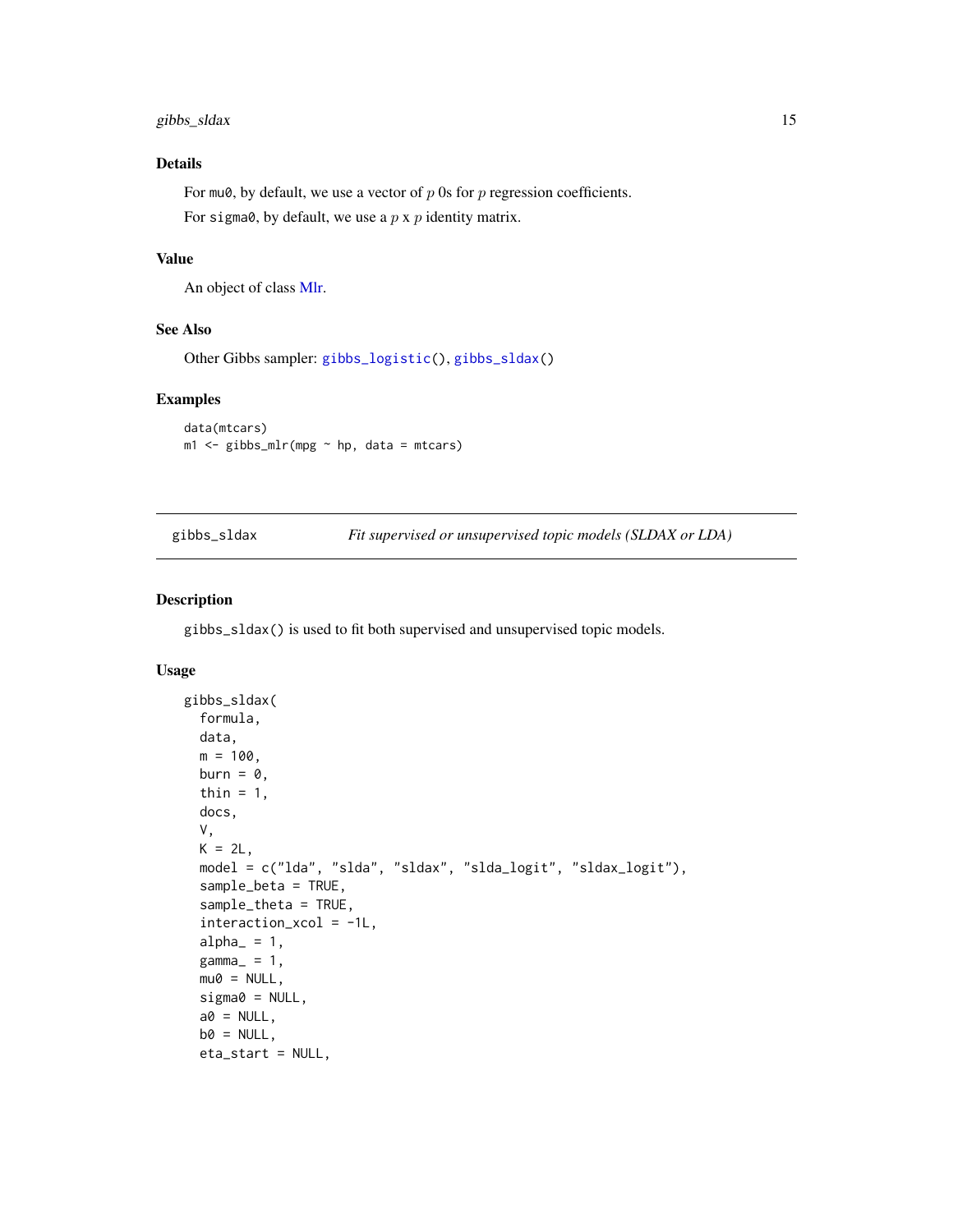```
constrain_eta = FALSE,
 proposal_sd = NULL,
 return_assignments = FALSE,
 correct_ls = TRUE,
 verbose = FALSE,
 display_progress = FALSE
\mathcal{L}
```

| formula          | An object of class formula: a symbolic description of the model to be fitted.                                                                                                                                                                                                                                                     |
|------------------|-----------------------------------------------------------------------------------------------------------------------------------------------------------------------------------------------------------------------------------------------------------------------------------------------------------------------------------|
| data             | An optional data frame containing the variables in the model.                                                                                                                                                                                                                                                                     |
| m                | The number of iterations to run the Gibbs sampler (default: 100).                                                                                                                                                                                                                                                                 |
| burn             | The number of iterations to discard as the burn-in period (default: $\theta$ ).                                                                                                                                                                                                                                                   |
| thin             | The period of iterations to keep after the burn-in period (default: 1).                                                                                                                                                                                                                                                           |
| docs             | A D x max( $N_d$ ) matrix of word indices for all documents.                                                                                                                                                                                                                                                                      |
| V                | The number of unique terms in the vocabulary.                                                                                                                                                                                                                                                                                     |
| Κ                | The number of topics.                                                                                                                                                                                                                                                                                                             |
| model            | A string denoting the type of model to fit. See 'Details'. (default: "1da").                                                                                                                                                                                                                                                      |
| sample_beta      | A logical (default = $TRUE$ ): If $TRUE$ , the topic-vocabulary distributions are sam-<br>pled from their full conditional distribution.                                                                                                                                                                                          |
| sample_theta     | A logical (default = TRUE): If TRUE, the topic proportions will be sampled. CAU-<br>TION: This can be memory-intensive.                                                                                                                                                                                                           |
| interaction_xcol |                                                                                                                                                                                                                                                                                                                                   |
|                  | EXPERIMENTAL: The column number of the design matrix for the additional<br>predictors for which an interaction with the $K$ topics is desired (default: $-1L$ ,<br>no interaction). Currently only supports a single continuous predictor or a two-<br>category categorical predictor represented as a single dummy-coded column. |
| alpha_           | The hyper-parameter for the prior on the topic proportions (default: 1.0).                                                                                                                                                                                                                                                        |
| gamma_           | The hyper-parameter for the prior on the topic-specific vocabulary probabilities<br>(default: 1.0).                                                                                                                                                                                                                               |
| mu0              | An optional q x 1 mean vector for the prior on the regression coefficients. See<br>'Details'.                                                                                                                                                                                                                                     |
| sigma0           | A q x q variance-covariance matrix for the prior on the regression coefficients.<br>See 'Details'.                                                                                                                                                                                                                                |
| a0               | The shape parameter for the prior on sigma2 (default: 0.001).                                                                                                                                                                                                                                                                     |
| b0               | The scale parameter for the prior on sigma2 (default: 0.001).                                                                                                                                                                                                                                                                     |
| eta_start        | A q x 1 vector of starting values for the regression coefficients.                                                                                                                                                                                                                                                                |
| constrain_eta    | A logical (default $=$ FALSE): If TRUE, the regression coefficients will be con-<br>strained so that they are in descending order; if FALSE, no constraints will be<br>applied.                                                                                                                                                   |
| proposal_sd      | The proposal standard deviations for drawing the regression coefficients, $N(0, 1)$<br>proposal_sd(j)), $j = 1, , q$ . Only used for model = "slda_logit" and model<br>= "sldax_logit" (default: 2.38 for all coefficients).                                                                                                      |

<span id="page-15-0"></span>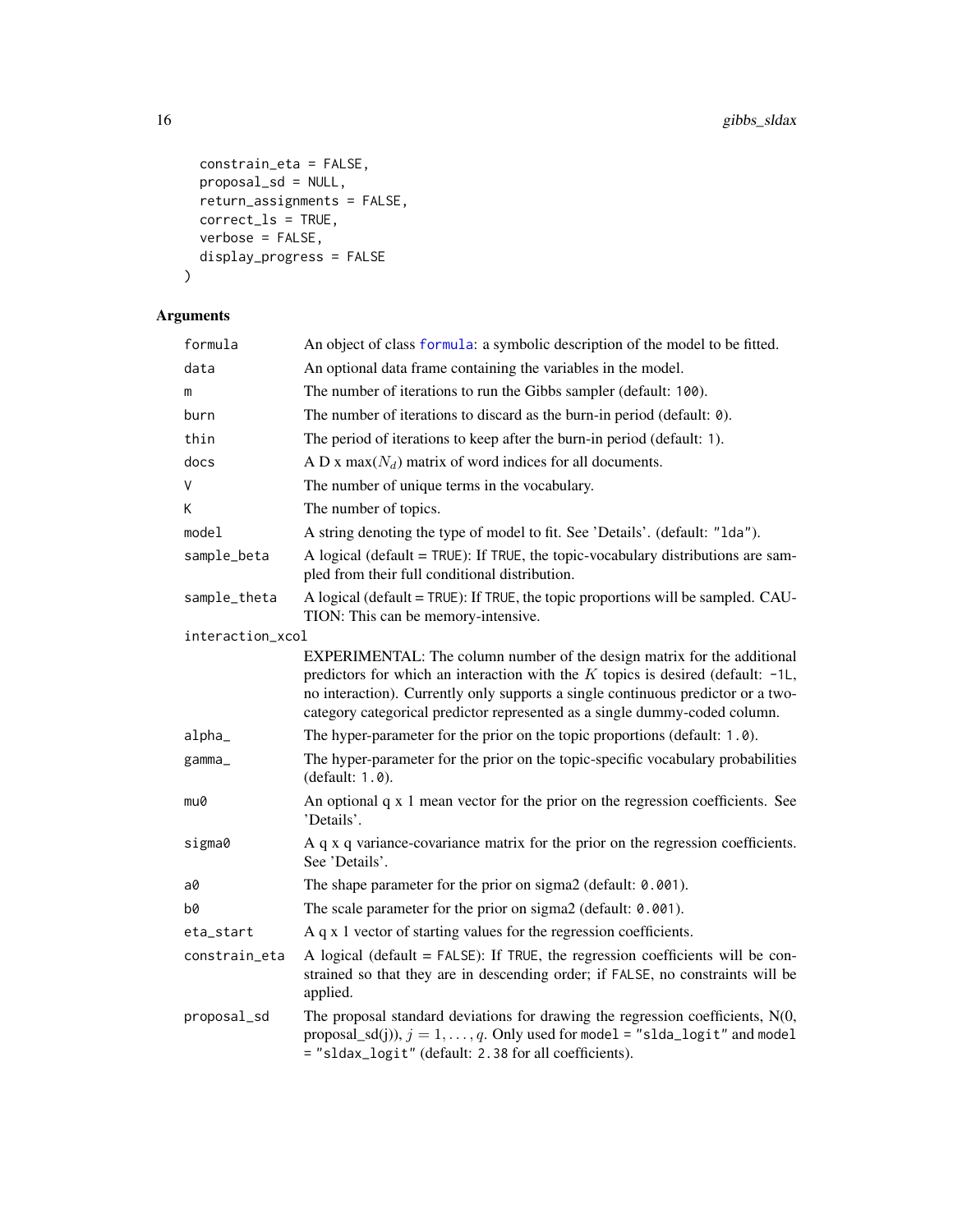#### <span id="page-16-0"></span>gibbs\_sldax 17

| return_assignments |                                                                                                                                                         |
|--------------------|---------------------------------------------------------------------------------------------------------------------------------------------------------|
|                    | A logical (default = FALSE): If TRUE, returns an N x $maxN_d$ x M array of topic<br>assignments in slot @topics. CAUTION: this can be memory-intensive. |
| correct_ls         | Run Stephens (2000) label switching correct algorithm on posterior? (default =<br>TRUE).                                                                |
| verbose            | Should parameter draws be output during sampling? (default: FALSE).                                                                                     |
| display_progress   |                                                                                                                                                         |
|                    | Show progress bar? (default: FALSE). Do not use with verbose = TRUE.                                                                                    |

#### Details

The number of regression coefficients q in supervised topic models is determined as follows: For the SLDA model with only the K topics as predictors,  $q = K$ ; for the SLDAX model with K topics and  $p$  additional predictors, there are two possibilities: (1) If no interaction between an additional covariate and the K topics is desired (default: interaction\_xcol = -1L),  $q = p + K$ ; (2) if an interaction between an additional covariate and the K topics is desired (e.g., interaction\_xcol = 1),  $q = p + 2K - 1$ . If you supply custom values for prior parameters mu0 or sigma0, be sure that the length of mu0 (q) and/or the number of rows and columns of sigma0 ( $q \times q$ ) are correct. If you supply custom starting values for eta\_start, be sure that the length of eta\_start is correct.

For model, one of c("lda","slda","sldax","slda\_logit","sldax\_logit").

- "lda": unsupervised topic model;
- "slda": supervised topic model with a continuous outcome;
- "sldax": supervised topic model with a continuous outcome and additional predictors of the outcome;
- "slda\_logit": supervised topic model with a dichotomous outcome (0/1);
- "sldax\_logit": supervised topic model with a dichotomous outcome (0/1) and additional predictors of the outcome.

For mu0, the first  $p$  elements correspond to coefficients for the  $p$  additional predictors (if none,  $p = 0$ ), while elements  $p + 1$  to  $p + K$  correspond to coefficients for the K topics, and elements  $p+K+1$  to  $p+2K-1$  correspond to coefficients for the interaction (if any) between one additional predictor and the K topics. By default, we use a vector of  $q \, \mathcal{O}$ s.

For sigma0, the first p rows/columns correspond to coefficients for the p additional predictors (if none,  $p = 0$ ), while rows/columns  $p + 1$  to  $p + K$  correspond to coefficients for the K topics, and rows/columns  $p + K + 1$  to  $p + 2K - 1$  correspond to coefficients for the interaction (if any) between one additional predictor and the  $K$  topics. By default, we use an identity matrix for model = "slda" and model = "sldax" and a diagonal matrix with diagonal elements (variances) of 6.25 for model = "slda\_logit" and model = "sldax\_logit".

#### Value

An object of class [Sldax.](#page-37-1)

#### See Also

Other Gibbs sampler: [gibbs\\_logistic\(](#page-11-1)), [gibbs\\_mlr\(](#page-13-1))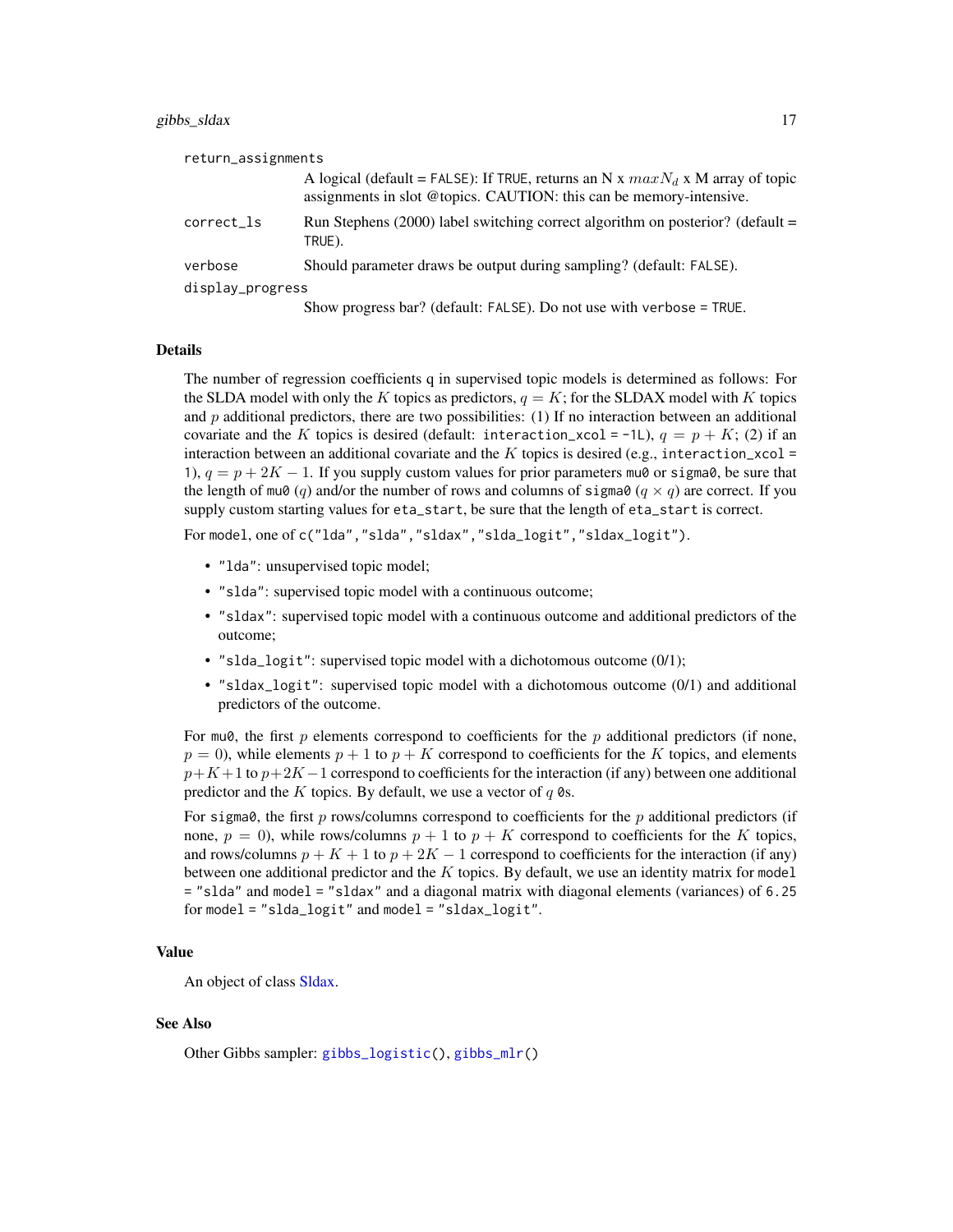#### Examples

```
library(lda) # Required if using `prep_docs()`
```

```
data(teacher_rate) # Synthetic student ratings of instructors
docs_vocab <- prep_docs(teacher_rate, "doc")
vocab_len <- length(docs_vocab$vocab)
m1 \leq - gibbs_sldax(rating \sim I(grade - 1), m = 2,
                  data = teacher_rate, docs = docs_vocab$documents,
                  V = vocab_{len}, K = 2, model = "sldax")
```
<span id="page-17-1"></span>Logistic-class *S4 class for a logistic regression model that inherits from [Model](#page-22-1)*

## Description

S4 class for a logistic regression model that inherits from [Model](#page-22-1)

Helper function (constructor) for Logistic class

#### Usage

```
## S4 method for signature 'Logistic'
proposal_sd(x)
```

```
## S4 replacement method for signature 'Logistic'
proposal_sd(x) <- value
```

```
Logistic(proposal_sd = \text{NaN}, \ldots)
```
#### Arguments

| <b>X</b>    | An Logistic object.                                                                                                                |
|-------------|------------------------------------------------------------------------------------------------------------------------------------|
| value       | A value to assign to a slot for x                                                                                                  |
| proposal_sd | A vector of $p + 1$ proposal scales/standard deviations for sampling of $p + 1$<br>regression coefficients by Metropolis-Hastings. |
| $\ddotsc$   | additional arguments to be passed to the low level regression fitting functions<br>(see below).                                    |

## Value

A [Logistic](#page-17-1) object.

#### Slots

proposal\_sd A vector of  $p + 1$  proposal scales/standard deviations for sampling of  $p + 1$  regression coefficients by Metropolis-Hastings.

<span id="page-17-0"></span>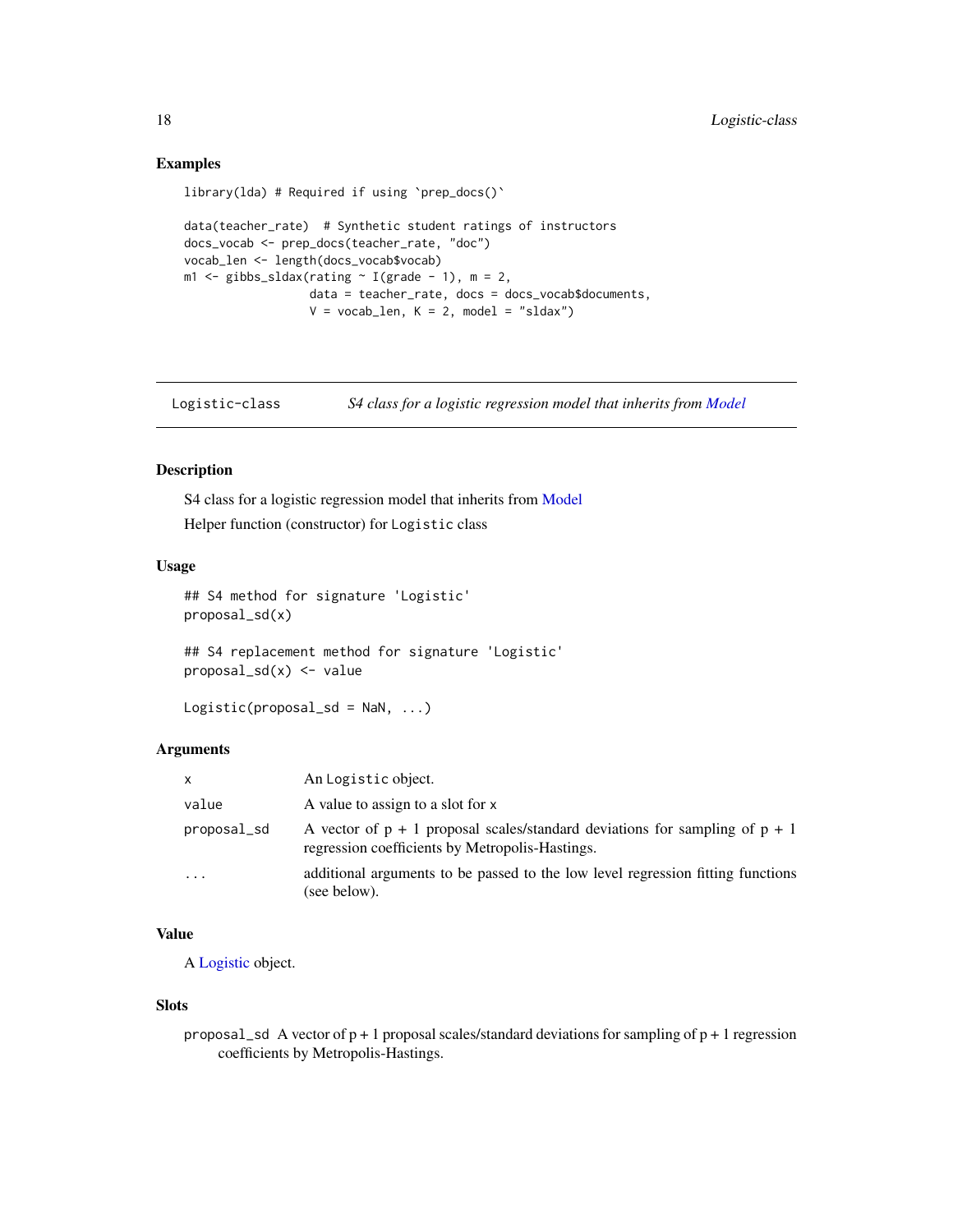#### <span id="page-18-0"></span>loglike the state of the state of the state of the state of the state of the state of the state of the state of the state of the state of the state of the state of the state of the state of the state of the state of the st

## Examples

```
m1 <- Logistic(ndocs = 1)
print(m1)
```
## loglike *Create generic* loglike *function for class*

## Description

Create generic loglike function for class

#### Usage

loglike(x)

## Arguments

x An Model object.

#### Value

A numeric vector of log-likelihood values across sampler iterations.

## Examples

```
ml \leq Model(ndocs = 1)loglike(m1)
```
loglike<- *Create generic* loglike<- *function for class*

## Description

Create generic loglike<- function for class

#### Usage

loglike(x) <- value

| $\boldsymbol{\mathsf{x}}$ | An Model object.                                     |
|---------------------------|------------------------------------------------------|
| value                     | Numeric vector of log likelihoods to assign to slot. |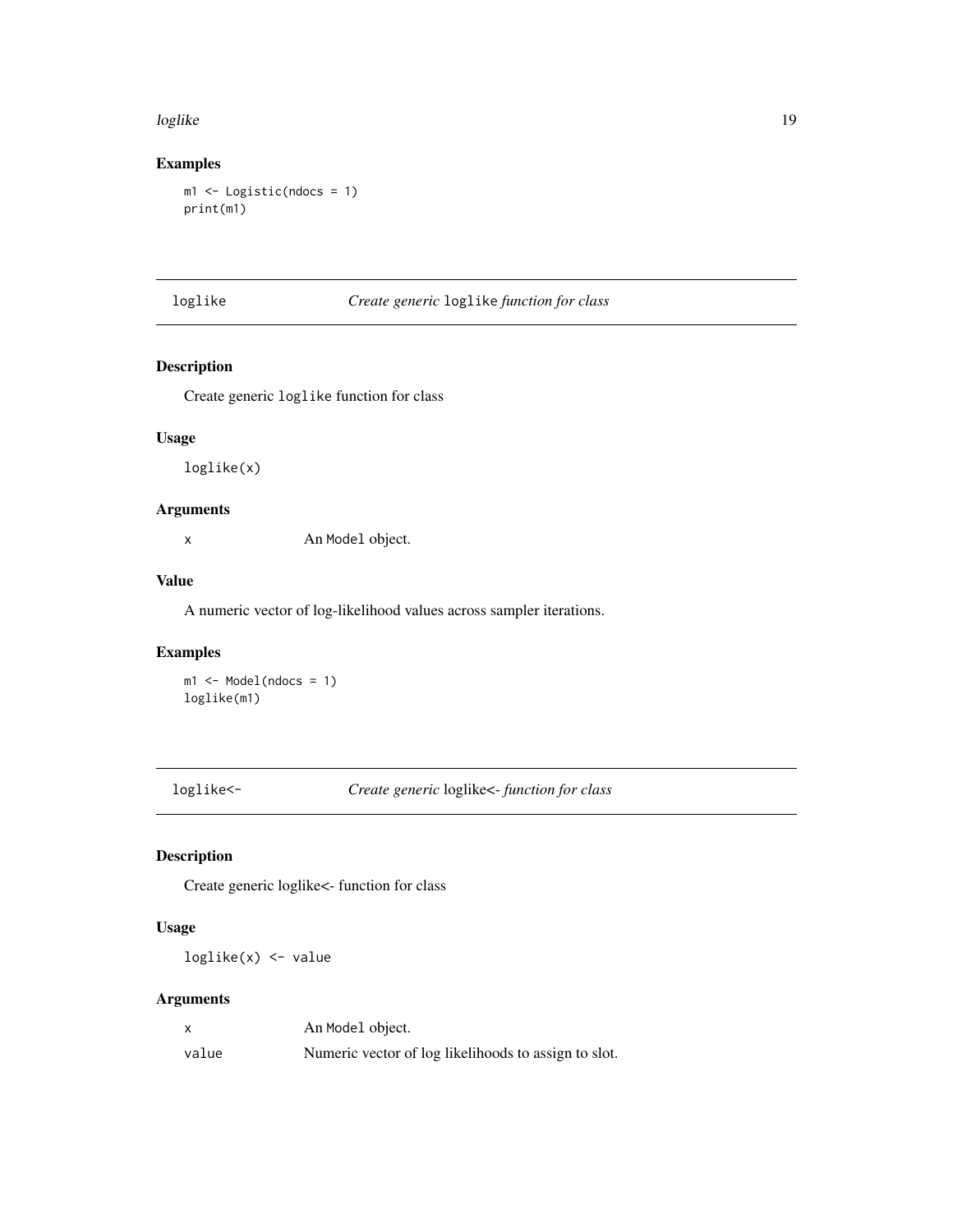#### Value

None.

## Examples

```
m1 \leq Model(ndocs = 1)loglike(m1) <- rep(NaN, times = nchain(m1))
```
logpost *Create generic* logpost *function for class*

## Description

Create generic logpost function for class

#### Usage

logpost(x)

## Arguments

x An Model object.

#### Value

A numeric vector of log-posterior values across sampler iterations.

## Examples

 $ml \leq Model(ndocs = 1)$ logpost(m1)

logpost<- *Create generic* logpost<- *function for class*

## Description

Create generic logpost<- function for class

## Usage

 $logpost(x)$  <- value

|       | An Model object.                                    |
|-------|-----------------------------------------------------|
| value | Numeric vector of log posteriors to assign to slot. |

<span id="page-19-0"></span>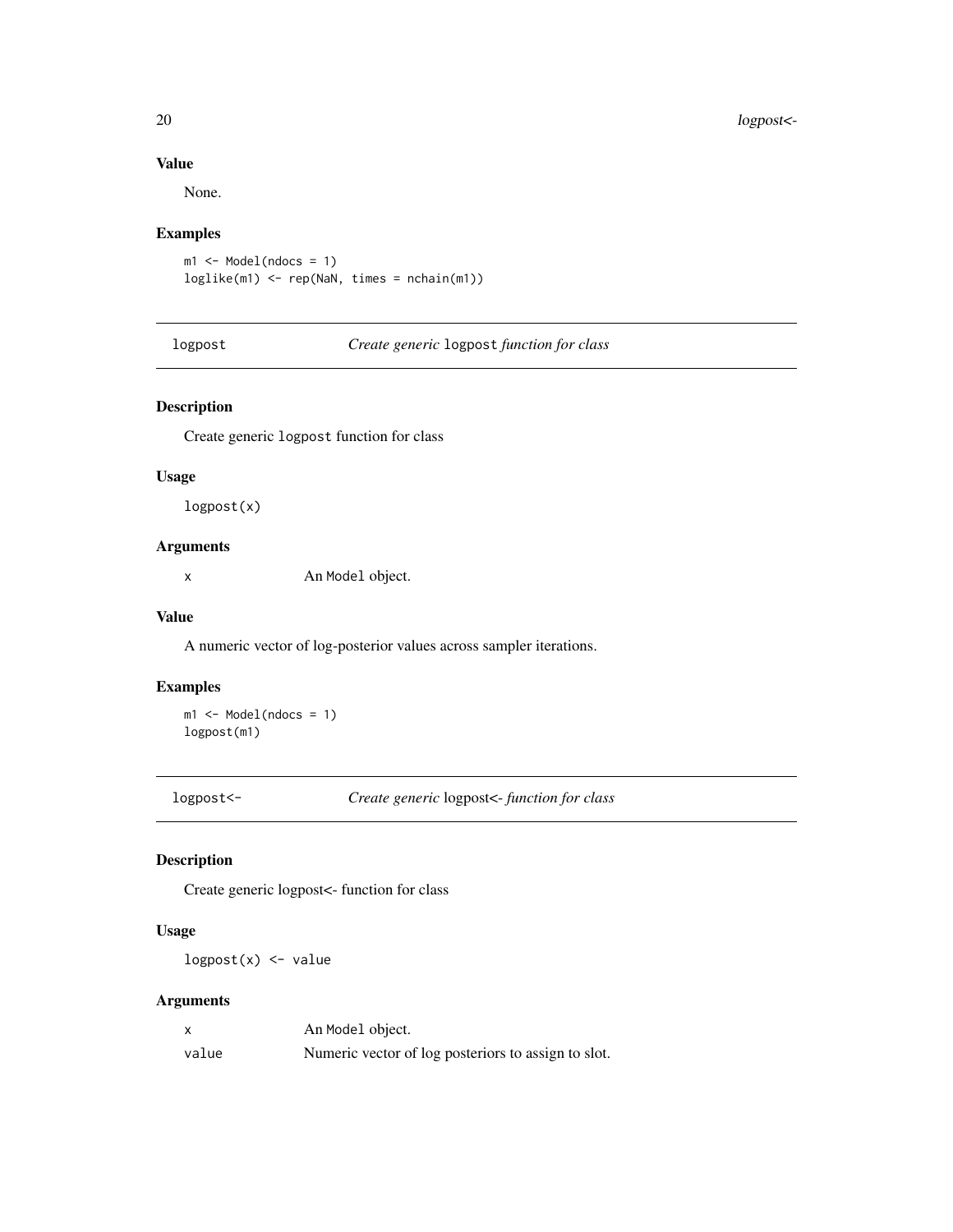#### <span id="page-20-0"></span> $lpd$  21

## Value

None.

## Examples

```
m1 \leq Model(ndocs = 1)logpost(m1) <- rep(NaN, times = nchain(m1))
```
## lpd *Create generic* lpd *function for class*

## Description

Create generic lpd function for class

#### Usage

 $lpd(x)$ 

## Arguments

x An Model object.

#### Value

Numeric log-predictive density used in WAIC.

## Examples

 $ml \leq Model(ndocs = 1)$ lpd(m1)

lpd<- *Create generic* lpd<- *function for class*

## Description

Create generic lpd<- function for class

## Usage

 $lpd(x)$  <- value

|       | An Model object.                                                               |
|-------|--------------------------------------------------------------------------------|
| value | Numeric matrix of log predictive densities in each document to assign to slot. |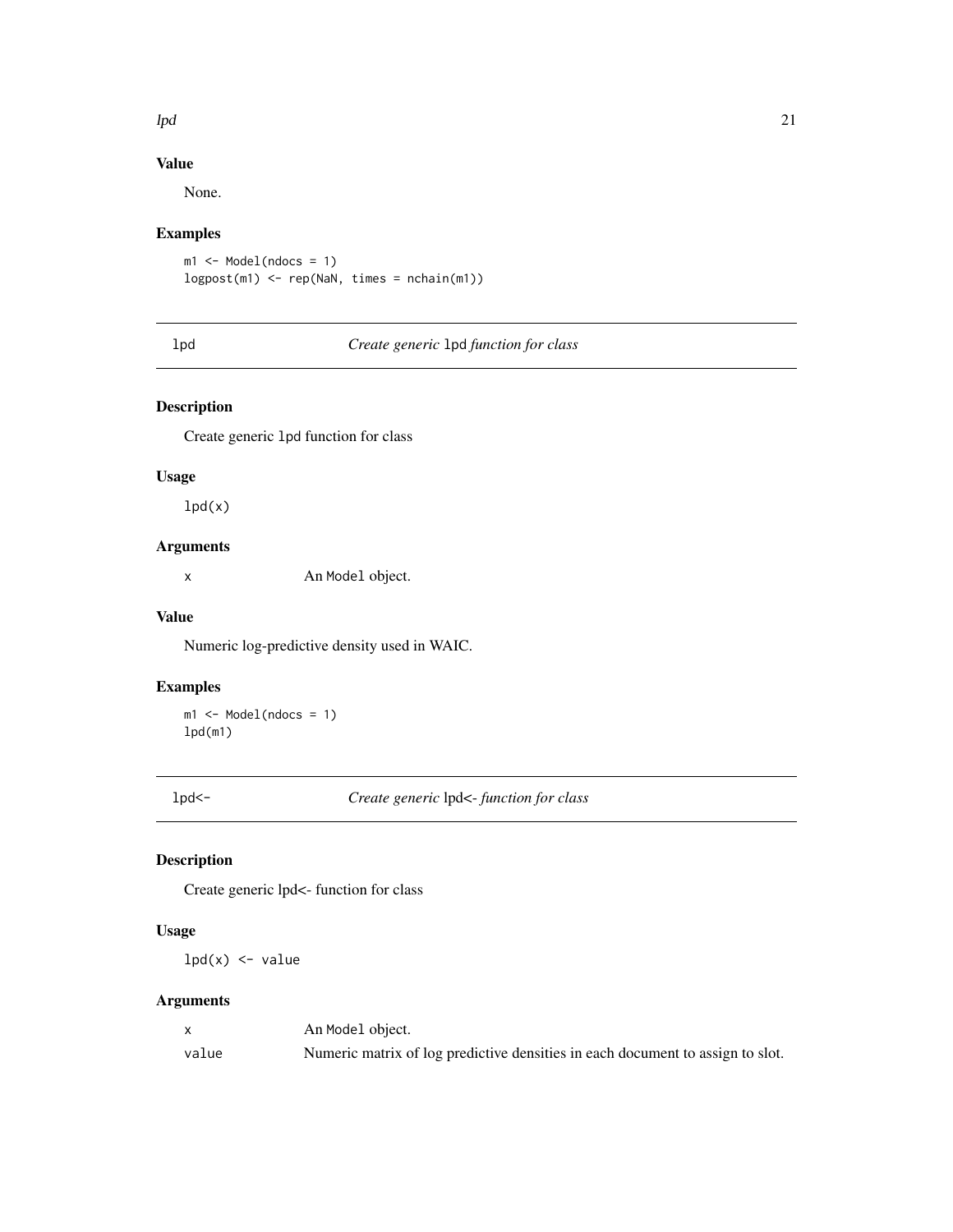## Value

None.

## Examples

 $m1$  <- Model(ndocs = 1)  $lpd(m1)$  <- matrix(NaN, nrow = 1, ncol = 1)

<span id="page-21-1"></span>Mlr-class *S4 class for a regression model that inherits from [Model.](#page-22-1)*

#### Description

S4 class for a regression model that inherits from [Model.](#page-22-1) Helper function (constructor) for Mlr class

## Usage

```
## S4 method for signature 'Mlr'
sigma2(x)
## S4 replacement method for signature 'Mlr'
sigma2(x) <- value
## S4 method for signature 'Mlr'
a\theta(x)## S4 replacement method for signature 'Mlr'
a\theta(x) <- value
## S4 method for signature 'Mlr'
b\theta(x)## S4 replacement method for signature 'Mlr'
b\emptyset(x) <- value
```
 $Mlr(a0 = 0.001, b0 = 0.001, sigma2 = NaN, ...)$ 

| x      | An Model object.                                                                                |
|--------|-------------------------------------------------------------------------------------------------|
| value  | A value to assign to a slot for x                                                               |
| a0     | A prior shape hyperparameter for sigma2.                                                        |
| b0     | A prior rate hyperparameter for sigma2.                                                         |
| sigma2 | A nchain x 1 numeric vector of draws of the residual variance.                                  |
| .      | additional arguments to be passed to the low level regression fitting functions<br>(see below). |

<span id="page-21-0"></span>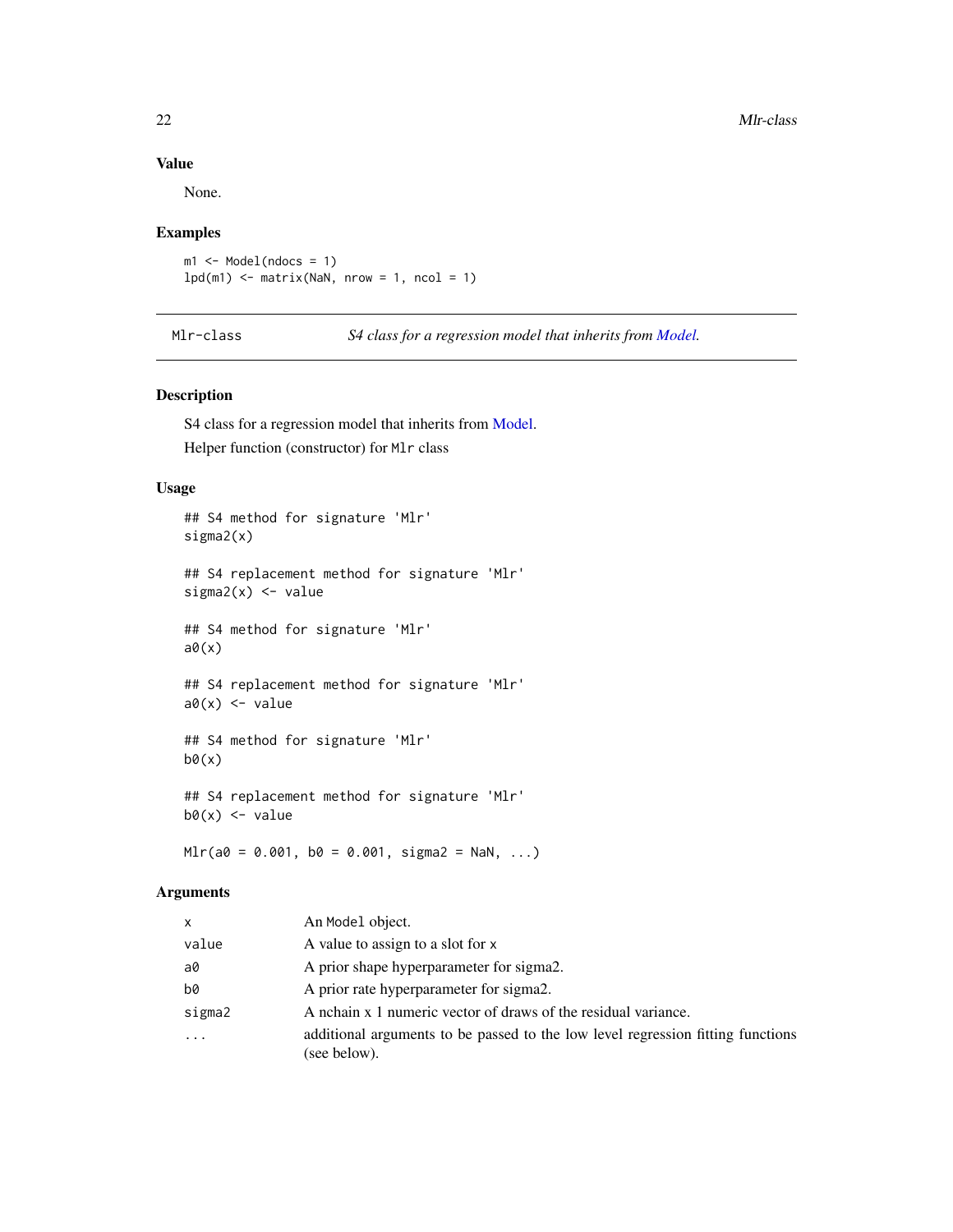#### <span id="page-22-0"></span>Model-class 23

## Value

An [Mlr](#page-21-1) object.

#### **Slots**

a0 A prior shape hyperparameter for sigma2.

b0 A prior rate hyperparameter for sigma2.

sigma2 A nchain x 1 numeric vector of draws of the residual variance.

#### Examples

```
ml < - Mlr(ndoes = 1)print(m1)
```
<span id="page-22-1"></span>Model-class *An S4 super class to represent a regression-like model*

#### Description

An S4 super class to represent a regression-like model Helper function (constructor) for Model class

#### Usage

```
## S4 method for signature 'Model'
ndocs(x)
```
## S4 replacement method for signature 'Model'  $ndocs(x) < - value$ 

## S4 method for signature 'Model' nchain(x)

## S4 replacement method for signature 'Model'  $nchain(x) < -value$ 

```
## S4 method for signature 'Model'
mu@(x)
```
## S4 replacement method for signature 'Model'  $mu0(x)$  <- value

```
## S4 method for signature 'Model'
sigma0(x)
```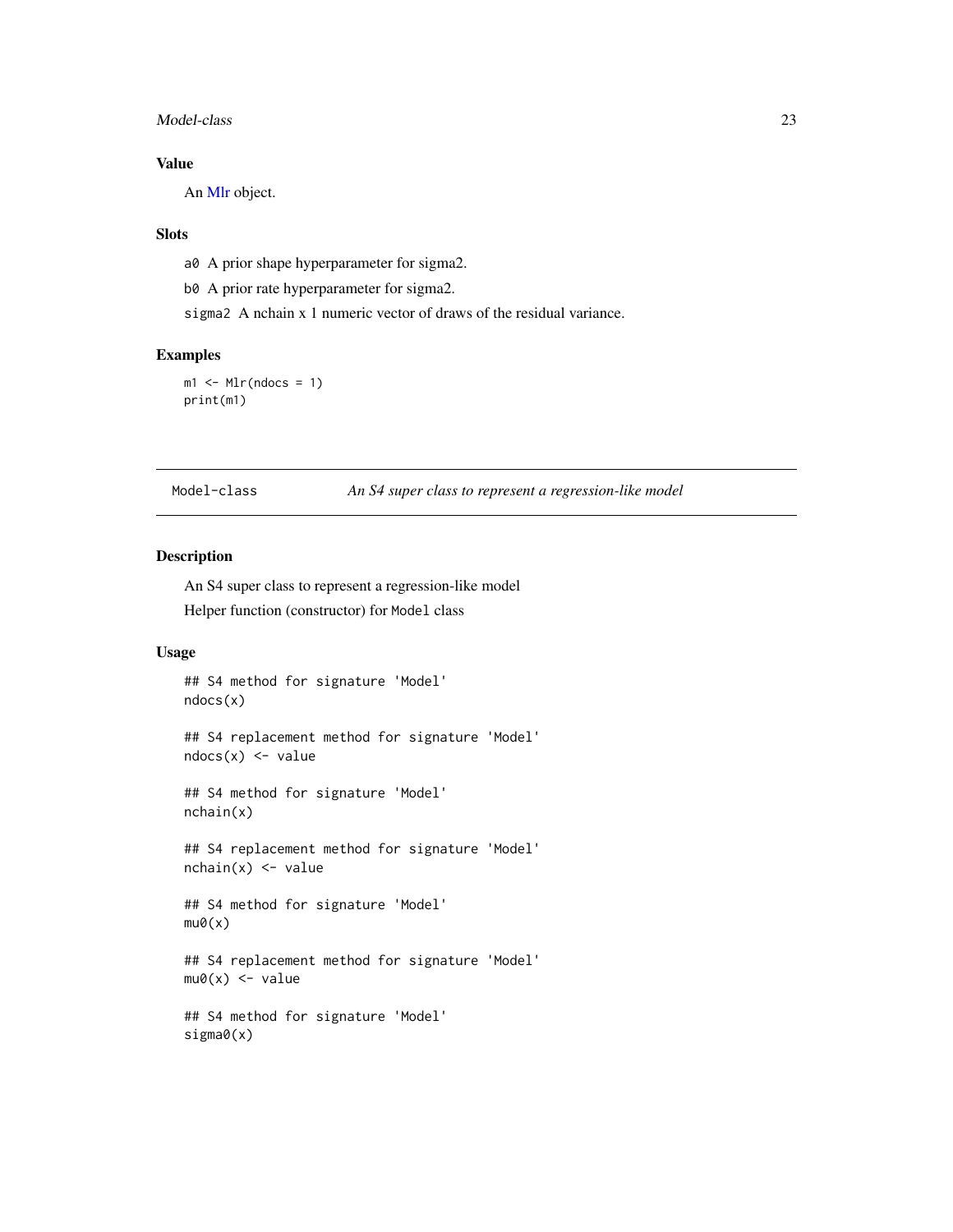#### 24 Model-class

```
## S4 replacement method for signature 'Model'
sigma(x) <- value
## S4 method for signature 'Model'
eta_start(x)
## S4 replacement method for signature 'Model'
eta_start(x) <- value
## S4 method for signature 'Model'
eta(x)
## S4 replacement method for signature 'Model'
eta(x) <- value
## S4 method for signature 'Model'
loglike(x)
## S4 replacement method for signature 'Model'
loglike(x) <- value
## S4 method for signature 'Model'
logpost(x)
## S4 replacement method for signature 'Model'
logpost(x) <- value
## S4 method for signature 'Model'
waic(x)
## S4 replacement method for signature 'Model'
wait(x) < -value## S4 method for signature 'Model'
se_waic(x)
## S4 replacement method for signature 'Model'
se\_waic(x) \leftarrow value## S4 method for signature 'Model'
p_{eff}(x)## S4 replacement method for signature 'Model'
p_{eff}(x) \leq value
## S4 method for signature 'Model'
```
 $lpd(x)$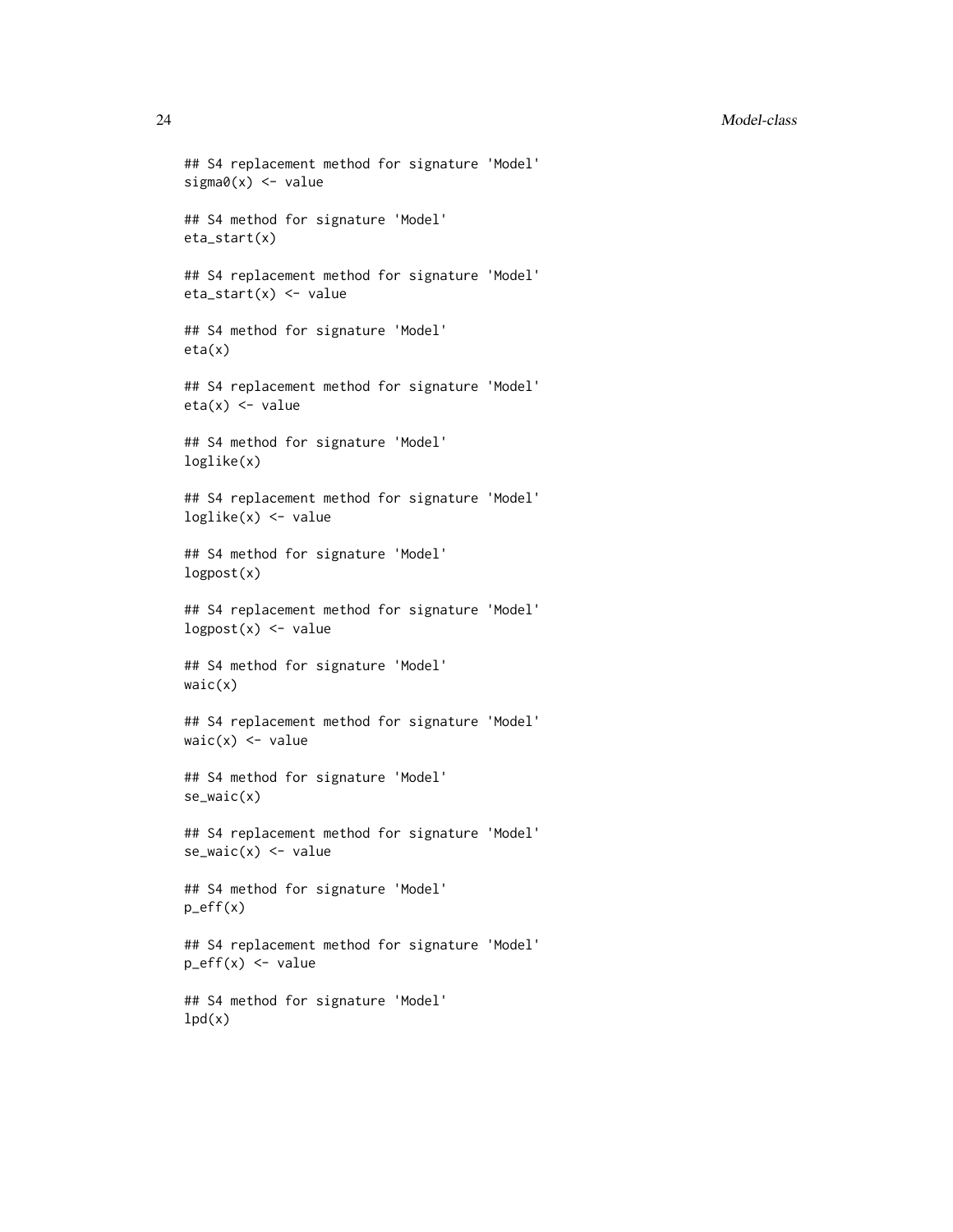## <span id="page-24-0"></span>Model-class 25

```
## S4 replacement method for signature 'Model'
lpd(x) < - value
## S4 method for signature 'Model'
extra(x)
## S4 replacement method for signature 'Model'
extra(x) \leq valueModel(
  ndocs,
 nchain = 1,mu0 = NaN,sigma@ = NaN,
 eta_start = NaN,
 eta = NaN,
 loglike = NaN,
 logpost = NaN,
 wait = NaN,
  se_waic = NaN,
 p_{eff} = NaN,
 1pd = NaN
\mathcal{L}
```
#### Arguments

| X         | An Model object.                                                        |
|-----------|-------------------------------------------------------------------------|
| value     | A value to assign to a slot for x                                       |
| ndocs     | The number of documents/observations.                                   |
| nchain    | The number of iterations of the Gibbs sampler.                          |
| mu0       | $A(p + 1)$ x 1 matrix of prior means for eta.                           |
| sigma0    | A $(p + 1)$ x $(p + 1)$ prior covariance matrix for eta.                |
| eta_start | $A(p + 1)$ x 1 matrix of starting values for eta.                       |
| eta       | A nchain $x (p + 1)$ matrix of draws of regression coefficients.        |
| loglike   | A nchain x 1 vector of the log-likelihood (up to an additive constant). |
| logpost   | A nchain x 1 vector of the log-posterior (up to an additive constant).  |
| waic      | WAIC (up to an additive constant) on the deviance scale.                |
| se_waic   | Standard error of the WAIC.                                             |
| p_eff     | The effective number of parameters.                                     |
| lpd       | A nchain x ndocs matrix of predictive posterior likelihoods.            |

## Value

A [Model](#page-22-1) object.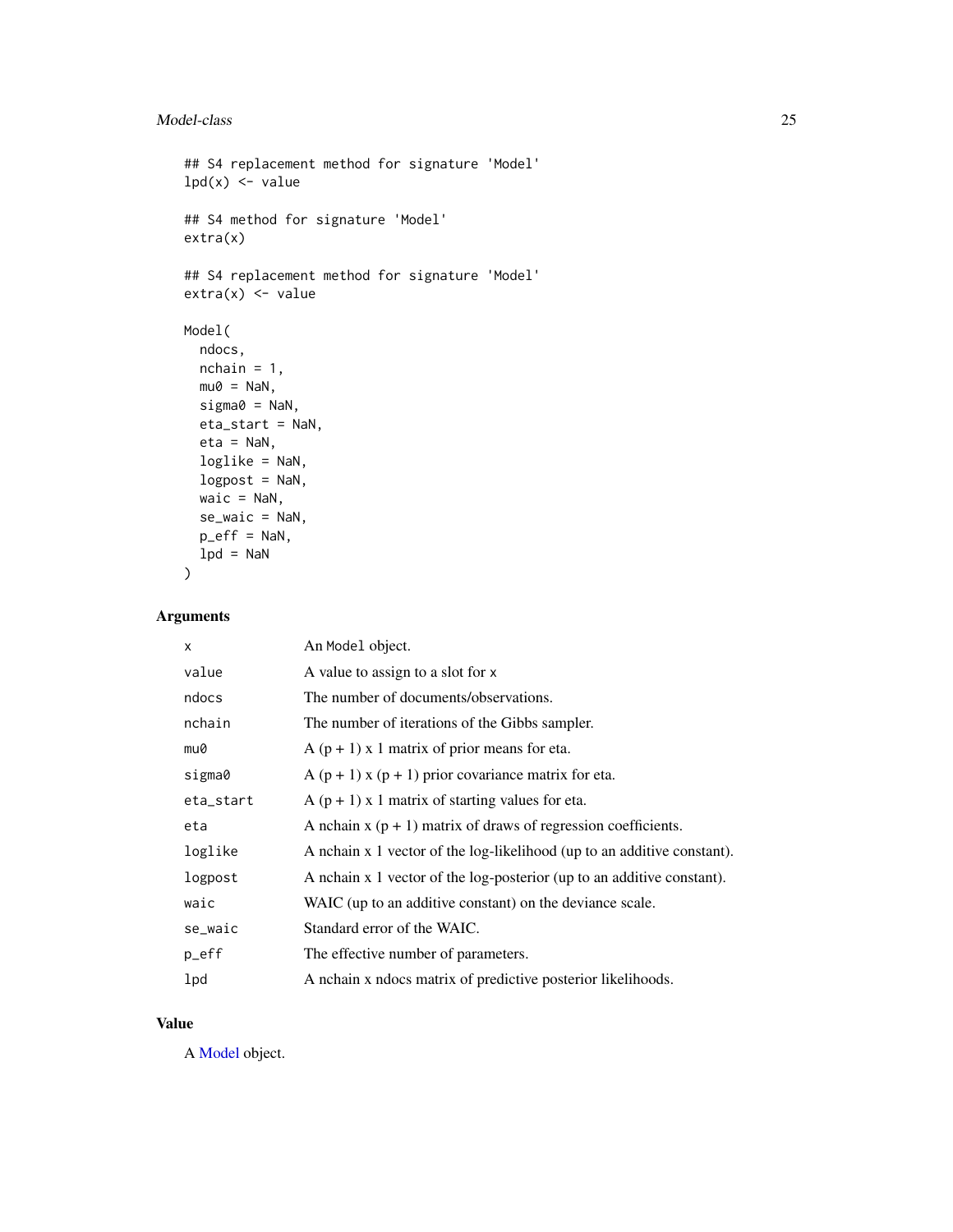#### <span id="page-25-0"></span>Slots

ndocs The number of documents/observations.

nchain The number of iterations of the Gibbs sampler.

mu $\theta$  A (p + 1) x 1 matrix of prior means for eta.

sigma $\theta$  A (p + 1) x (p + 1) prior covariance matrix for eta.

eta\_start  $A (p + 1) x 1$  matrix of starting values for eta.

eta A nchain  $x (p + 1)$  matrix of draws of regression coefficients.

loglike A nchain x 1 vector of the log-likelihood (up to an additive constant).

logpost A nchain x 1 vector of the log-posterior (up to an additive constant).

waic WAIC (up to an additive constant) on the deviance scale.

se\_waic Standard error of the WAIC.

p\_eff The effective number of parameters.

lpd A nchain x ndocs matrix of predictive posterior likelihoods.

extra A list of additional model fitting information. Contains time\_elapsed, start\_time, end\_time, corrected\_label\_switching, and call.

## Examples

```
m1 \leq Mode1(ndocs = 1)print(m1)
```
#### mu0 *Create generic* mu0 *function for class*

#### Description

Create generic mu0 function for class

#### Usage

 $mu@(x)$ 

#### Arguments

x An Model object.

#### Value

Numeric vector of prior means for regression coefficients eta.

## Examples

 $m1 \leq Mode1(ndocs = 1)$  $mu@(m1)$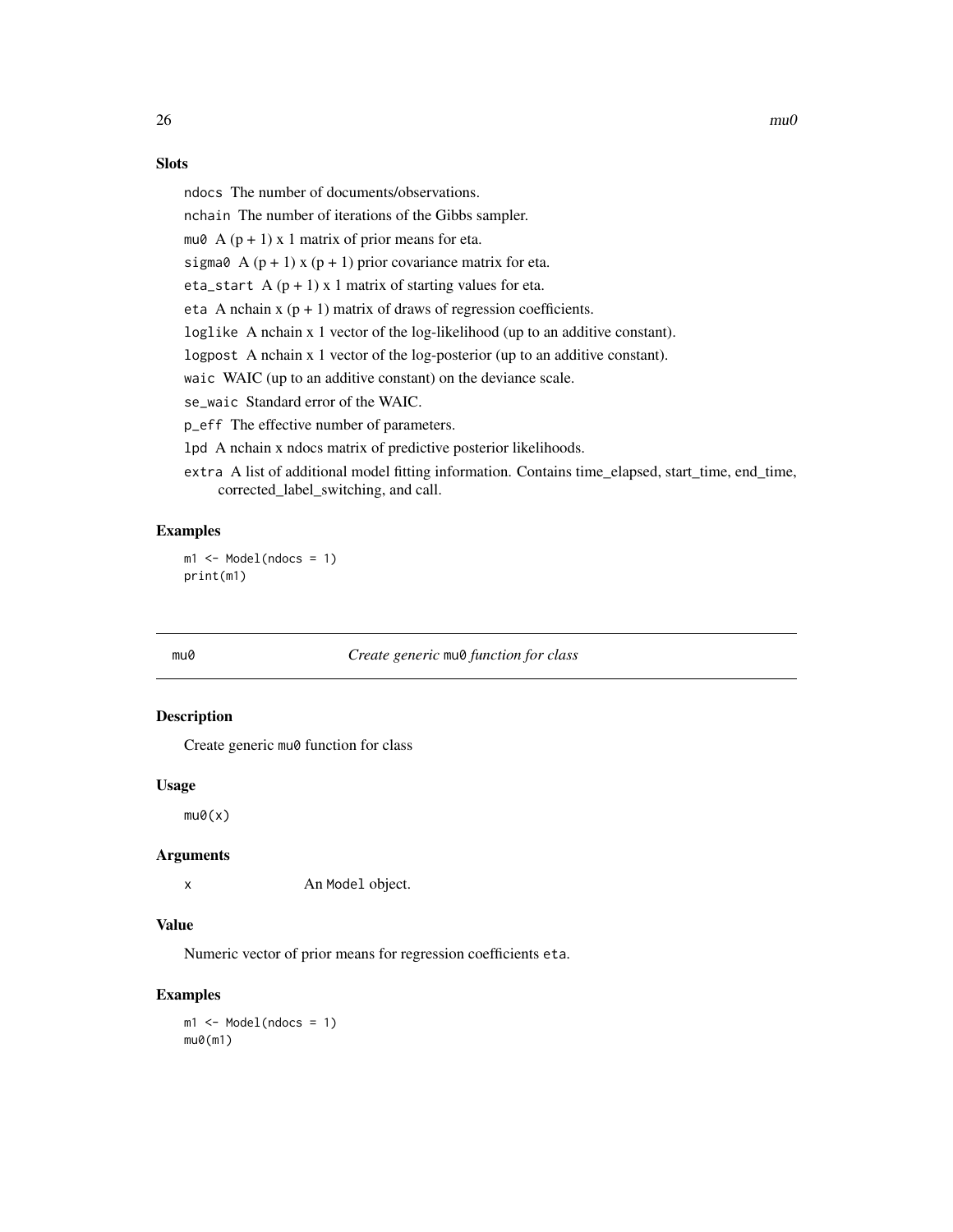<span id="page-26-0"></span>

Create generic mu0<- function for class

## Usage

 $mu0(x)$  <- value

#### Arguments

|       | An Model object.                                                             |
|-------|------------------------------------------------------------------------------|
| value | Numeric vector of prior means for regression coefficients to assign to slot. |

## Value

None.

## Examples

m1 <- Model(ndocs = 1)  $mu0(m1)$  <-  $rep(0.0, times = 2)$ 

## nchain *Create generic* nchain *function for class*

## Description

Create generic nchain function for class

#### Usage

nchain(x)

## Arguments

x An Model object.

## Value

Integer length of sampler chain.

#### Examples

m1 <- Model(ndocs = 1) nchain(m1)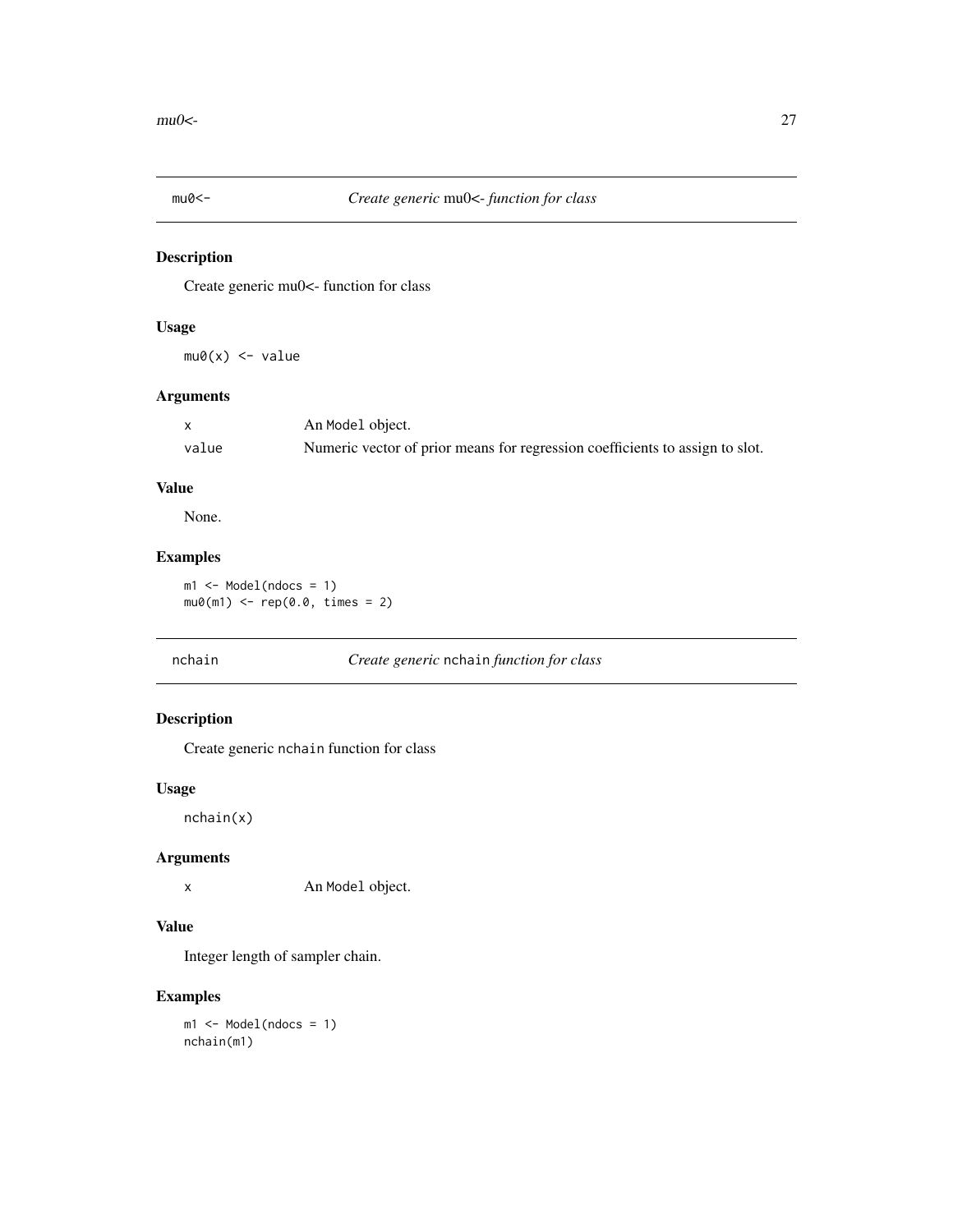<span id="page-27-0"></span>

Create generic nchain<- function for class

## Usage

 $nchain(x) < -value$ 

#### Arguments

|       | An Model object.                                   |
|-------|----------------------------------------------------|
| value | Integer length of sampler chain to assign to slot. |

## Value

None.

## Examples

m1 <- Model(ndocs = 1)  $nchain(m1) < -100$ 

## ndocs *Create generic* ndocs *function for class*

## Description

Create generic ndocs function for class

#### Usage

ndocs(x)

## Arguments

x An Model object.

## Value

Integer number of documents.

#### Examples

m1 <- Model(ndocs = 1) ndocs(m1)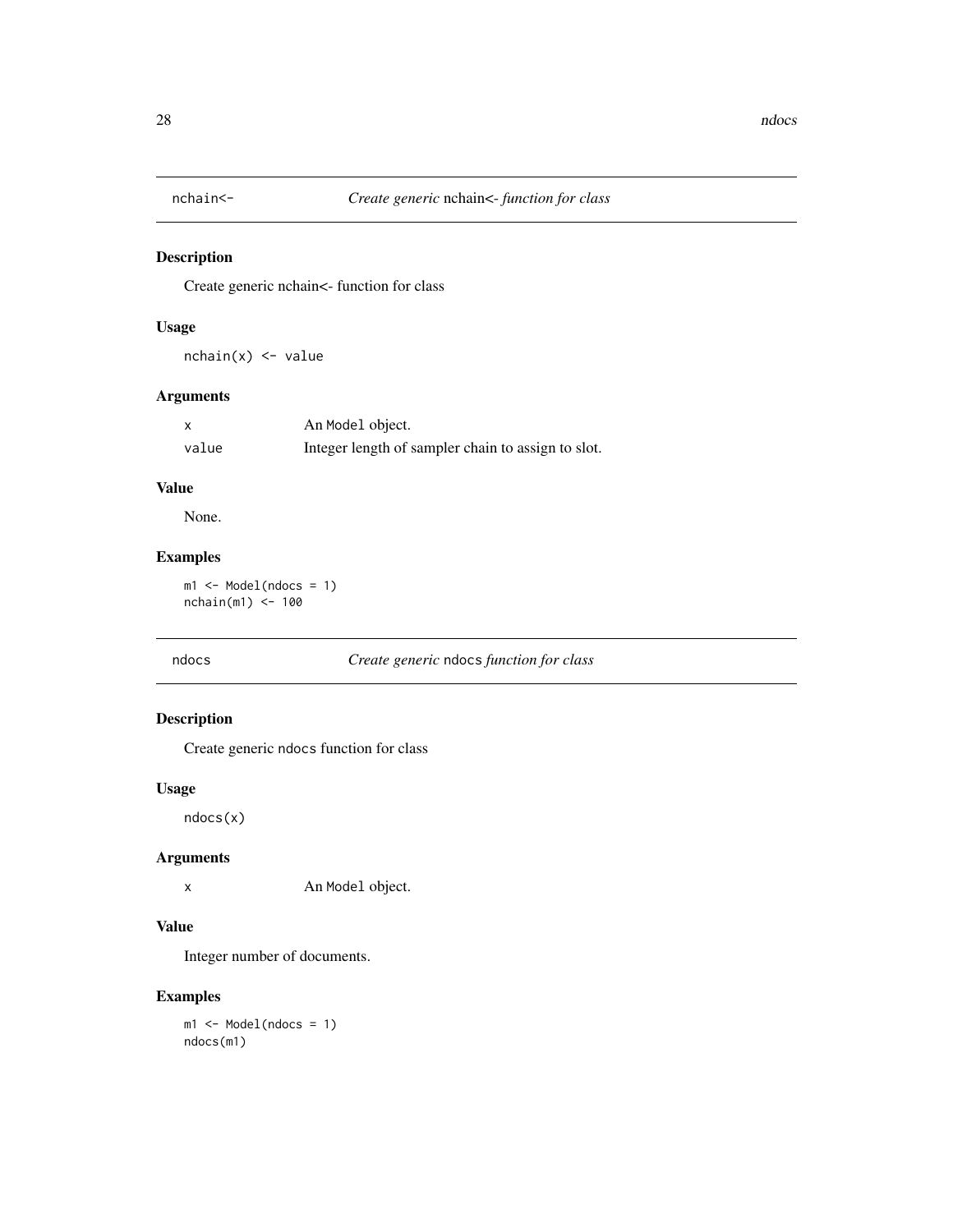<span id="page-28-0"></span>

Create generic ndocs<- function for class

## Usage

ndocs(x) <- value

## Arguments

| X     | An Model object.                               |
|-------|------------------------------------------------|
| value | Integer number of documents to assign to slot. |

## Value

None.

## Examples

m1 <- Model(ndocs = 1)  $ndocs(m1) < -2$ 

## ntopics *Create generic* ntopics *function for class*

## Description

Create generic ntopics function for class

#### Usage

ntopics(x)

## Arguments

x An Sldax object.

#### Value

Integer number of topics in model.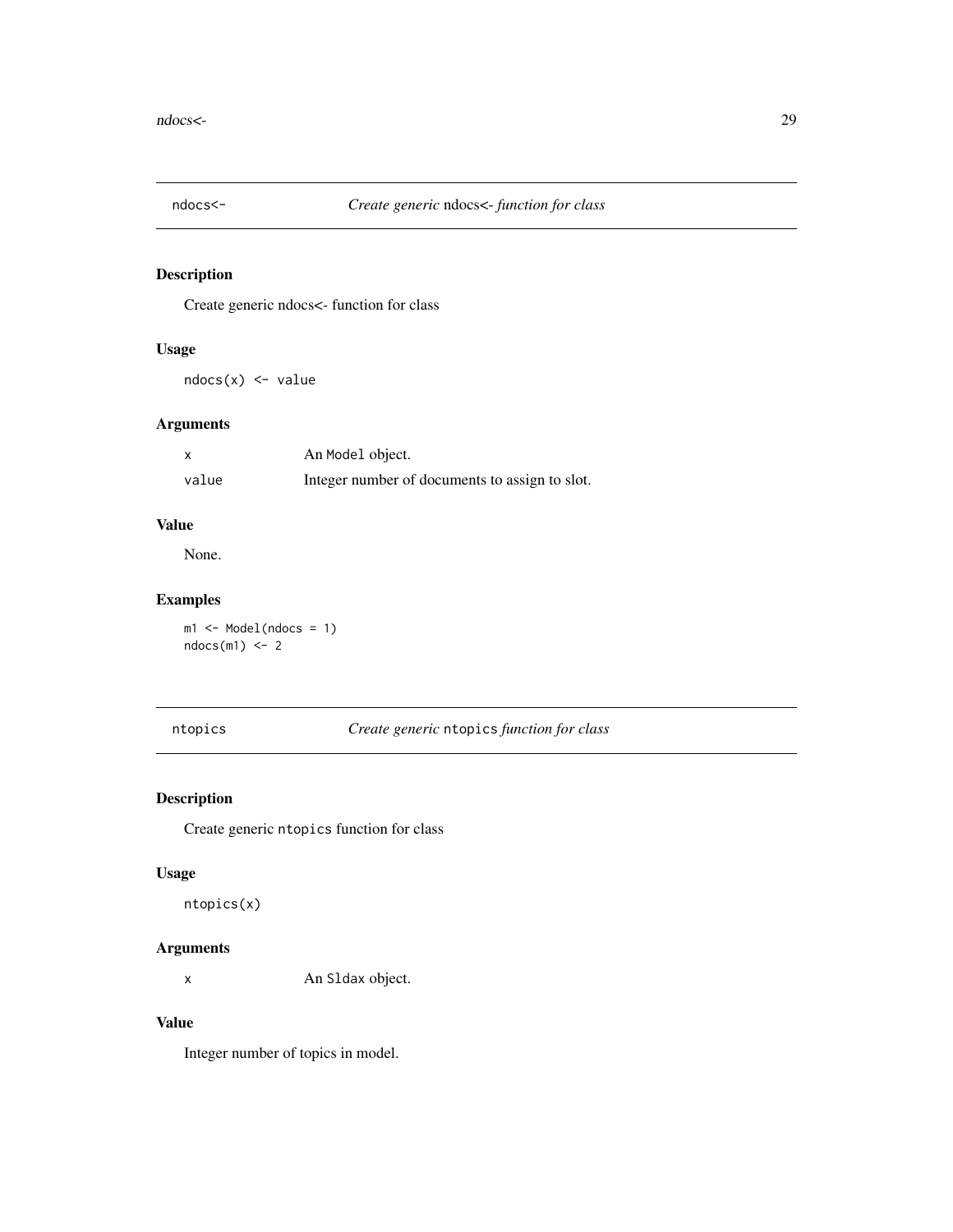30 nvocab nvocab nvocab nvocab nvocab nvocab nvocab nvocab nvocab nvocab nvocab nvocab nvocab nvocab nvocab nvo

## Examples

```
ml \leq SLdax(ndocs = 1, nvocab = 2,topics = array(c(1, 2, 2, 1), dim = c(1, 4, 1)),theta = array(c(0.5, 0.5), dim = c(1, 2, 1)),beta = array(c(0.5, 0.5, 0.5, 0.5), dim = c(2, 2, 1)))
ntopics(m1)
```
ntopics<- *Create generic* ntopics<- *function for class*

## Description

Create generic ntopics<- function for class

#### Usage

 $ntopies(x) \leftarrow value$ 

#### Arguments

| x     | An S1 dax object.                           |
|-------|---------------------------------------------|
| value | Integer number of topics to assign to slot. |

## Value

None.

#### Examples

```
m1 <- Sldax(ndocs = 1, nvocab = 2,
           topics = array(c(1, 2, 2, 1), dim = c(1, 4, 1)),theta = array(c(0.5, 0.5), dim = c(1, 2, 1)),beta = array(c(0.5, 0.5, 0.5, 0.5), dim = c(2, 2, 1)))
ntopics(m1) < -2
```
nvocab *Create generic* nvocab *function for class*

## Description

Create generic nvocab function for class

#### Usage

nvocab(x)

<span id="page-29-0"></span>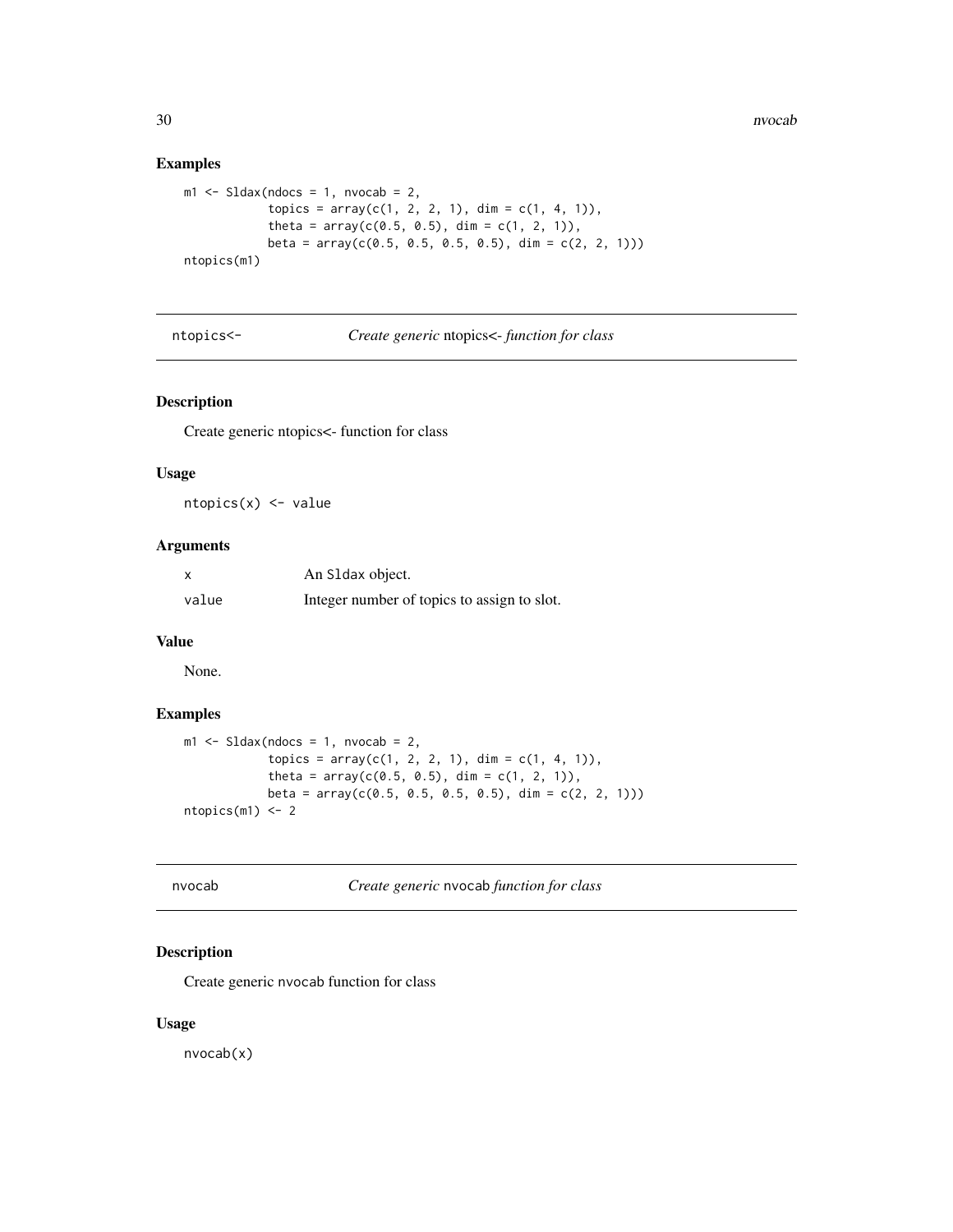#### <span id="page-30-0"></span> $n\nu$ ocab $\leq$ -31

#### Arguments

x An Sldax object.

## Value

Integer number of unique terms in vocabulary.

## Examples

```
ml \leq SLdax(ndocs = 1, nvocab = 2,topics = array(c(1, 2, 2, 1), dim = c(1, 4, 1)),theta = array(c(0.5, 0.5), dim = c(1, 2, 1)),beta = array(c(0.5, 0.5, 0.5, 0.5), dim = c(2, 2, 1)))
nvocab(m1)
```
nvocab<- *Create generic* nvocab<- *function for class*

## Description

Create generic nvocab<- function for class

## Usage

 $nvocab(x) < -value$ 

## Arguments

|       | An S1 dax object.                                               |
|-------|-----------------------------------------------------------------|
| value | Numeric number of unique terms in vocabulary to assign to slot. |

## Value

None.

#### Examples

```
ml \leq SLdax(ndocs = 1, nvocab = 2,topics = array(c(1, 2, 2, 1), dim = c(1, 4, 1)),theta = array(c(0.5, 0.5), dim = c(1, 2, 1)),beta = array(c(0.5, 0.5, 0.5, 0.5), dim = c(2, 2, 1)))
nvocab(m1) < -2L
```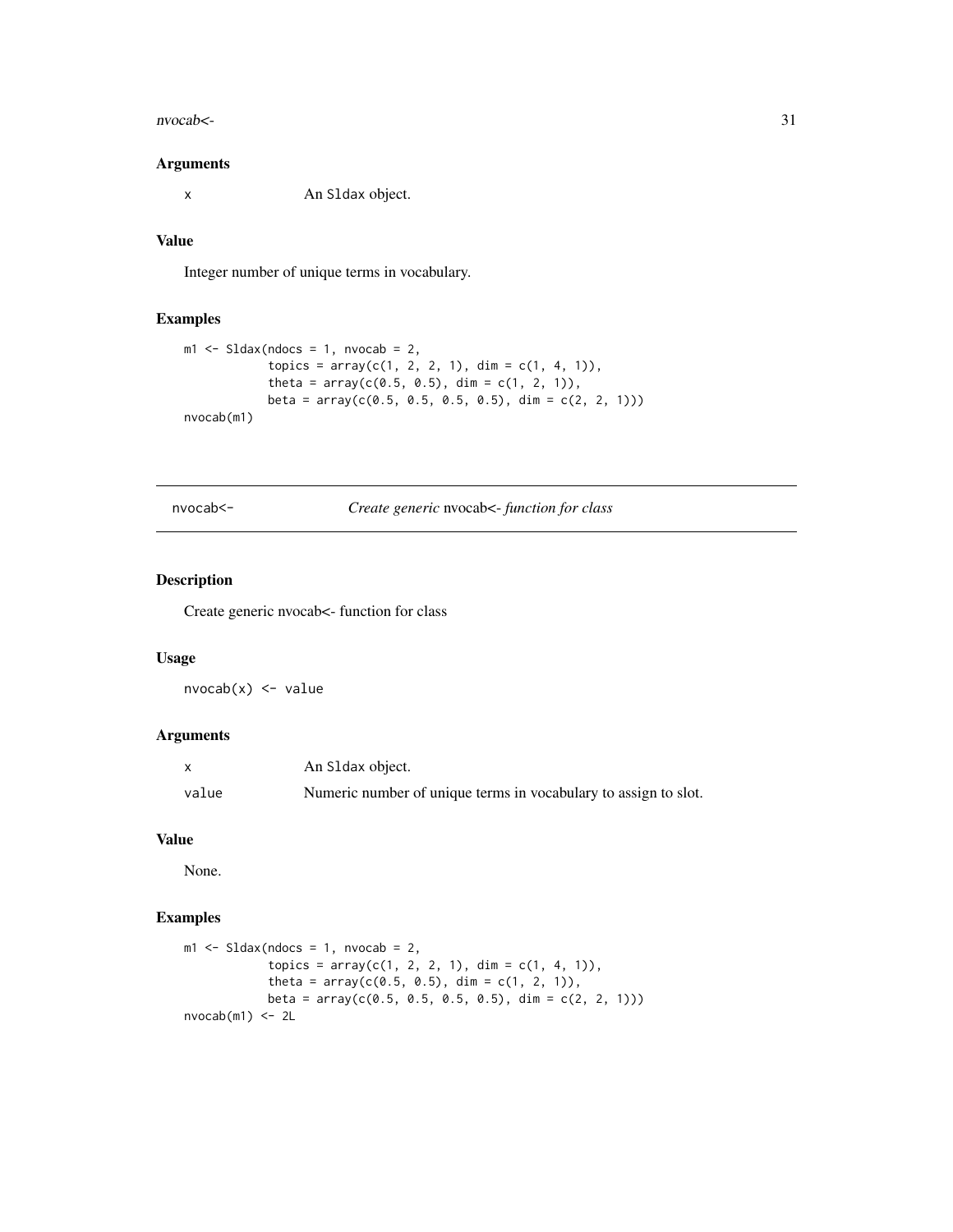<span id="page-31-0"></span>

prep\_docs() takes documents stored as a column of a data frame and converts them into a list containing a matrix representation of documents and vocabulary character vector for modeling.

## Usage

prep\_docs(data, col, lower = TRUE)

#### Arguments

| data  | A data frame containing a column of documents.               |
|-------|--------------------------------------------------------------|
| col   | A character string denoting the column of documents in data. |
| lower | Should all terms be converted to lowercase? (default: TRUE). |

## Value

A list with two components: documents A matrix of term uses with one row per document and one column per term position up to the number of terms in the longest document; vocab A character vector of unique terms in the documents.

#### Note

This function does not perform further data preprocessing such as stop-word removal. It is assumed that the unit of analysis is each term, so this function will not be appropriate for other units of analysis such as n-grams or sentences.

#### Examples

```
data(teacher_rate) # Synthetic student ratings of instructors
docs_vocab <- prep_docs(teacher_rate, "doc")
str(docs_vocab) # A list with two components `documents` and `vocab`
```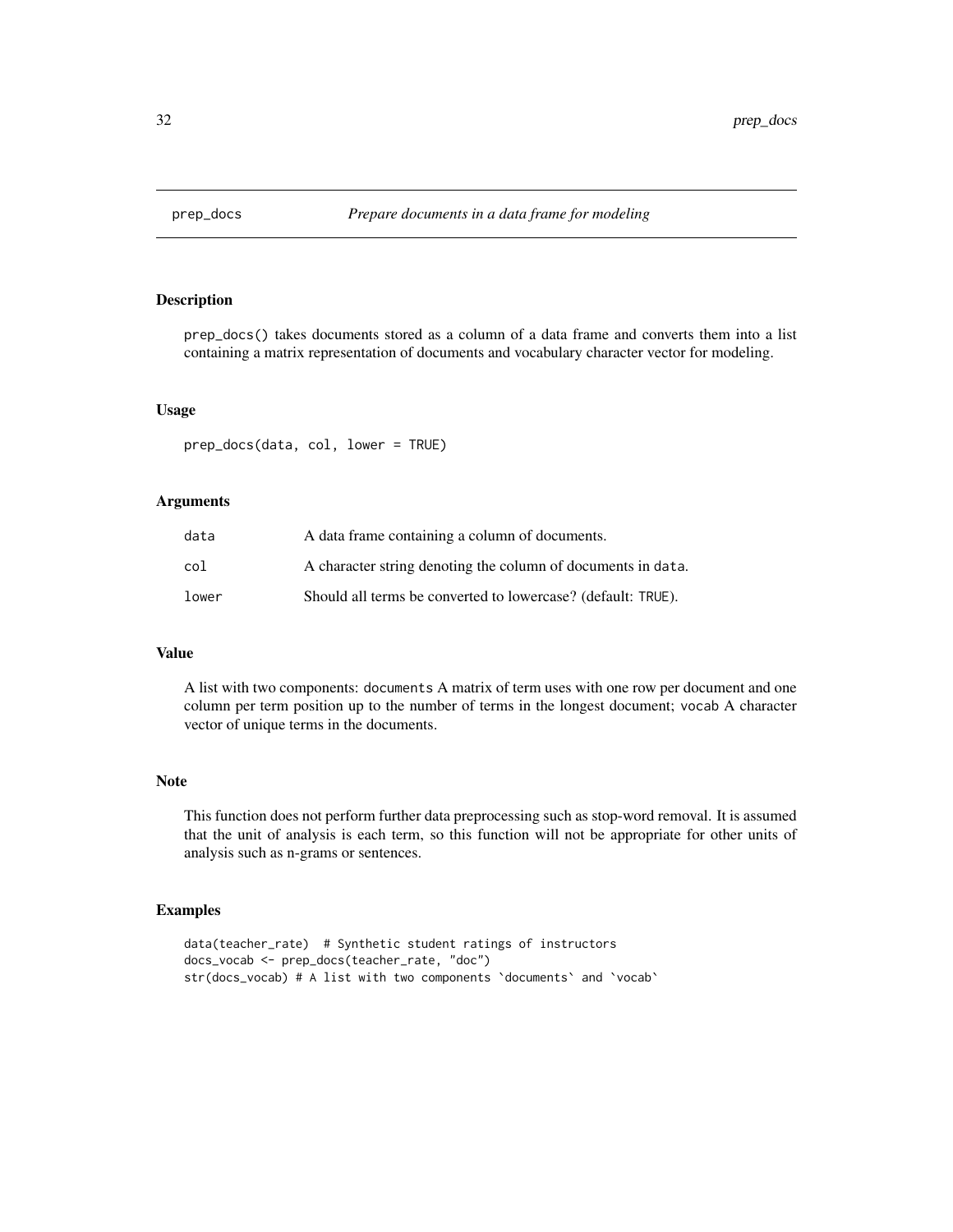<span id="page-32-0"></span>

Create generic proposal\_sd function for class

#### Usage

proposal\_sd(x)

#### Arguments

x An Logistic object.

#### Value

Numeric vector of proposal scales for Metropolis step for regression coefficients sampling.

## Examples

m1 <- Logistic(ndocs = 1) proposal\_sd(m1)

proposal\_sd<- *Create generic* proposal\_sd<- *function for class*

#### Description

Create generic proposal\_sd<- function for class

#### Usage

proposal\_sd(x) <- value

## Arguments

|       | An Logistic object.                                                            |
|-------|--------------------------------------------------------------------------------|
| value | Numeric vector of scale parameters for Metropolis sampling of regression coef- |
|       | ficients to assign to slot.                                                    |

#### Value

None.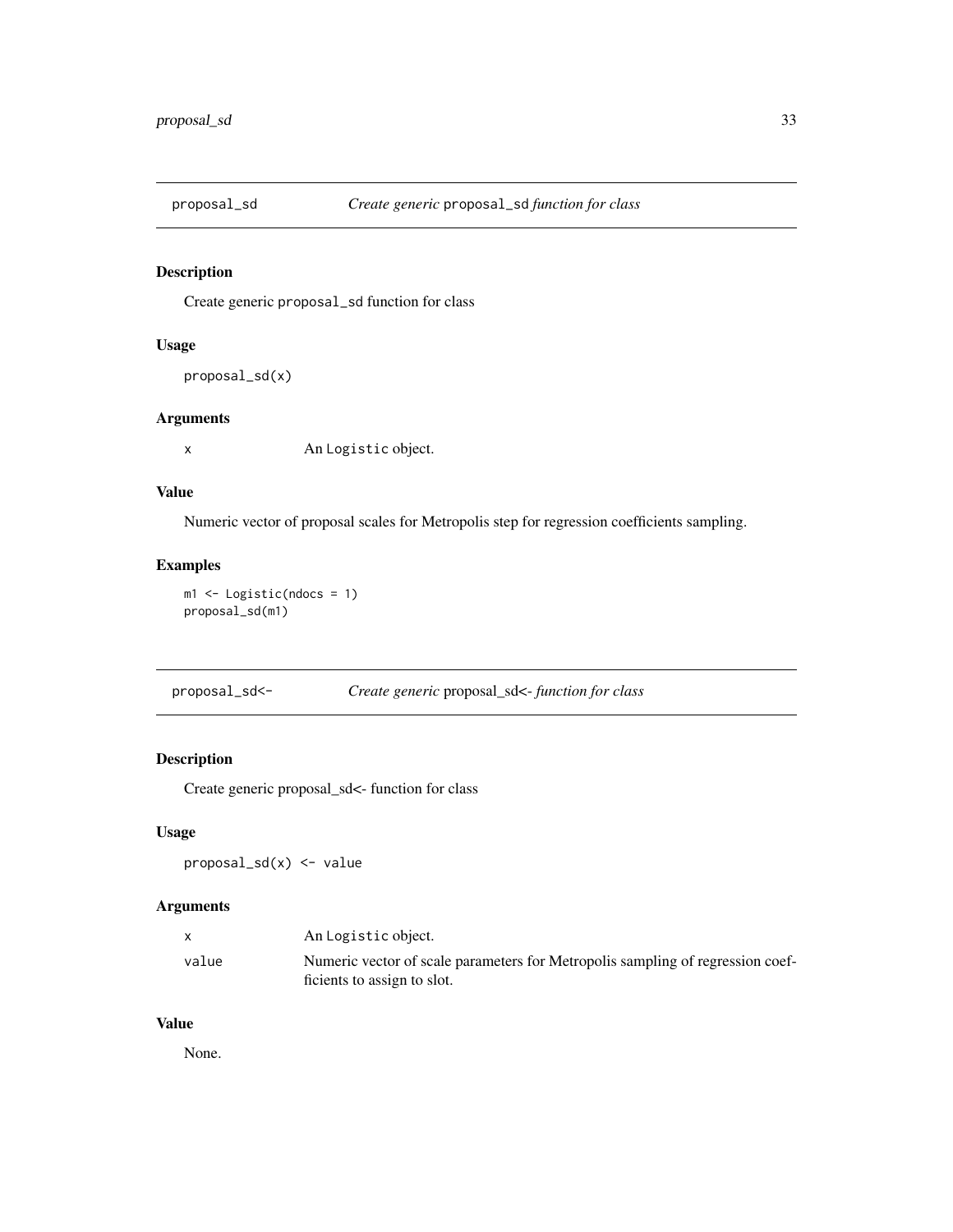#### Examples

```
m1 <- Logistic(ndocs = 1)
proposal_s d(m1) < -c(2.38, 2.38)
```
psychtm: A package for text mining methods for psychological re*search*

#### Description

The psychtm package provides estimation, summarization, and goodness-of-fit functions:

#### Model Fitting

The workhorse function for Bayesian estimation of topic models is [gibbs\\_sldax\(\)](#page-14-1). Similarly, see [gibbs\\_mlr\(\)](#page-13-1) and [gibbs\\_logistic\(\)](#page-11-1) to estimate regression models with continuous and dichotomous outcomes, respectively.

#### Parameter Estimates and Goodness-of-Fit

See [sldax-summary](#page-40-1) for functions to obtain and summarize parameter estimates and to compute goodness-of-fit metrics.

p\_eff *Create generic* p\_eff *function for class*

#### Description

Create generic p\_eff function for class

#### Usage

p\_eff(x)

#### Arguments

x An Model object.

#### Value

Numeric estimate of the number of effective parameters when computing WAIC.

## Examples

m1 <- Model(ndocs = 1) p\_eff(m1)

<span id="page-33-0"></span>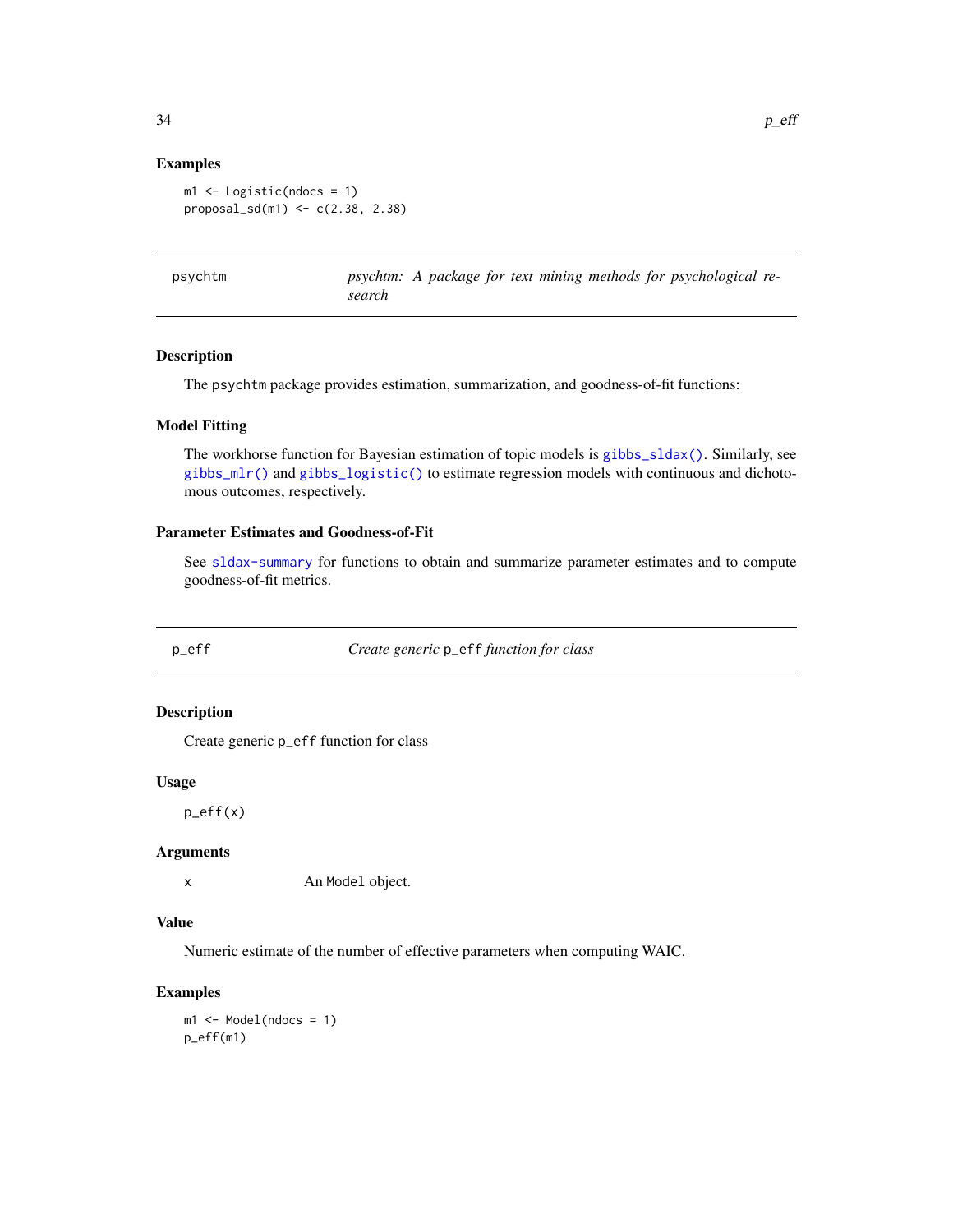<span id="page-34-0"></span>

Create generic p\_eff<- function for class

## Usage

p\_eff(x) <- value

## Arguments

|       | An Model object.                                                                         |
|-------|------------------------------------------------------------------------------------------|
| value | Numeric value of effective number of parameters estimate from WAIC to assign<br>to slot. |

## Value

None.

## Examples

m1 <- Model(ndocs = 1)  $p_{eff(m1)} \leftarrow$  NaN

se\_waic *Create generic* se\_waic *function for class*

## Description

Create generic se\_waic function for class

#### Usage

se\_waic(x)

## Arguments

x An Model object.

#### Value

Numeric standard error for WAIC estimate.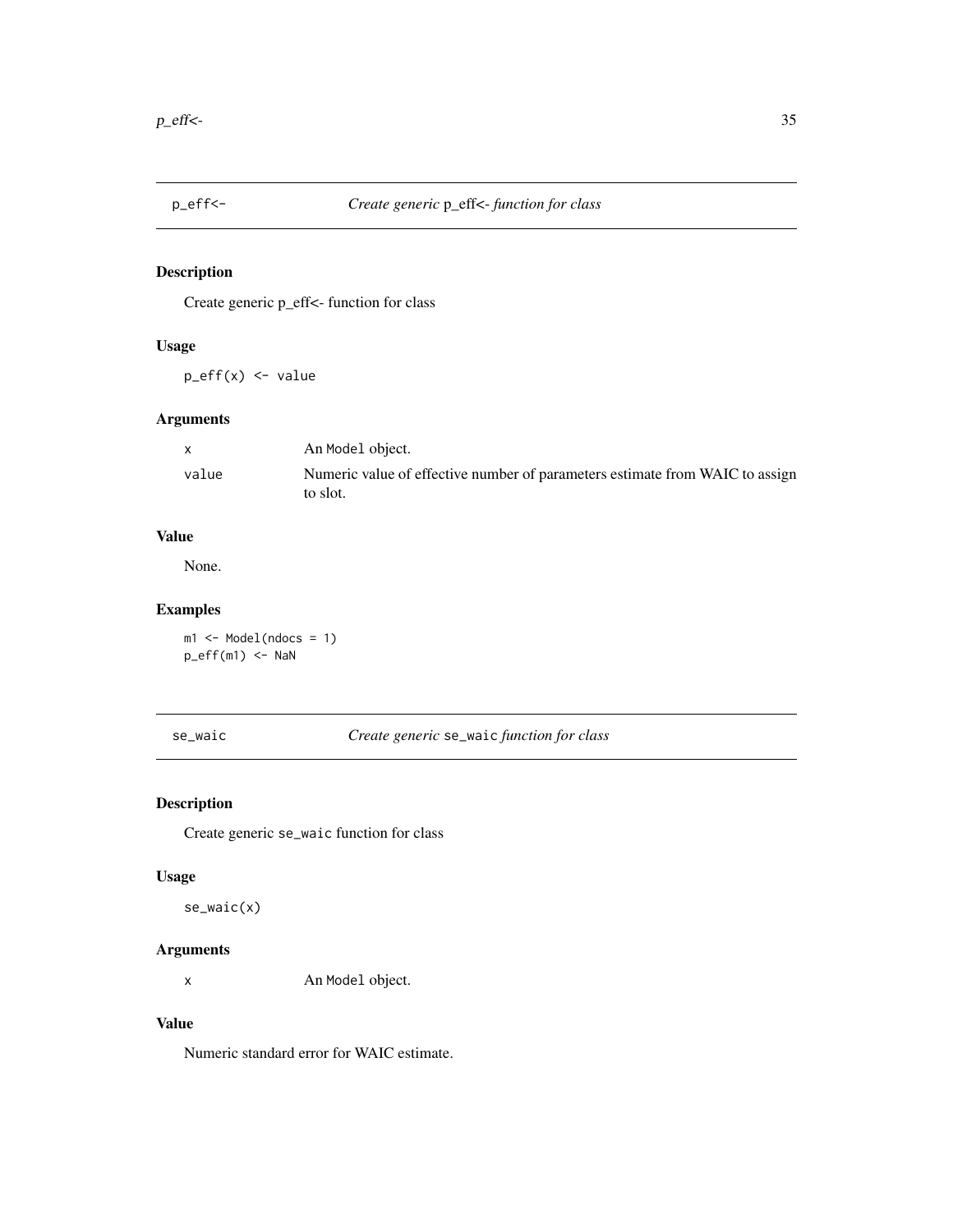## Examples

```
m1 \leq Model(ndocs = 1)se_waic(m1)
```
se\_waic<- *Create generic* se\_waic<- *function for class*

## Description

Create generic se\_waic<- function for class

## Usage

 $se\_waic(x) \leftarrow value$ 

## Arguments

|       | An Model object.                                           |
|-------|------------------------------------------------------------|
| value | Numeric standard error of WAIC estimate to assign to slot. |

#### Value

None.

## Examples

 $m1 \leq Model(ndocs = 1)$ se\_waic(m1) <- NaN

sigma0 *Create generic* sigma0 *function for class*

#### Description

Create generic sigma0 function for class

## Usage

sigma0(x)

## Arguments

x An Model object.

#### Value

Double matrix of prior variances and covariances for regression coefficients.

<span id="page-35-0"></span>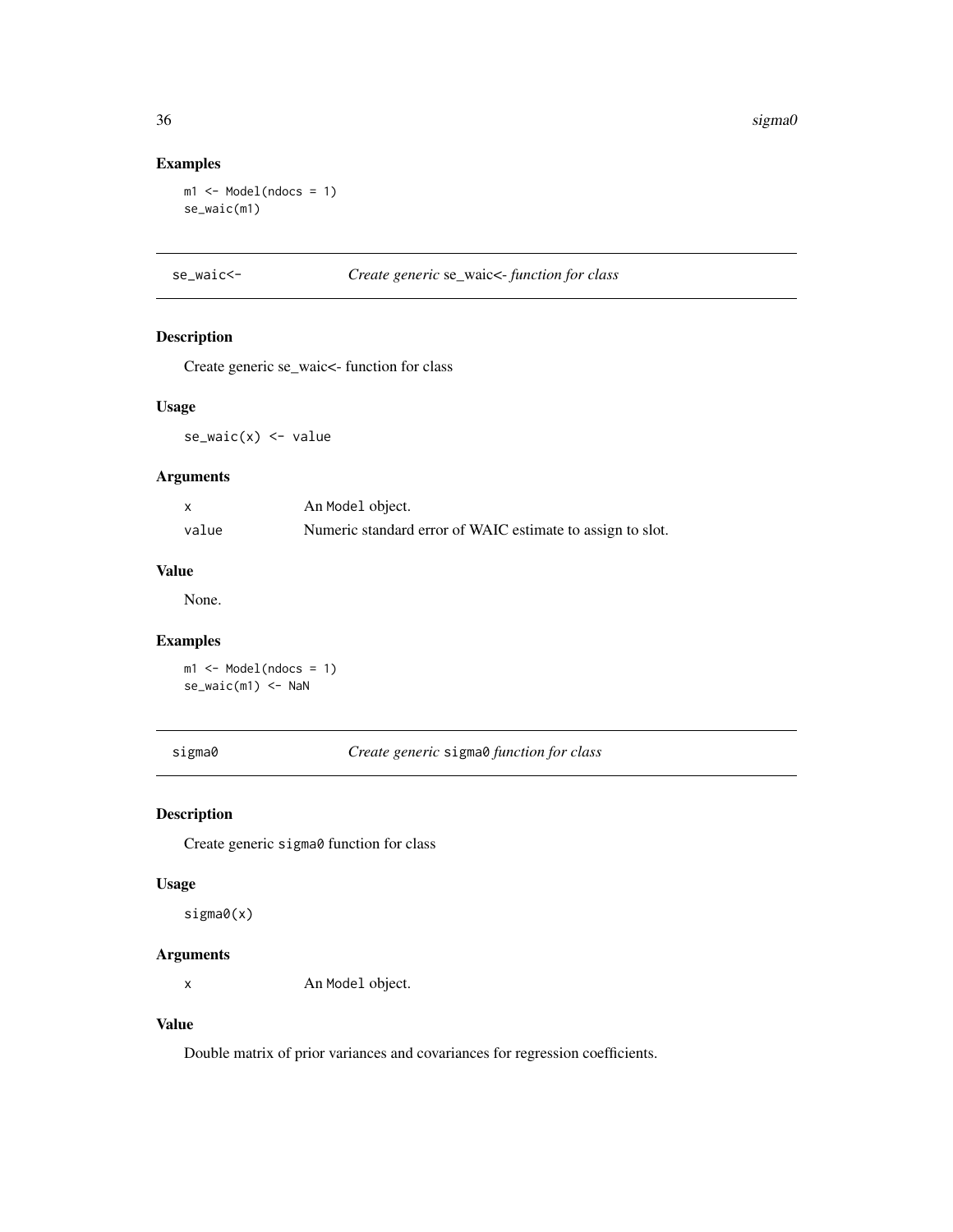#### <span id="page-36-0"></span>sigma0<- 37

## Examples

m1 <- Model(ndocs = 1) sigma0(m1)

## sigma0<- *Create generic* sigma0<- *function for class*

## Description

Create generic sigma0<- function for class

## Usage

sigma0(x) <- value

## Arguments

|       | An Model object.                                                                  |
|-------|-----------------------------------------------------------------------------------|
| value | Numeric covariance matrix of prior for regression coefficients to assign to slot. |

#### Value

None.

## Examples

m1 <- Model(ndocs = 1) sigma0(m1) <- diag(1.0, 2)

## sigma2 *Create generic* sigma2 *function for class*

## Description

Create generic sigma2 function for class

## Usage

sigma2(x)

## Arguments

x An Mlr object.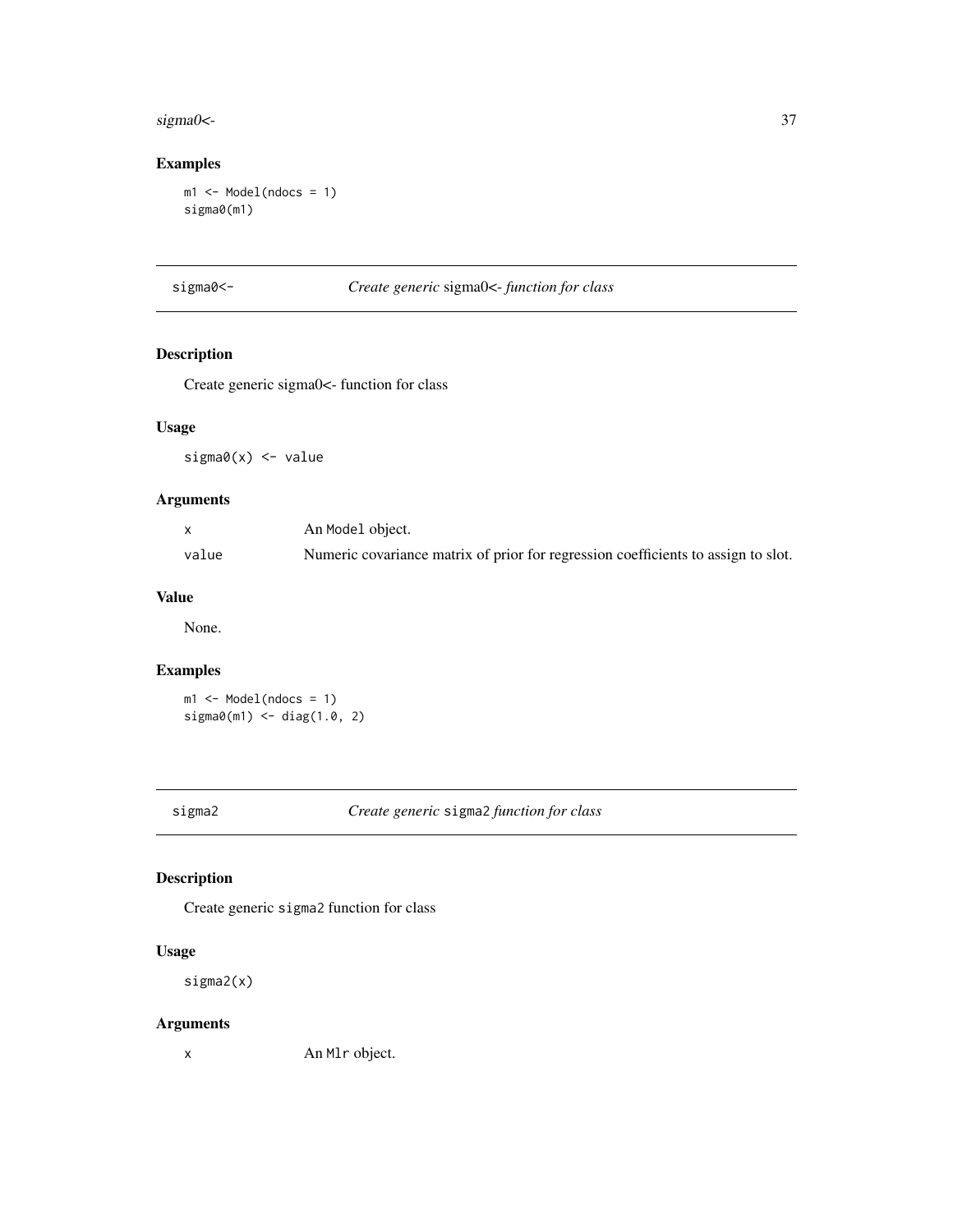## <span id="page-37-0"></span>Value

Numeric vector of posterior draws of residual variance.

## Examples

```
ml < - Mlr(ndocs = 1)sigma2(m1)
```
sigma2<- *Create generic* sigma2<- *function for class*

## Description

Create generic sigma2<- function for class

#### Usage

 $sigma2(x)$  <- value

## Arguments

|       | An M <sub>l</sub> object.                             |
|-------|-------------------------------------------------------|
| value | Numeric value of residual variance to assign to slot. |

#### Value

None.

#### Examples

 $ml \leftarrow Mlr(ndocs = 1)$  $sigma2(m1) < -1.0$ 

<span id="page-37-1"></span>

| Sldax-class | S4 class to represent a SLDAX general model that inherits from Mlr |
|-------------|--------------------------------------------------------------------|
|             | and Logistic.                                                      |

## Description

S4 class to represent a SLDAX general model that inherits from [Mlr](#page-21-1) and [Logistic.](#page-17-1)

Helper function (constructor) for Sldax class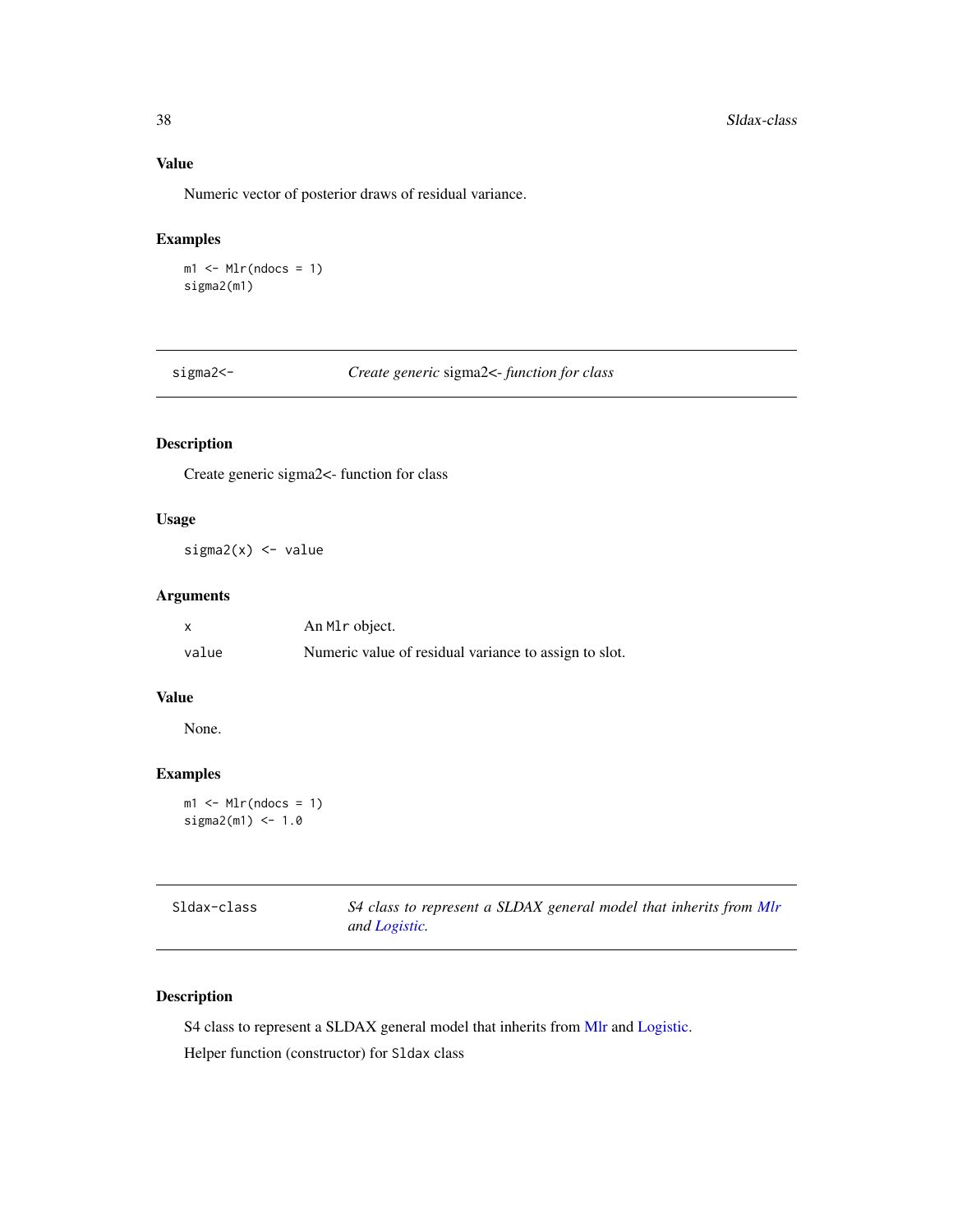#### Sldax-class 39

#### Usage

```
## S4 method for signature 'Sldax'
topics(x)
## S4 replacement method for signature 'Sldax'
topics(x) < - value## S4 method for signature 'Sldax'
theta(x)
## S4 replacement method for signature 'Sldax'
theta(x) <- value
## S4 method for signature 'Sldax'
beta_(x)
## S4 replacement method for signature 'Sldax'
beta(x) <- value
## S4 method for signature 'Sldax'
gamma_(x)
## S4 replacement method for signature 'Sldax'
gamma_{x} <- value
## S4 method for signature 'Sldax'
alpha(x)
## S4 replacement method for signature 'Sldax'
alpha(x) <- value
## S4 method for signature 'Sldax'
ntopics(x)
## S4 replacement method for signature 'Sldax'
ntopics(x) < - value
## S4 method for signature 'Sldax'
nvocab(x)
## S4 replacement method for signature 'Sldax'
nvocab(x) < -valueSldax(nvocab, topics, theta, beta, ntopics = 2, alpha = 1, gamma = 1, ...)
```
#### Arguments

x An Sldax object.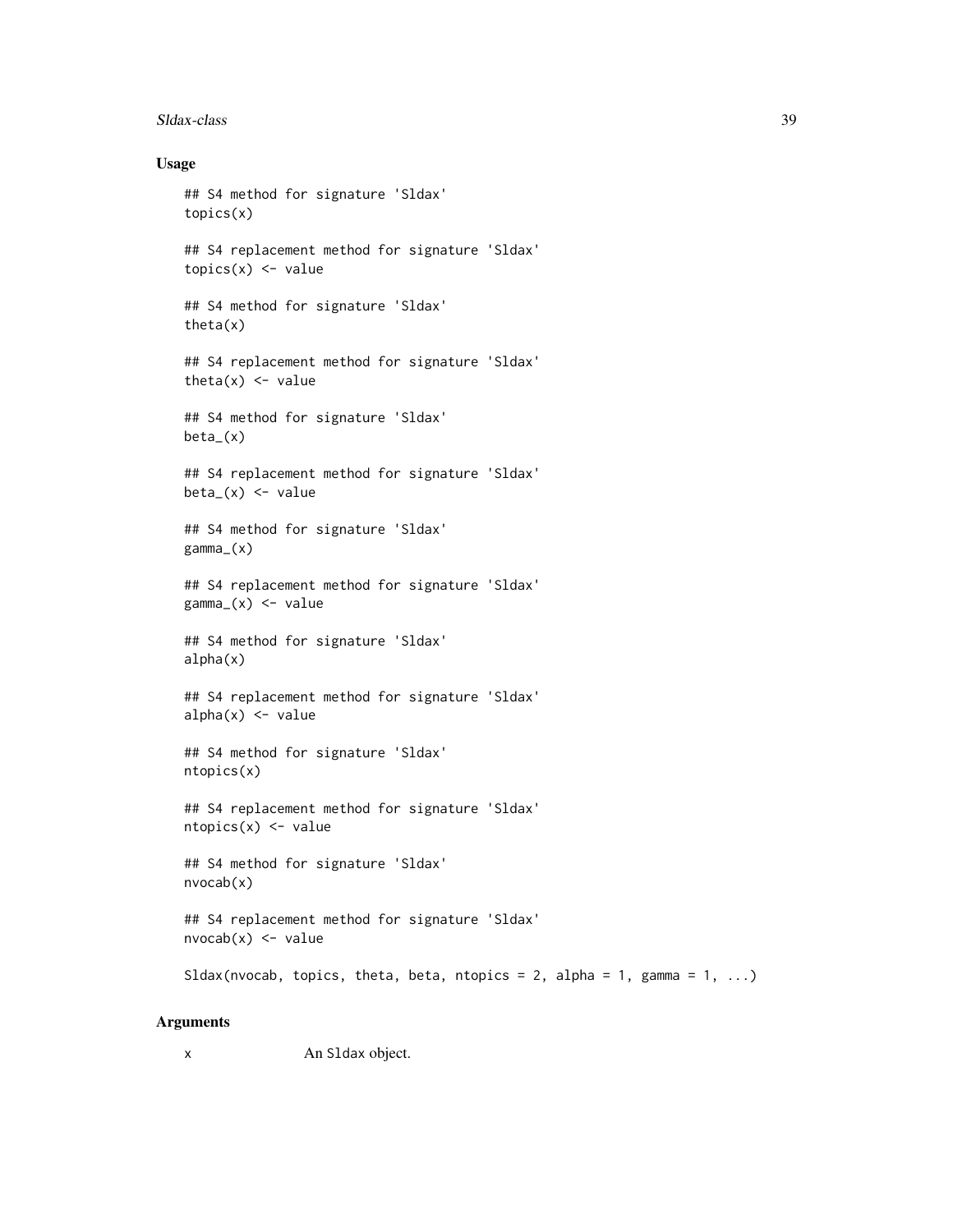<span id="page-39-0"></span>

| value   | A value to assign to a slot for x                                                                                                                |
|---------|--------------------------------------------------------------------------------------------------------------------------------------------------|
| nvocab  | The number of terms in the corpus vocabulary.                                                                                                    |
| topics  | A D x max( $N_d$ ) x M numeric array of topic draws. 0 indicates an unused word<br>index (i.e., the document did not have a word at that index). |
| theta   | A D x K x M numeric array of topic proportions.                                                                                                  |
| beta    | A K x V x M numeric array of topic-vocabulary distributions.                                                                                     |
| ntopics | The number of topics for the LDA model (default: 2).                                                                                             |
| alpha   | A numeric prior hyperparameter for theta (default: 1.0).                                                                                         |
| gamma   | A numeric prior hyperparameter for beta (default: 1.0).                                                                                          |
| .       | additional arguments to be passed to the low level regression fitting functions<br>(see below).                                                  |

#### Value

A [Sldax](#page-37-1) object.

#### Slots

nvocab The number of terms in the corpus vocabulary.

- ntopics The number of topics for the LDA model.
- alpha A numeric prior hyperparameter for theta.
- gamma A numeric prior hyperparameter for beta.
- topics A D x max(N\_d) x M numeric array of topic draws. 0 indicates an unused word index (i.e., the document did not have a word at that index).
- theta A D x K x M numeric array of topic proportions.
- beta A K x V x M numeric array of topic-vocabulary distributions.

## Examples

```
ml \leq SLdax(ndocs = 1, nvocab = 2,topics = array(c(1, 2, 2, 1), dim = c(1, 4, 1)),theta = array(c(0.5, 0.5), dim = c(1, 2, 1)),beta = array(c(0.5, 0.5, 0.5, 0.5), dim = c(2, 2, 1)))
nvocab(m1) < -2L
```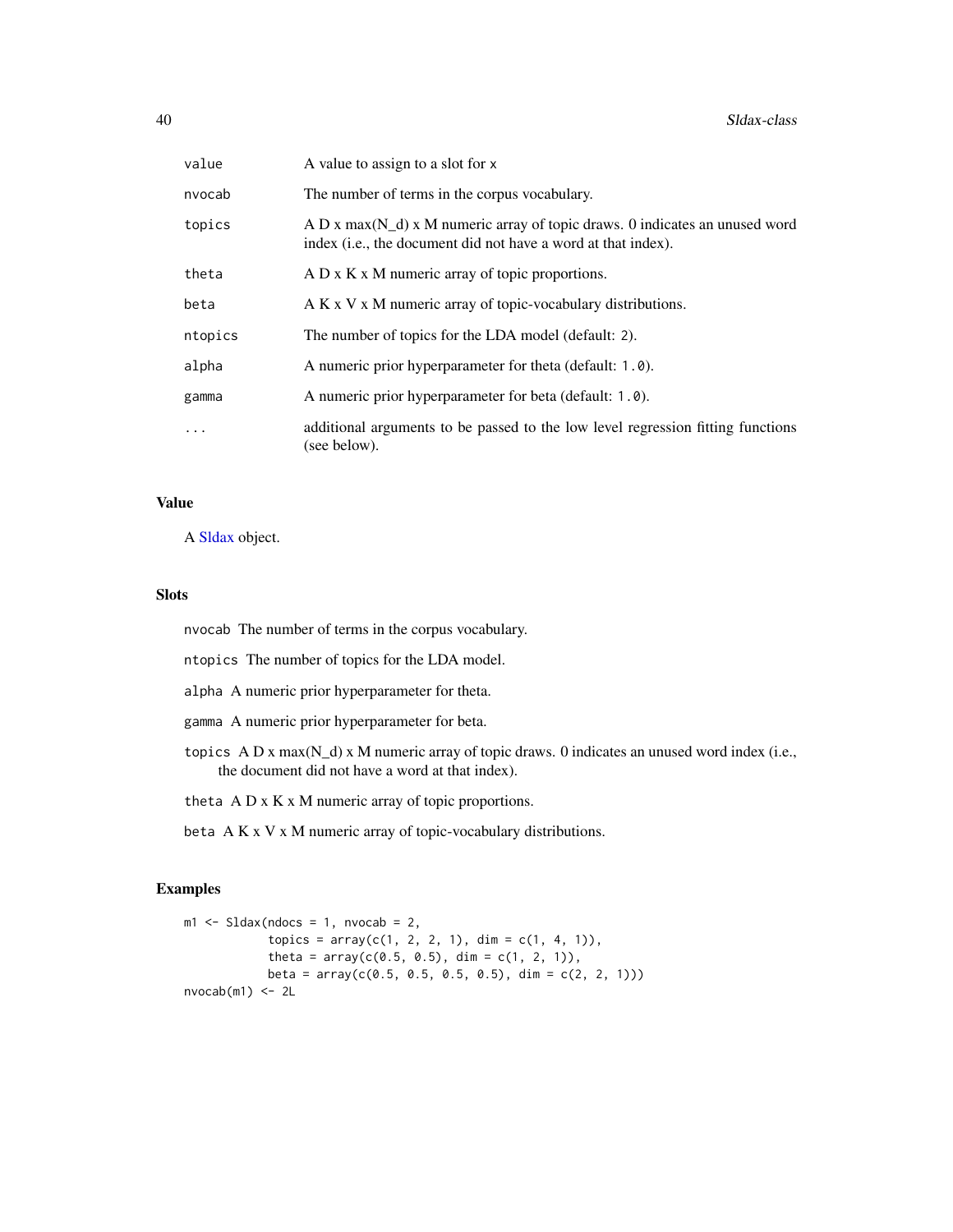<span id="page-40-1"></span><span id="page-40-0"></span>

Obtain parameter estimates, model goodness-of-fit metrics, and posterior summaries.

For SLDA or SLDAX models, label switching is handled during estimation in the [gibbs\\_sldax\(\)](#page-14-1) function with argument correct\_ls, so it is not addressed by this function.

#### Usage

```
est\_beta(mcmc\_fit, burn = 0, thin = 1, stat = "mean")est\_theta(mcmc\_fit, burn = 0, thin = 1, stat = "mean")get_coherence(beta_, docs, nwords = 10)
get_exclusivity(beta_, nwords = 10, weight = 0.7)
get_toptopics(theta, ntopics)
get_topwords(beta_, nwords, vocab, method = "termscore")
get_zbar(mcmc_fit, burn = 0L, thin = 1L)post_regression(mcmc_fit)
gg\_coeff(mcmc_fit, burn = 0L, thin = 1L, stat = "mean", errorbw = 0.5)## S4 method for signature 'Sldax'
gg\_coeff(mcmc\_fit, burn = 0L, thin = 1L, stat = "mean", errorbw = 0.5)## S4 method for signature 'Sldax'
est_beta(mcmc_fit, burn = 0, thin = 1, stat = "mean")
## S4 method for signature 'Sldax'
est_theta(mcmc_fit, burn = 0, thin = 1, stat = "mean")
## S4 method for signature 'matrix,matrix'
get_coherence(beta_, docs, nwords = 10)
## S4 method for signature 'matrix'
get\_exclusivity(beta_, mwords = 10, weight = 0.7)## S4 method for signature 'matrix'
get_toptopics(theta, ntopics)
```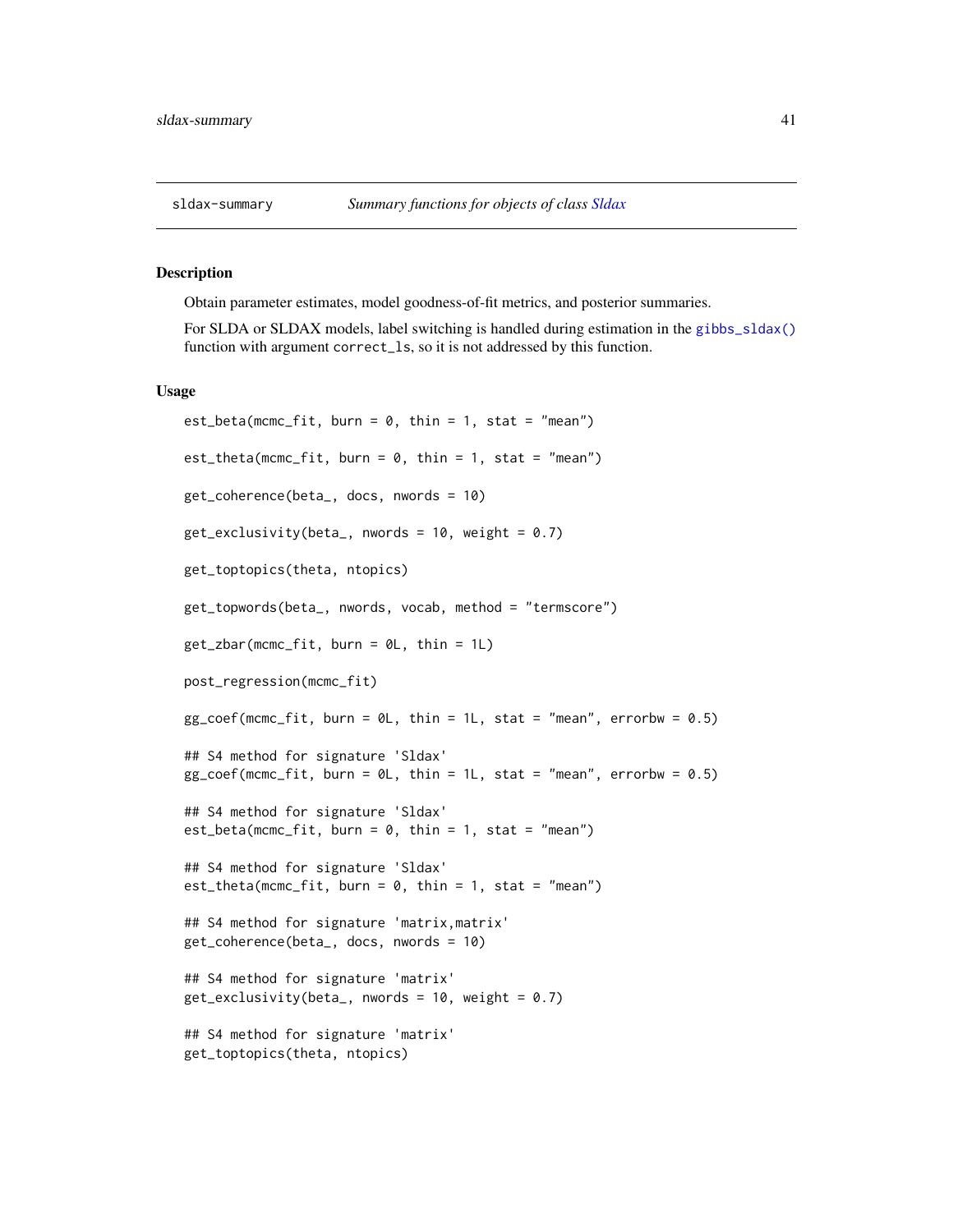```
## S4 method for signature 'matrix, numeric, character'
get_topwords(beta_, nwords, vocab, method = "termscore")
## S4 method for signature 'Sldax'
get_zbar(mcmc_fit, burn = 0L, thin = 1L)
## S4 method for signature 'Mlr'
post_regression(mcmc_fit)
## S4 method for signature 'Logistic'
post_regression(mcmc_fit)
## S4 method for signature 'Sldax'
post_regression(mcmc_fit)
```
#### Arguments

| mcmc_fit | An object of class Sldax.                                                                                          |
|----------|--------------------------------------------------------------------------------------------------------------------|
| burn     | The number of draws to discard as a burn-in period (default: 0).                                                   |
| thin     | The number of draws to skip as a thinning period (default: 1; i.e., no thinning).                                  |
| stat     | The summary statistic to use on the posterior draws (default: "mean").                                             |
| beta_    | A $K \times V$ matrix of word-topic probabilities. Each row sums to 1.                                             |
| docs     | The D x max( $N_d$ ) matrix of documents (word indices) used to fit the SIdax<br>model.                            |
| nwords   | The number of words to retrieve (default: all).                                                                    |
| weight   | The weight (between $0$ and $1$ ) to give to exclusivity (near $1$ ) vs. frequency (near<br>0). (default: $0.7$ ). |
| theta    | A D x K matrix of K topic proportions for all D documents.                                                         |
| ntopics  | The number of topics to retrieve (default: all topics).                                                            |
| vocab    | A character vector of length V containing the vocabulary.                                                          |
| method   | If "termscore", use term scores (similar to tf-idf). If "prob", use probabilities<br>(default: "termscore").       |
| errorbw  | Positive control parameter for the width of the $+/-$ 2 posterior standard error bars<br>(default: 0.5).           |

#### Details

- get\_zbar() computes empirical topic proportions from slot @topics.
- est\_theta() estimates the mean or median theta matrix.
- est\_beta() estimates the mean or median beta matrix.
- get\_toptopics() creates a [tibble](#page-0-0) of the topic proportion estimates for the top ntopics topics per document sorted by probability.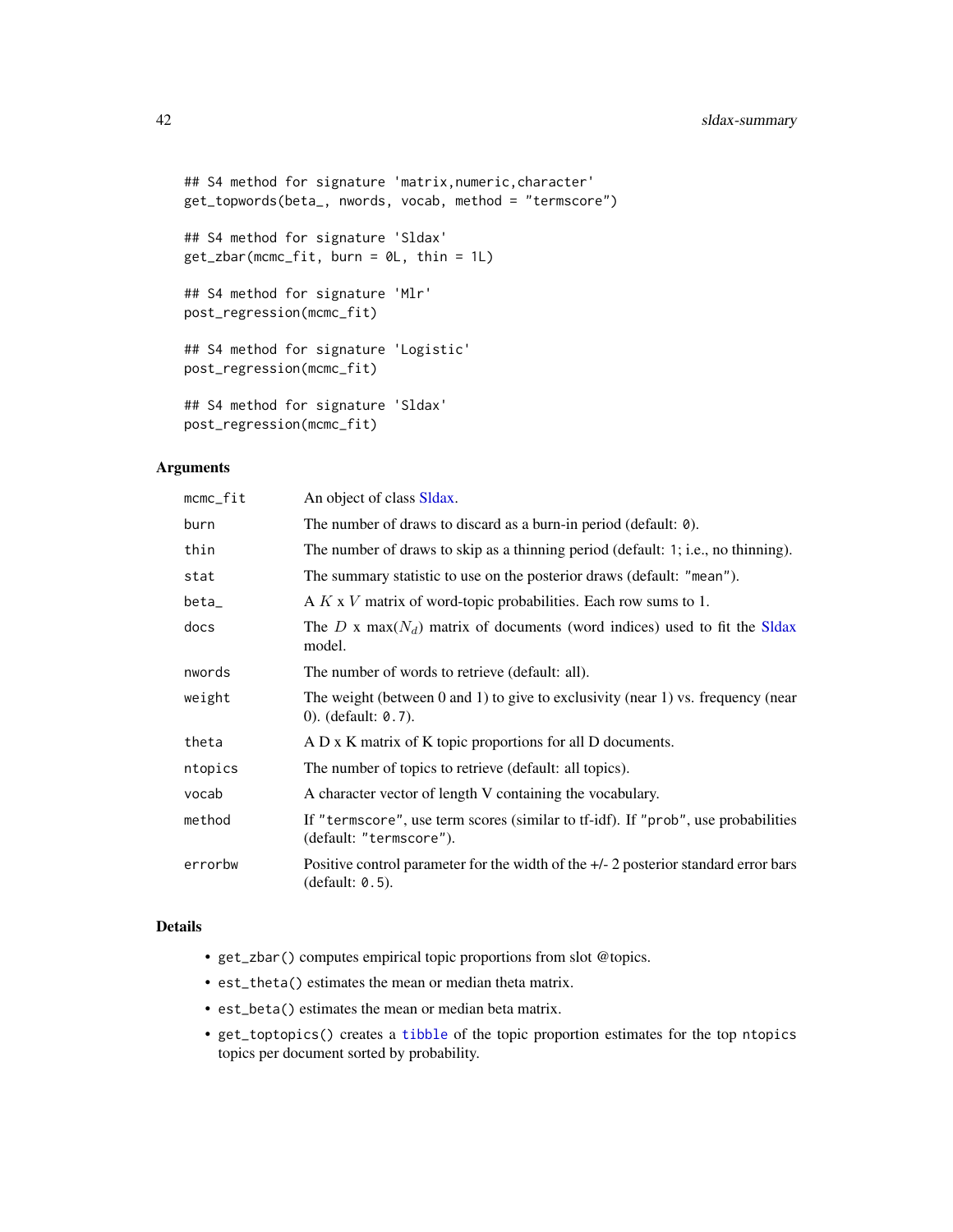#### <span id="page-42-0"></span>sldax-summary 43

- get\_topwords() creates a [tibble](#page-0-0) of topics and the top nwords words per topic sorted by probability or term score.
- get\_coherence() computes the coherence metric for each topic (see Mimno, Wallach, Talley, Leenders, & McCallum, 2011).
- get\_exclusivity() computes the exclusivity metric for each topic (see Roberts, Stewart, & Airoldi, 2013).
- post\_regression() creates a [coda::mcmc](#page-0-0) object containing posterior information for the regression model parameters.
- gg\_coef() plots regression coefficients
	- Warning: this function is deprecated.
	- See help("Deprecated").

#### Value

A matrix of topic-word probability estimates.

A matrix of topic proportion estimates.

A numeric vector of coherence scores for each topic (more positive is better).

A numeric vector of exclusivity scores (more positive is better).

A data frame of the ntopics most probable topics per document.

A  $K$  x  $V$  matrix of term-scores (comparable to tf-idf).

A matrix of empirical topic proportions per document.

An object of class coda:: mcmc summarizing the posterior distribution of the regression coefficients and residual variance (if applicable). Convenience functions such as [summary\(\)](#page-0-0) and [plot\(\)](#page-0-0) can be used for posterior summarization.

A ggplot object.

#### Examples

```
m1 <- Sldax(ndocs = 1, nvocab = 2,
           topics = array(c(1, 2, 2, 1), dim = c(1, 4, 1)),theta = array(c(0.5, 0.5), dim = c(1, 2, 1)),beta = array(c(0.5, 0.5, 0.5, 0.5), dim = c(2, 2, 1)))
est_beta(m1, stat = "mean")
est_beta(m1, stat = "median")
m1 \le - Sldax(ndocs = 2, nvocab = 2, nchain = 2,
           topics = array(c(1, 2, 2, 1,1, 2, 2, 1), dim = c(2, 2, 2)),
           theta = array(c(0.5, 0.5,0.5, 0.5,
                            0.5, 0.5,
                            0.5, 0.5, dim = c(2, 2, 2),
           loglike = rep(NaN, times = 2),
           logpost = rep(NaN, times = 2),lpd = matrix(NaN, nrow = 2, ncol = 2),eta = matrix(0.0, nrow = 2, ncol = 2),
           mu0 = c(0.0, 0.0),
```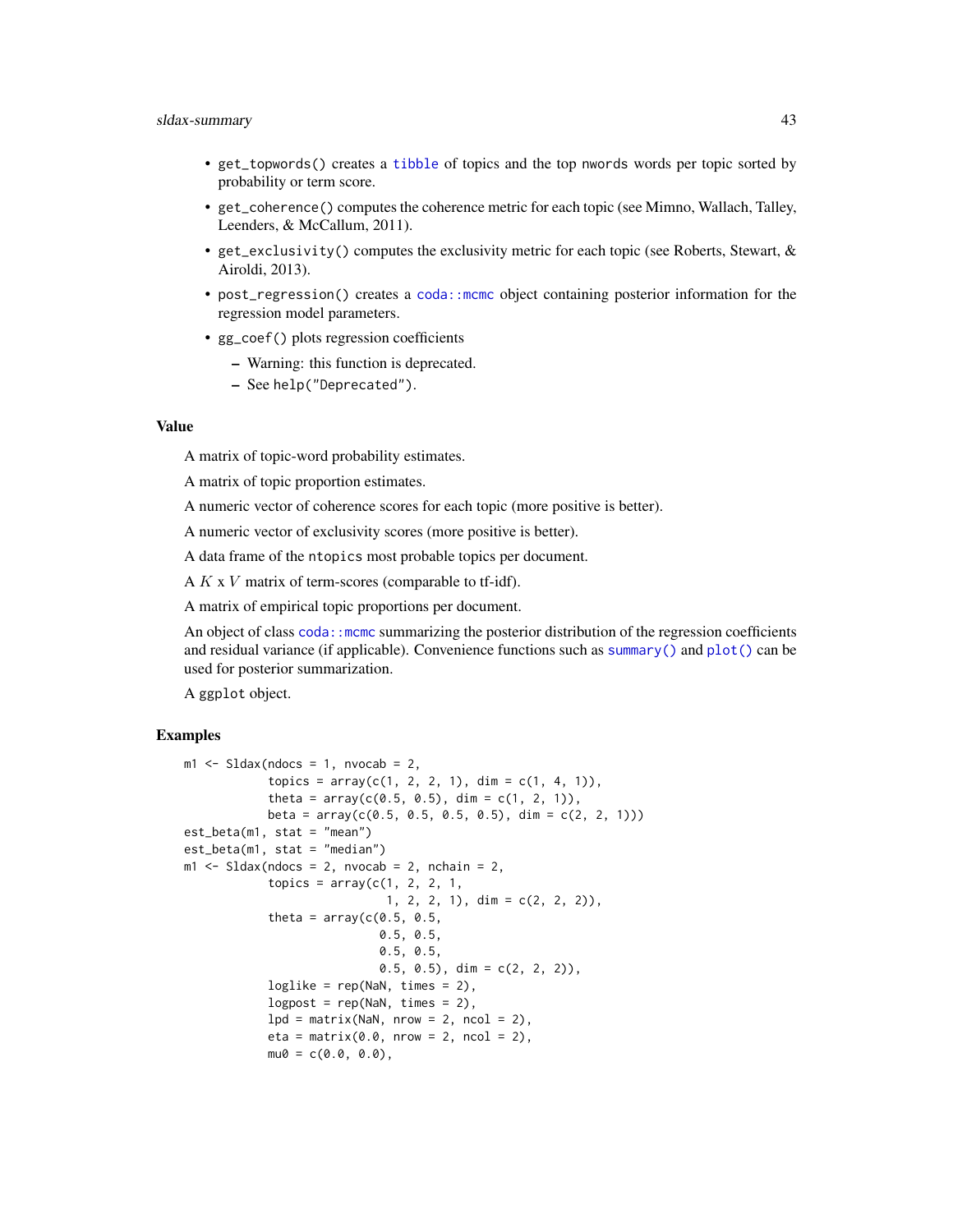```
sigma@ = diag(1, 2),
            eta_{start} = c(0.0, 0.0),
            beta = array(c(0.5, 0.5, 0.5, 0.5, 0.5,0.5, 0.5, 0.5, 0.5), dim = c(2, 2, 2)))
est_theta(m1, stat = "mean")
est_theta(m1, stat = "median")
mdoc \le matrix(c(1, 2, 2, 1), nrow = 1)
m1 \leq Sldax(ndocs = 1, nvocab = 2,topics = array(c(1, 2, 2, 2), dim = c(1, 4, 1)),theta = array(c(0.5, 0.5), dim = c(1, 2, 1)),beta = array(c(0.5, 0.4, 0.5, 0.6), dim = c(2, 2, 1)))
bhat <- est_beta(m1)
get_coherence(bhat, docs = mdoc, nwords = nvocab(m1))
m1 \leq - Sldax(ndocs = 1, nvocab = 2,
            topics = array(c(1, 2, 2, 2), dim = c(1, 4, 1)),theta = array(c(0.5, 0.5), dim = c(1, 2, 1)),beta = array(c(0.5, 0.4, 0.5, 0.6), dim = c(2, 2, 1)))
bhat <- est_beta(m1)
get_exclusivity(bhat, nwords = nvocab(m1))
m1 \le - Sldax(ndocs = 2, nvocab = 2, nchain = 2,
            topics = array(c(1, 2, 2, 1,1, 2, 2, 1), dim = c(2, 2, 2)),
            theta = array(c(0.4, 0.3,0.6, 0.7,
                            0.45, 0.5,
                            0.55, 0.5, dim = c(2, 2, 2),
            loglike = rep(NaN, times = 2),logpost = rep(NaN, times = 2),lpd = matrix(NaN, nrow = 2, ncol = 2),eta = matrix(0.0, nrow = 2, ncol = 2),
            mu0 = c(0.0, 0.0),sigma0 = diag(1, 2),
            eta_{start} = c(0.0, 0.0),
            beta = array(c(0.5, 0.5, 0.5, 0.5, 0.5,0.5, 0.5, 0.5, 0.5), dim = c(2, 2, 2)))
t_hat <- est_theta(m1, stat = "mean")
get_toptopics(t_hat, ntopics = ntopics(m1))
m1 \leq-Sldax(ndocs = 1, nvocab = 2,topics = array(c(1, 2, 2, 2), dim = c(1, 4, 1)),theta = array(c(0.5, 0.5), dim = c(1, 2, 1)),beta = array(c(0.5, 0.4, 0.5, 0.6), dim = c(2, 2, 1)))bhat <- est_beta(m1)
get_topwords(bhat, nwords = nvocab(m1), method = "termscore")
get_topwords(bhat, nwords = nvocab(m1), method = "prob")
m1 \leq-Sldax(ndocs = 1, nvocab = 2,topics = array(c(1, 2, 2, 2), dim = c(1, 4, 1)),theta = array(c(0.5, 0.5), dim = c(1, 2, 1)),beta = array(c(0.5, 0.4, 0.5, 0.6), dim = c(2, 2, 1)))get_zbar(m1)
data(mtcars)
m1 \leq - gibbs_mlr(mpg \sim hp, data = mtcars, m = 2)
post_regression(m1)
## Not run:
```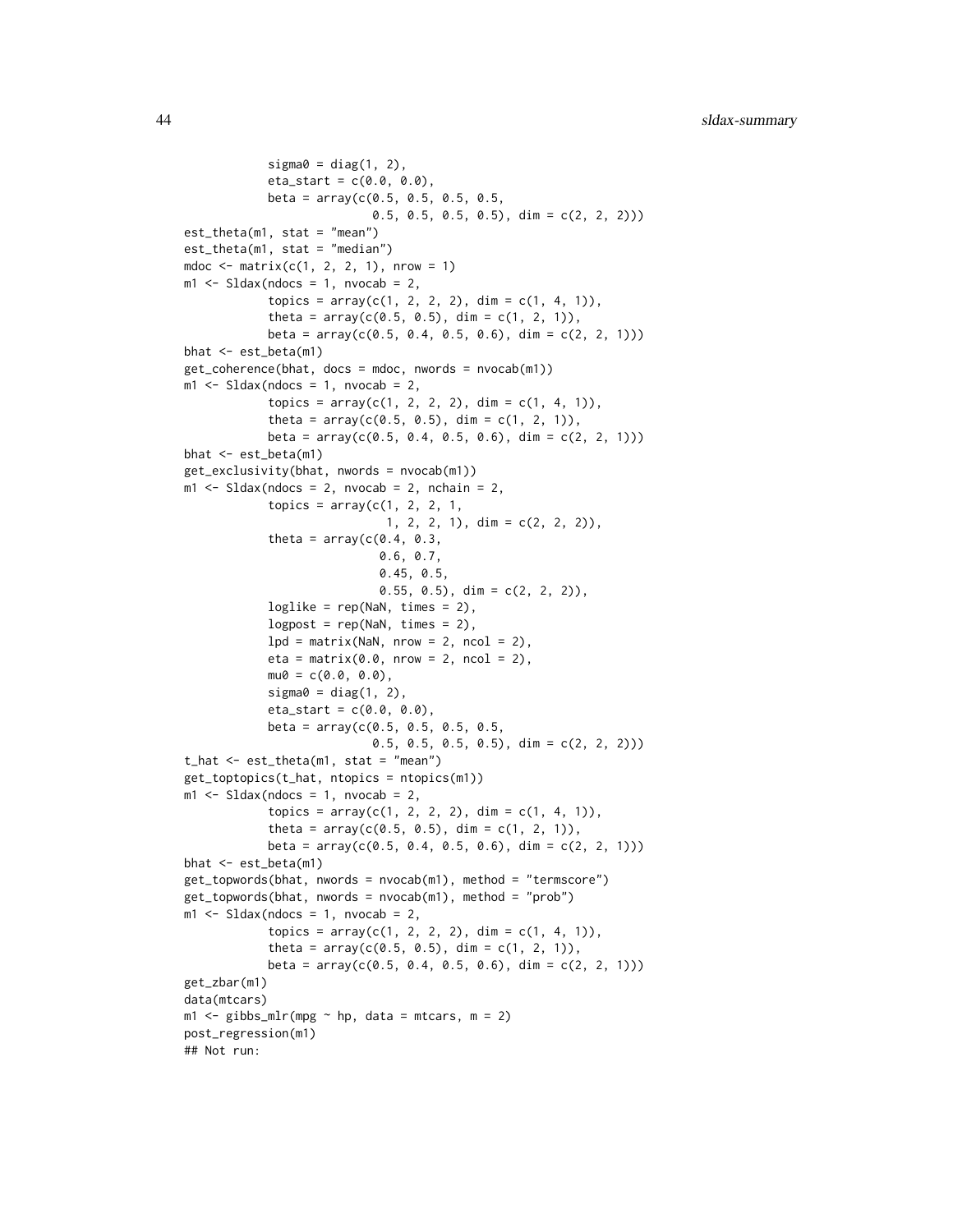#### <span id="page-44-0"></span>teacher\_rate 45

```
library(lda) # Required if using `prep_docs()`
data(teacher_rate) # Synthetic student ratings of instructors
docs_vocab <- prep_docs(teacher_rate, "doc")
vocab_len <- length(docs_vocab$vocab)
m1 \leq - gibbs_sldax(rating \sim I(grade - 1), m = 2,
                  data = teacher_rate,
                  docs = docs_vocab$documents,
                  V = vocab_len,
                  K = 2,model = "sldax")
gg_coef(m1)
## End(Not run)
```
teacher\_rate *Synthetic (fake) student ratings of instructor quality.*

#### Description

A data set containing almost 3,800 student ratings and written comments regarding instructor quality along with the students' grades associated with the course.

#### Usage

teacher\_rate

#### Format

A data frame with 3,733 rows and 4 variables:

id Row number to identify rater

rating A numerical rating of instructor quality from 1 (worst) to 5 (best)

grade A numerical grade received by the rater for the instructor's course ranging from 1 (worst) to 13 (best)

doc A character vector containing pseudo-written comments about the instructors

term\_score *Compute term-scores for each word-topic pair*

#### **Description**

For more details, see Blei, D. M., & Lafferty, J. D. (2009). Topic models. In A. N. Srivastava & M. Sahami (Eds.), Text mining: Classification, clustering, and applications. Chapman and Hall/CRC.

#### Usage

term\_score(beta\_)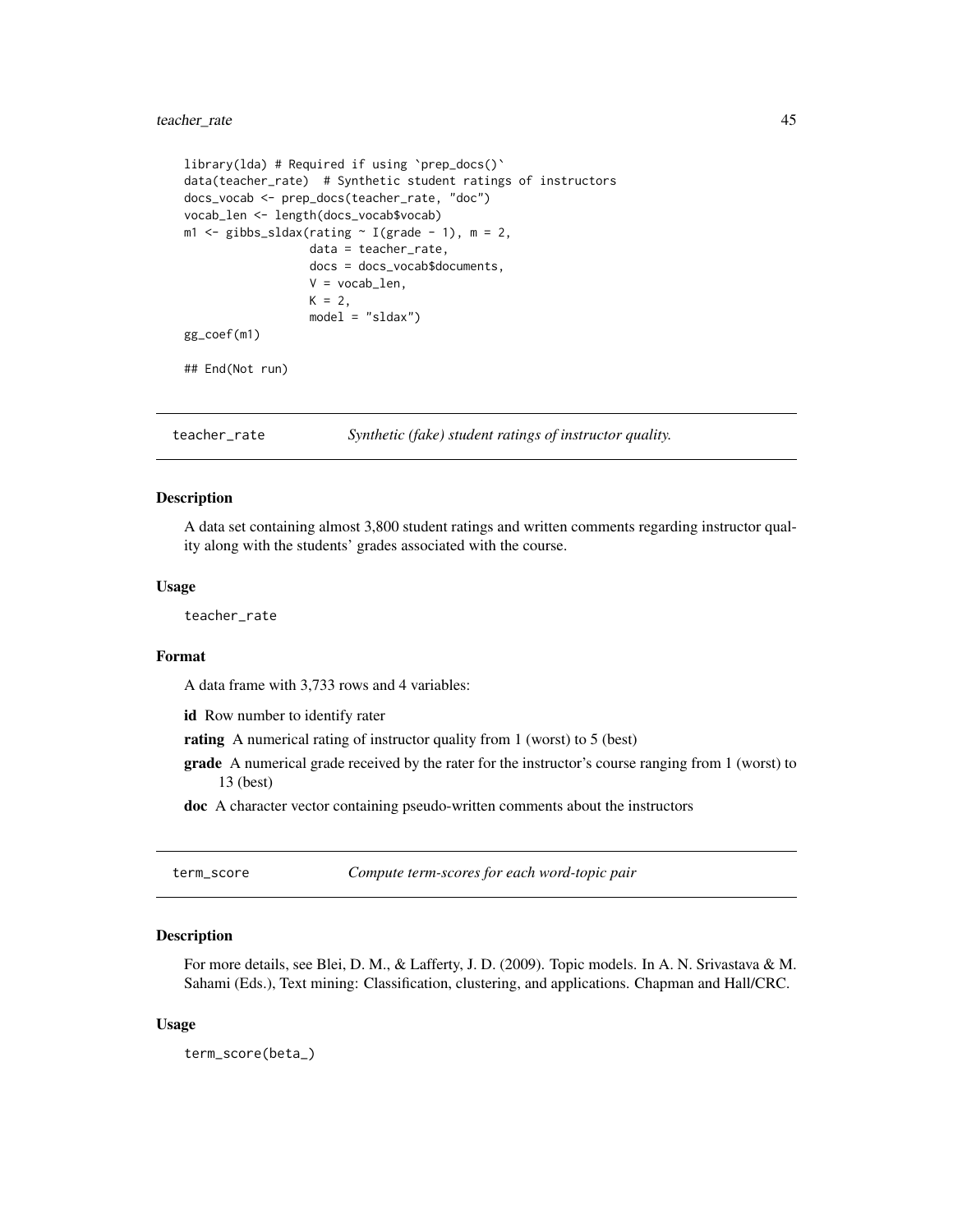#### Arguments

beta<sub>\_</sub>  $A K x V$  matrix of V vocabulary probabilities for each of K topics.

#### Value

A  $K$  x  $V$  matrix of term-scores (comparable to tf-idf).

#### Examples

```
#' library(lda) # Required if using `prep_docs()`
data(teacher_rate) # Synthetic student ratings of instructors
docs_vocab <- prep_docs(teacher_rate, "doc")
vocab_len <- length(docs_vocab$vocab)
m1 \leq -gibbs\_sldax(rating \sim I(grade - 1), m = 2,data = teacher_rate, docs = docs_vocab$documents,
                  V = vocab\_len, K = 2, model = "sldax")hbeta <- est_beta(m1)
ts_beta <- term_score(hbeta)
# One row per topic, one column per unique term in the vocabulary
str(ts_beta)
```
theta *Create generic* theta *function for class*

#### Description

Create generic theta function for class

## Usage

theta(x)

#### Arguments

x An Sldax object.

#### Value

Numeric array of topic proportions for each document across sampler iterations.

#### Examples

```
m1 <- Sldax(ndocs = 1, nvocab = 2,
           topics = array(c(1, 2, 2, 1), dim = c(1, 4, 1)),theta = array(c(0.5, 0.5), dim = c(1, 2, 1)),beta = array(c(0.5, 0.5, 0.5, 0.5), dim = c(2, 2, 1)))
theta(m1)
```
<span id="page-45-0"></span>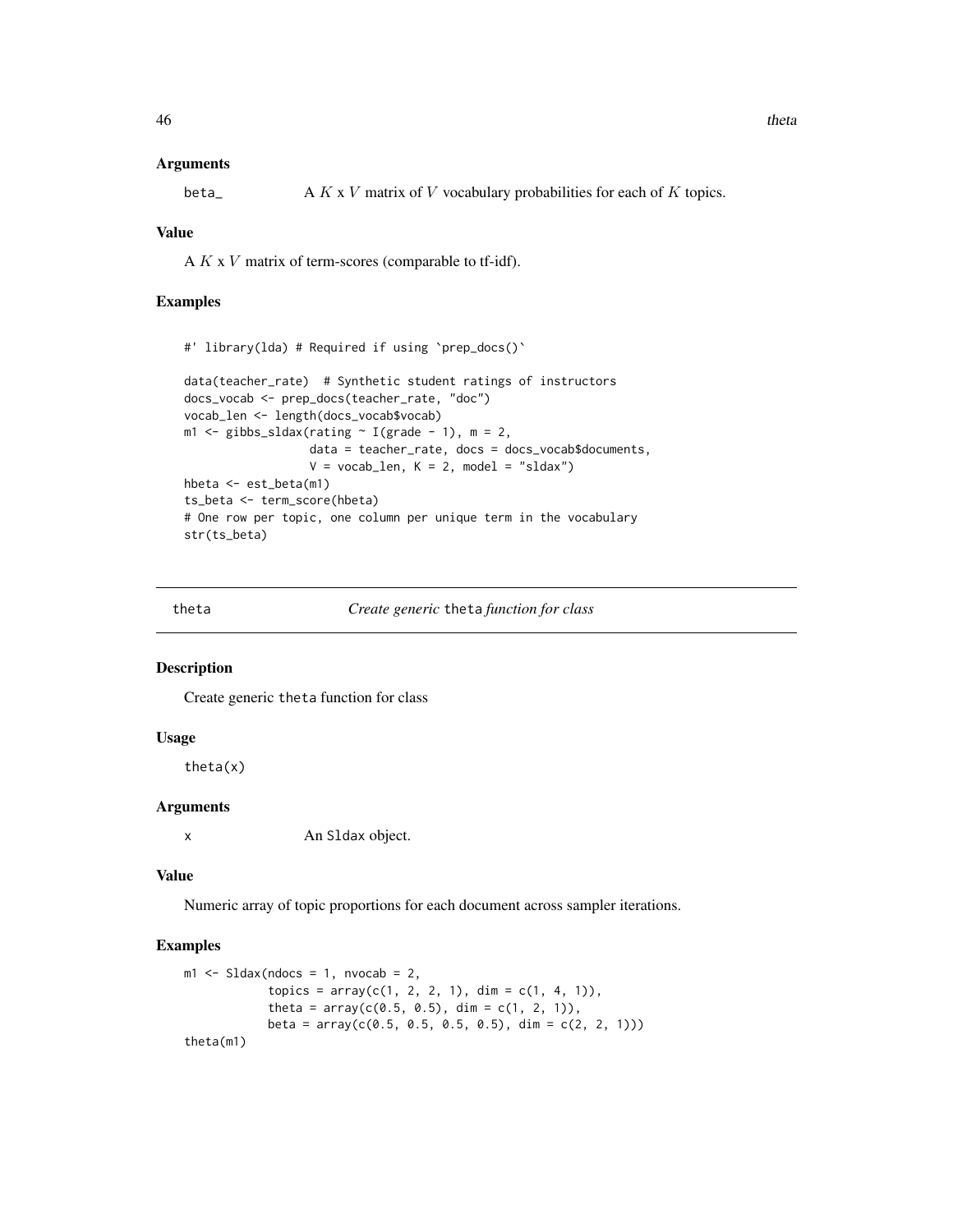<span id="page-46-0"></span>

Create generic theta<- function for class

#### Usage

theta $(x)$  <- value

## Arguments

|       | An S1 dax object.                                     |
|-------|-------------------------------------------------------|
| value | Numeric array of topic proportions to assign to slot. |

## Value

None.

#### Examples

```
ml \leq SLdax(ndocs = 1, nvocab = 2,topics = array(c(1, 2, 2, 1), dim = c(1, 4, 1)),theta = array(c(0.5, 0.5), dim = c(1, 2, 1)),beta = array(c(0.5, 0.5, 0.5, 0.5), dim = c(2, 2, 1)))
theta(m1) <- array(c(0.5, 0.5), dim = c(1, 2, 1))
```
topics *Create generic* topics *function for class*

## Description

Create generic topics function for class

#### Usage

topics(x)

## Arguments

x An Sldax object.

#### Value

Integer array of categorical topic labels for each word in each document across sampler iterations.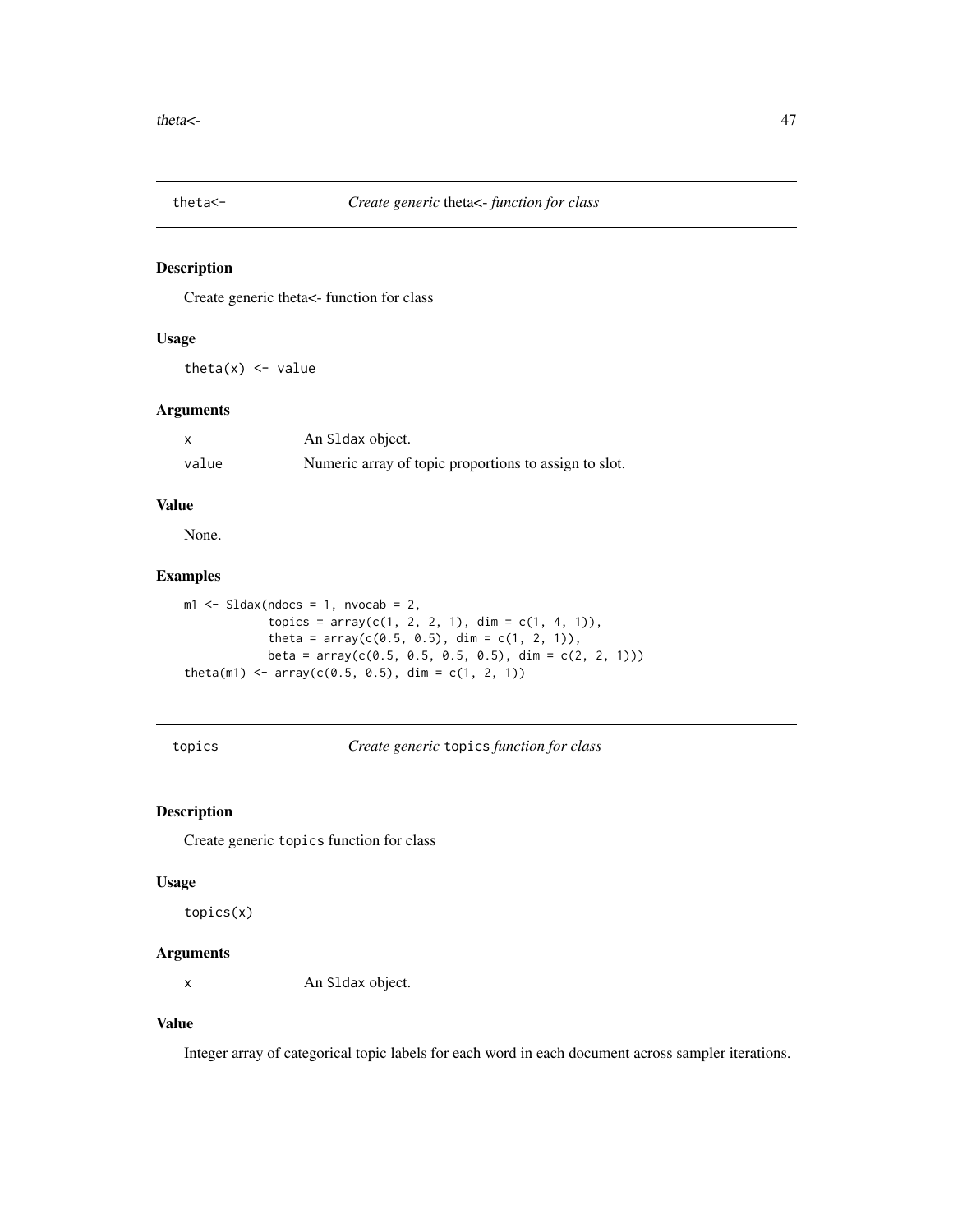#### <span id="page-47-0"></span>Examples

```
ml \leq SLdax(ndocs = 1, nvocab = 2,topics = array(c(1, 2, 2, 1), dim = c(1, 4, 1)),theta = array(c(0.5, 0.5), dim = c(1, 2, 1)),beta = array(c(0.5, 0.5, 0.5, 0.5), dim = c(2, 2, 1)))
topics(m1)
```
topics<- *Create generic* topics<- *function for class*

## Description

Create generic topics<- function for class

#### Usage

 $topics(x) < -value$ 

#### Arguments

|       | An S1dax object.                                                         |
|-------|--------------------------------------------------------------------------|
| value | Integer array of topic assignment draws for each word to assign to slot. |

## Value

None.

#### Examples

```
m1 <- Sldax(ndocs = 1, nvocab = 2,
           topics = array(c(1, 2, 2, 1), dim = c(1, 4, 1)),theta = array(c(0.5, 0.5), dim = c(1, 2, 1)),beta = array(c(0.5, 0.5, 0.5, 0.5), dim = c(2, 2, 1)))
topics(m1) < -array(c(2, 2, 2, 1), dim = c(1, 4, 1))
```
waic *Create generic* waic *function for class*

## Description

Create generic waic function for class

#### Usage

waic(x)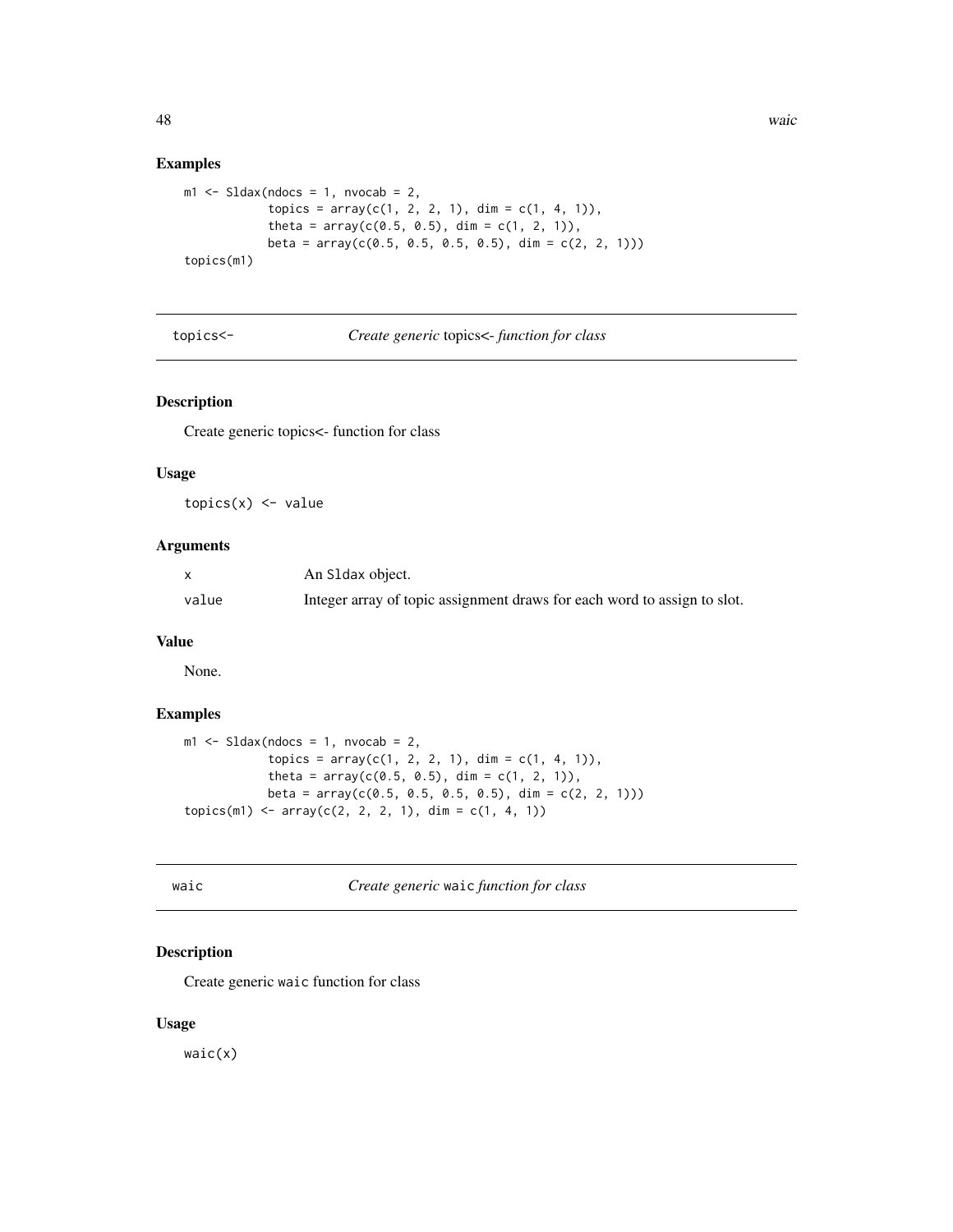<span id="page-48-0"></span>waic<- 49

## Arguments

x An Model object.

## Value

Numeric value of the Watanabe Information Criterion (WAIC).

## Examples

```
ml \leftarrow Model(ndocs = 1)waic(m1)
```
## waic<- *Create generic* waic<- *function for class*

## Description

Create generic waic<- function for class

## Usage

waic(x) <- value

## Arguments

| X     | An Model object.                         |
|-------|------------------------------------------|
| value | Numeric value of WAIC to assign to slot. |

## Value

None.

## Examples

m1 <- Model(ndocs = 1)  $waic(m1) < -$  NaN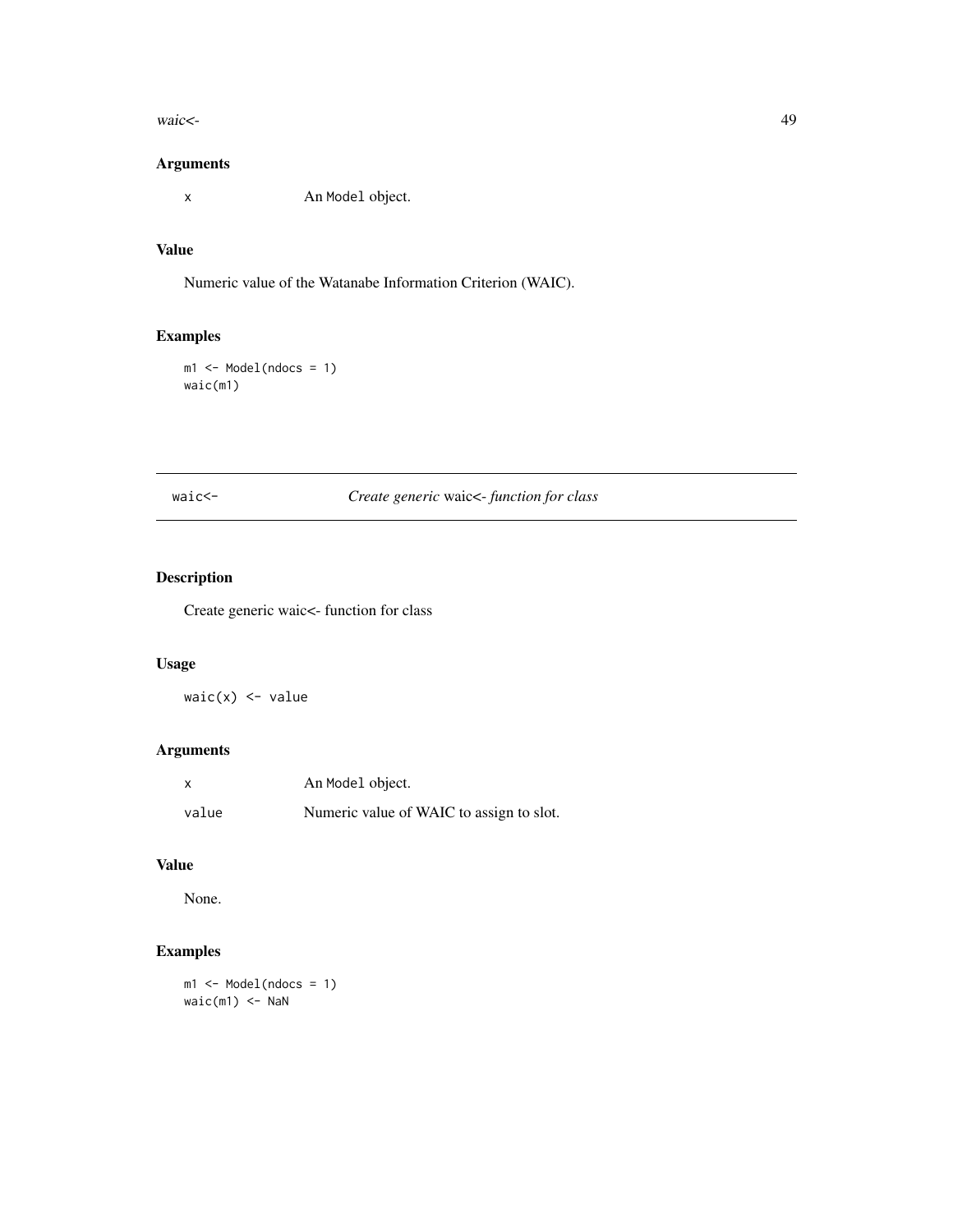<span id="page-49-0"></span>

Compute WAIC for all outcomes.

#### Usage

```
waic_all(iter, l_pred)
```
## Arguments

| iter   | The length of the sampled chain.                                   |
|--------|--------------------------------------------------------------------|
| l_pred | A iter x D matrix of predictive likelihoods (NOT log-likelihoods). |

## Value

Vector of (1) WAIC for model, (2) standard error for WAIC, and (3) the effective number of parameters.

#### Examples

```
data(teacher_rate)
fit_mlr <- gibbs_mlr(rating \sim grade, data = teacher_rate, m = 5)
waic\_all(iter = 5, t(lpd(fit_mlr)))
```
waic\_d *WAIC for observation y\_d*

## Description

WAIC for observation y\_d

#### Arguments

| like_pred | A m x 1 vector of predictive likelihoods (NOT log-likelihoods) for y_d. |
|-----------|-------------------------------------------------------------------------|
| p_effd    | The contribution to the effective number of parameters from obs $y_d$ . |

## Value

WAIC contribution for observation d (on deviance scale).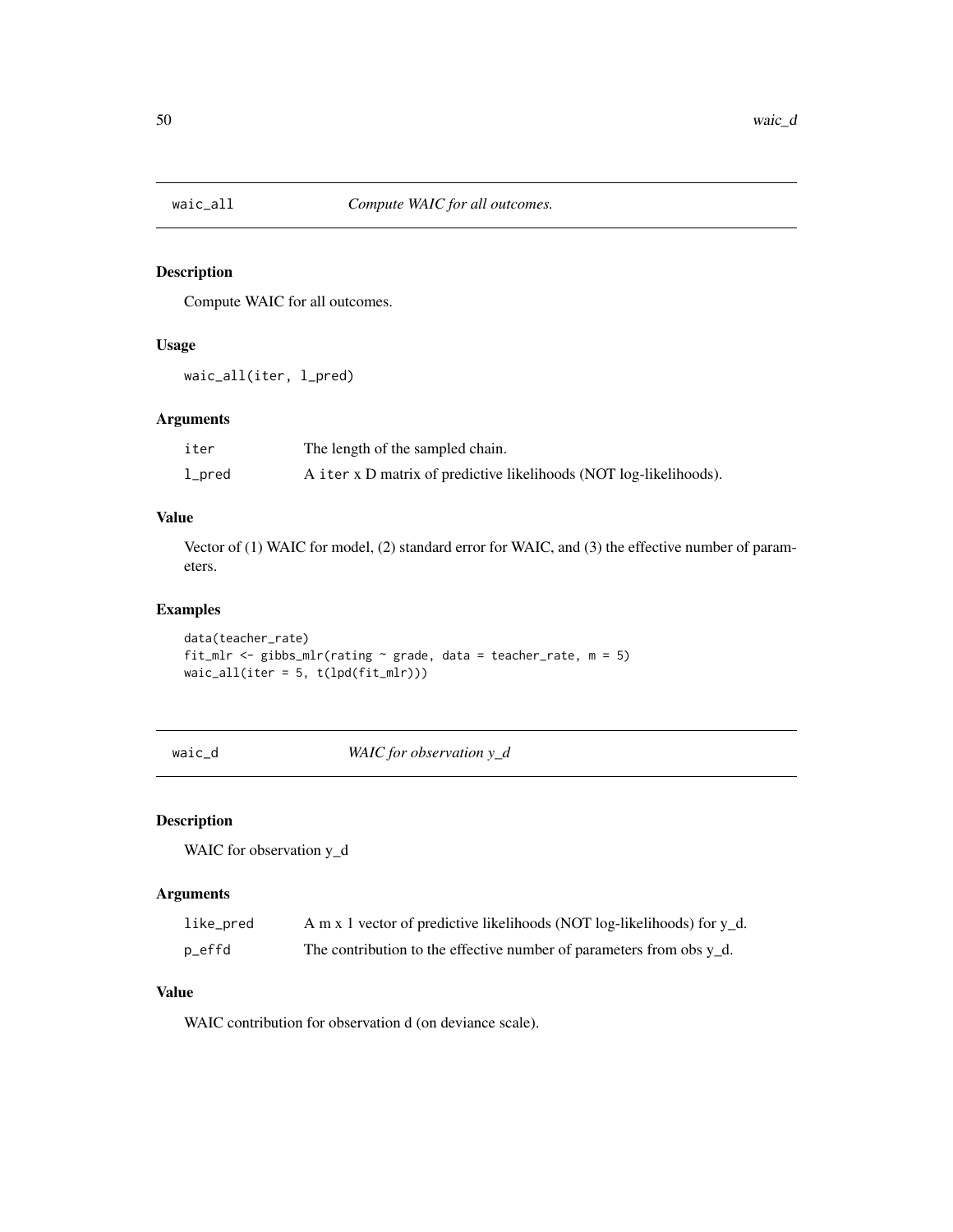<span id="page-50-0"></span>

Compute difference (WAIC1 - WAIC2) in WAIC and its SE for two models.

#### Usage

```
waic_diff(l_pred1, l_pred2)
```
## Arguments

| $1\_pred1$ | A m1 x D matrix of predictive likelihoods (NOT log-likelihoods) from model 1. |
|------------|-------------------------------------------------------------------------------|
| $1\_pred2$ | A m2 x D matrix of predictive likelihoods (NOT log-likelihoods) from model 2. |

## Value

A vector of (1) the difference in WAIC (on the deviance scale) between models and (2) the standard error of the difference in WAIC.

## Examples

```
data(teacher_rate)
fit_mlr <- gibbs_mlr(rating ~ grade, data = teacher_rate, m = 100)
fit_mlr2 <- gibbs_mlr(rating ~ grade + I(grade^2), data = teacher_rate, m = 100)
# Returns (1) D = WAIC(fit_mlr2) - WAIC(fit_mlr) and (2) SE(D)
# Suggests that a linear relationship is preferable
waic_diff(t(lpd(fit_mlr2)), t(lpd(fit_mlr)))
```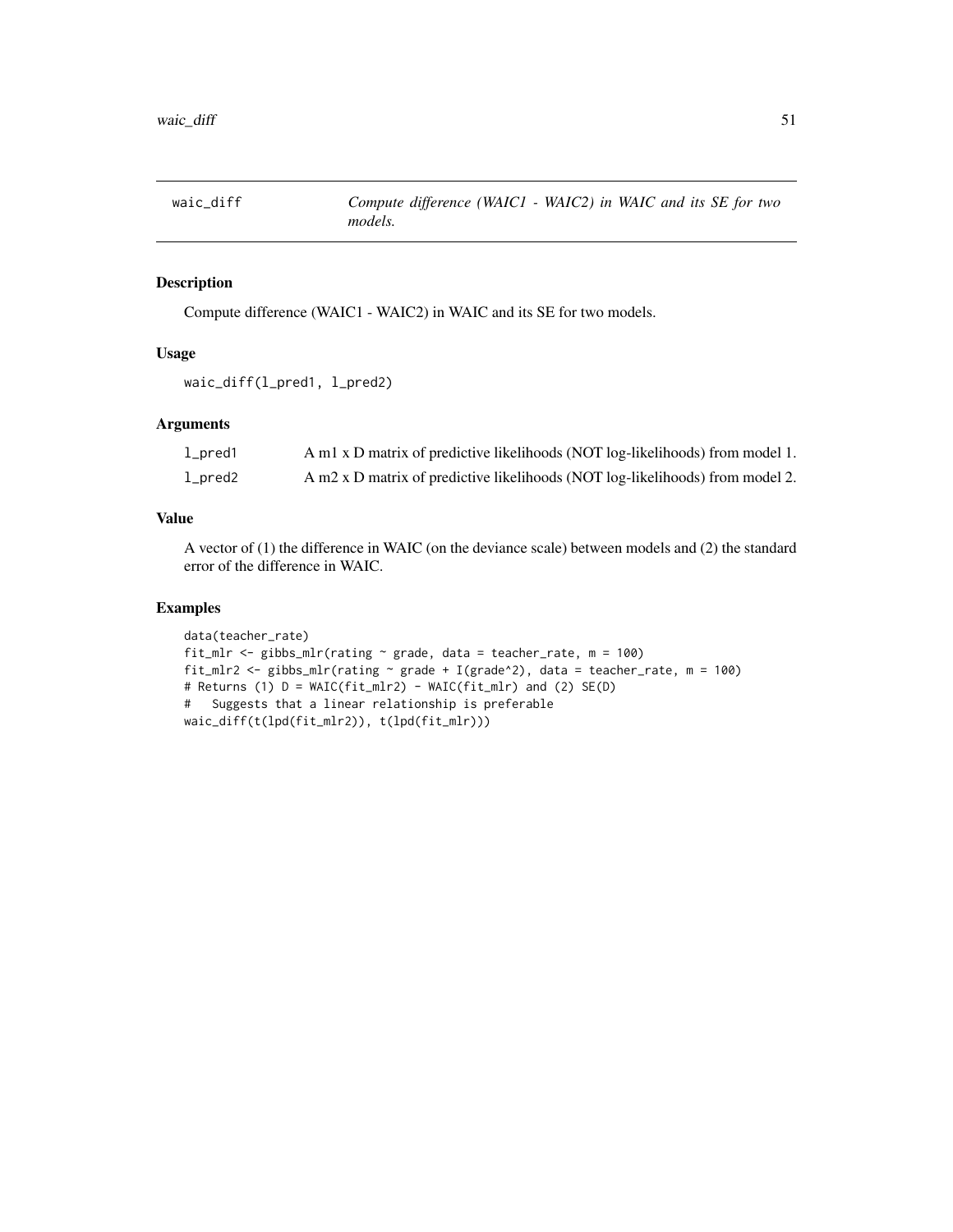# <span id="page-51-0"></span>**Index**

∗ Gibbs sampler gibbs\_logistic, [12](#page-11-0) gibbs\_mlr, [14](#page-13-0) gibbs\_sldax, [15](#page-14-0) ∗ classes Logistic-class, [18](#page-17-0) Mlr-class, [22](#page-21-0) Model-class, [23](#page-22-0) Sldax-class, [38](#page-37-0) ∗ datasets teacher\_rate, [45](#page-44-0) a0, [3](#page-2-0) a0,Mlr-method *(*Mlr-class*)*, [22](#page-21-0)  $a0<-, 4$  $a0<-, 4$ a0<-,Mlr-method *(*Mlr-class*)*, [22](#page-21-0) alpha, [4](#page-3-0) alpha,Sldax-method *(*Sldax-class*)*, [38](#page-37-0) alpha<-, [5](#page-4-0) alpha<-,Sldax-method *(*Sldax-class*)*, [38](#page-37-0)

#### b0, [6](#page-5-0)

b0,Mlr-method *(*Mlr-class*)*, [22](#page-21-0)  $b0<-6$  $b0<-6$ b0<-,Mlr-method *(*Mlr-class*)*, [22](#page-21-0) beta\_, [7](#page-6-0) beta\_,Sldax-method *(*Sldax-class*)*, [38](#page-37-0) beta $-<$ -,  $7$ beta\_<-,Sldax-method *(*Sldax-class*)*, [38](#page-37-0)

```
coda::mcmc, 43
```
est\_beta *(*sldax-summary*)*, [41](#page-40-0) est\_beta,Sldax-method *(*sldax-summary*)*, [41](#page-40-0) est\_theta *(*sldax-summary*)*, [41](#page-40-0) est\_theta,Sldax-method *(*sldax-summary*)*, [41](#page-40-0) eta, [8](#page-7-0) eta,Model-method *(*Model-class*)*, [23](#page-22-0)

 $eta<-, 8$  $eta<-, 8$ eta<-,Model-method *(*Model-class*)*, [23](#page-22-0) eta\_start, [9](#page-8-0) eta\_start,Model-method *(*Model-class*)*, [23](#page-22-0) eta\_start<-, [9](#page-8-0) eta\_start<-,Model-method *(*Model-class*)*, [23](#page-22-0) extra, [10](#page-9-0) extra,Model-method *(*Model-class*)*, [23](#page-22-0) extra<-, [10](#page-9-0) extra<-,Model-method *(*Model-class*)*, [23](#page-22-0)

## formula, *[13,](#page-12-0) [14](#page-13-0)*, *[16](#page-15-0)*

gamma\_, [11](#page-10-0) gamma\_,Sldax-method *(*Sldax-class*)*, [38](#page-37-0) gamma\_<-, [12](#page-11-0) gamma\_<-,Sldax-method *(*Sldax-class*)*, [38](#page-37-0) get\_coherence *(*sldax-summary*)*, [41](#page-40-0) get\_coherence,matrix,matrix-method *(*sldax-summary*)*, [41](#page-40-0) get\_exclusivity *(*sldax-summary*)*, [41](#page-40-0) get\_exclusivity,matrix-method *(*sldax-summary*)*, [41](#page-40-0) get\_toptopics *(*sldax-summary*)*, [41](#page-40-0) get\_toptopics,matrix-method *(*sldax-summary*)*, [41](#page-40-0) get\_topwords *(*sldax-summary*)*, [41](#page-40-0) get\_topwords,matrix,numeric,character-method *(*sldax-summary*)*, [41](#page-40-0) get\_zbar *(*sldax-summary*)*, [41](#page-40-0) get\_zbar,Sldax-method *(*sldax-summary*)*, [41](#page-40-0) gg\_coef *(*sldax-summary*)*, [41](#page-40-0) gg\_coef,Sldax-method *(*sldax-summary*)*, [41](#page-40-0) gibbs\_logistic, [12,](#page-11-0) *[15](#page-14-0)*, *[17](#page-16-0)* gibbs\_logistic(), *[34](#page-33-0)* gibbs\_mlr, *[13](#page-12-0)*, [14,](#page-13-0) *[17](#page-16-0)* gibbs\_mlr(), *[34](#page-33-0)* gibbs\_sldax, *[13](#page-12-0)*, *[15](#page-14-0)*, [15](#page-14-0)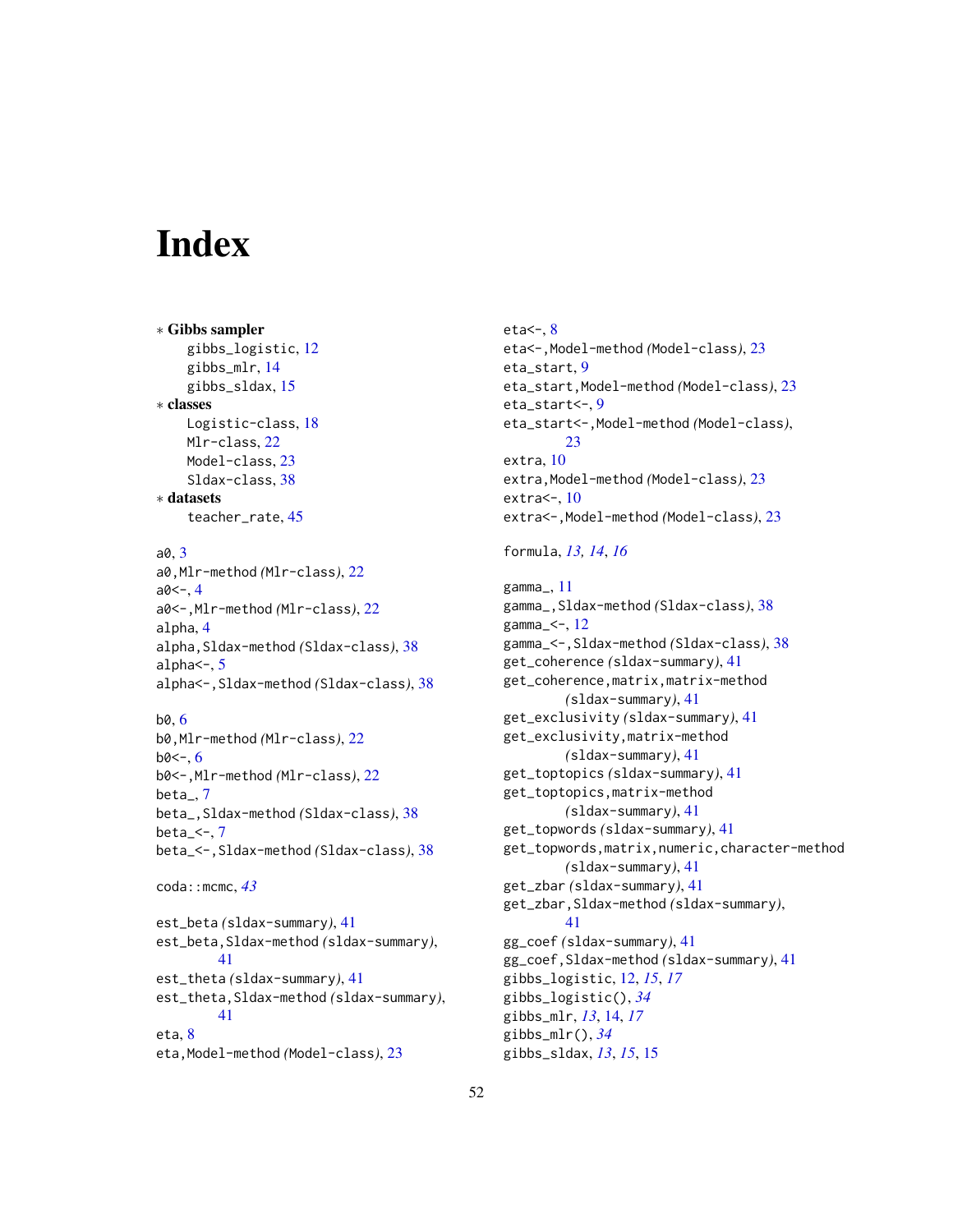#### $I<sub>N</sub>DEX$  53

gibbs\_sldax(), *[34](#page-33-0)*, *[41](#page-40-0)* Logistic, *[13](#page-12-0)*, *[18](#page-17-0)*, *[38](#page-37-0)* Logistic *(*Logistic-class*)*, [18](#page-17-0) Logistic-class, [18](#page-17-0) loglike, [19](#page-18-0) loglike,Model-method *(*Model-class*)*, [23](#page-22-0) loglike<-, [19](#page-18-0) loglike<-,Model-method *(*Model-class*)*, [23](#page-22-0) logpost, [20](#page-19-0) logpost,Model-method *(*Model-class*)*, [23](#page-22-0) logpost $\leftarrow$ , [20](#page-19-0) logpost<-,Model-method *(*Model-class*)*, [23](#page-22-0) lpd, [21](#page-20-0) lpd,Model-method *(*Model-class*)*, [23](#page-22-0)  $1pd<-, 21$  $1pd<-, 21$ lpd<-,Model-method *(*Model-class*)*, [23](#page-22-0) Mlr, *[15](#page-14-0)*, *[23](#page-22-0)*, *[38](#page-37-0)* Mlr *(*Mlr-class*)*, [22](#page-21-0) Mlr-class, [22](#page-21-0) Model, *[18](#page-17-0)*, *[22](#page-21-0)*, *[25](#page-24-0)* Model *(*Model-class*)*, [23](#page-22-0) Model-class, [23](#page-22-0) mu0, [26](#page-25-0) mu0,Model-method *(*Model-class*)*, [23](#page-22-0)  $mu0<-.27$  $mu0<-.27$ mu0<-,Model-method *(*Model-class*)*, [23](#page-22-0) nchain, [27](#page-26-0) nchain,Model-method *(*Model-class*)*, [23](#page-22-0) nchain<-, [28](#page-27-0) nchain<-,Model-method *(*Model-class*)*, [23](#page-22-0) ndocs, [28](#page-27-0) ndocs,Model-method *(*Model-class*)*, [23](#page-22-0) ndocs<-, [29](#page-28-0) ndocs<-,Model-method *(*Model-class*)*, [23](#page-22-0) ntopics, [29](#page-28-0) ntopics,Sldax-method *(*Sldax-class*)*, [38](#page-37-0) ntopics<-, [30](#page-29-0) ntopics<-,Sldax-method *(*Sldax-class*)*, [38](#page-37-0) nvocab, [30](#page-29-0) nvocab,Sldax-method *(*Sldax-class*)*, [38](#page-37-0) nvocab $\leq$ -, [31](#page-30-0) nvocab<-,Sldax-method *(*Sldax-class*)*, [38](#page-37-0)

p\_eff, [34](#page-33-0) p\_eff,Model-method *(*Model-class*)*, [23](#page-22-0) p\_eff<-, [35](#page-34-0)

p\_eff<-,Model-method *(*Model-class*)*, [23](#page-22-0) plot(), *[43](#page-42-0)* post\_regression *(*sldax-summary*)*, [41](#page-40-0) post\_regression,Logistic-method *(*sldax-summary*)*, [41](#page-40-0) post\_regression,Mlr-method *(*sldax-summary*)*, [41](#page-40-0) post\_regression,Sldax-method *(*sldax-summary*)*, [41](#page-40-0) prep\_docs, [32](#page-31-0) proposal\_sd, [33](#page-32-0) proposal\_sd,Logistic-method *(*Logistic-class*)*, [18](#page-17-0) proposal\_sd<-, [33](#page-32-0) proposal\_sd<-,Logistic-method *(*Logistic-class*)*, [18](#page-17-0) psychtm, [34](#page-33-0) se\_waic, [35](#page-34-0) se\_waic,Model-method *(*Model-class*)*, [23](#page-22-0) se\_waic<-, [36](#page-35-0) se\_waic<-,Model-method *(*Model-class*)*, [23](#page-22-0) sigma0, [36](#page-35-0) sigma0,Model-method *(*Model-class*)*, [23](#page-22-0) sigma0<-, [37](#page-36-0) sigma0<-,Model-method *(*Model-class*)*, [23](#page-22-0) sigma2, [37](#page-36-0) sigma2,Mlr-method *(*Mlr-class*)*, [22](#page-21-0) sigma $2 < -$ ,  $38$ sigma2<-,Mlr-method *(*Mlr-class*)*, [22](#page-21-0) Sldax, *[17](#page-16-0)*, *[40](#page-39-0)[–42](#page-41-0)* Sldax *(*Sldax-class*)*, [38](#page-37-0)

summary(), *[43](#page-42-0)* teacher\_rate, [45](#page-44-0) term\_score, [45](#page-44-0) theta, [46](#page-45-0) theta,Sldax-method *(*Sldax-class*)*, [38](#page-37-0) theta $\leftarrow$ , [47](#page-46-0) theta<-,Sldax-method *(*Sldax-class*)*, [38](#page-37-0) tibble, *[42,](#page-41-0) [43](#page-42-0)* topics, [47](#page-46-0) topics,Sldax-method *(*Sldax-class*)*, [38](#page-37-0) topics $\leftarrow$ , [48](#page-47-0) topics<-,Sldax-method *(*Sldax-class*)*, [38](#page-37-0)

waic, [48](#page-47-0)

Sldax-class, [38](#page-37-0) sldax-summary, [41](#page-40-0)